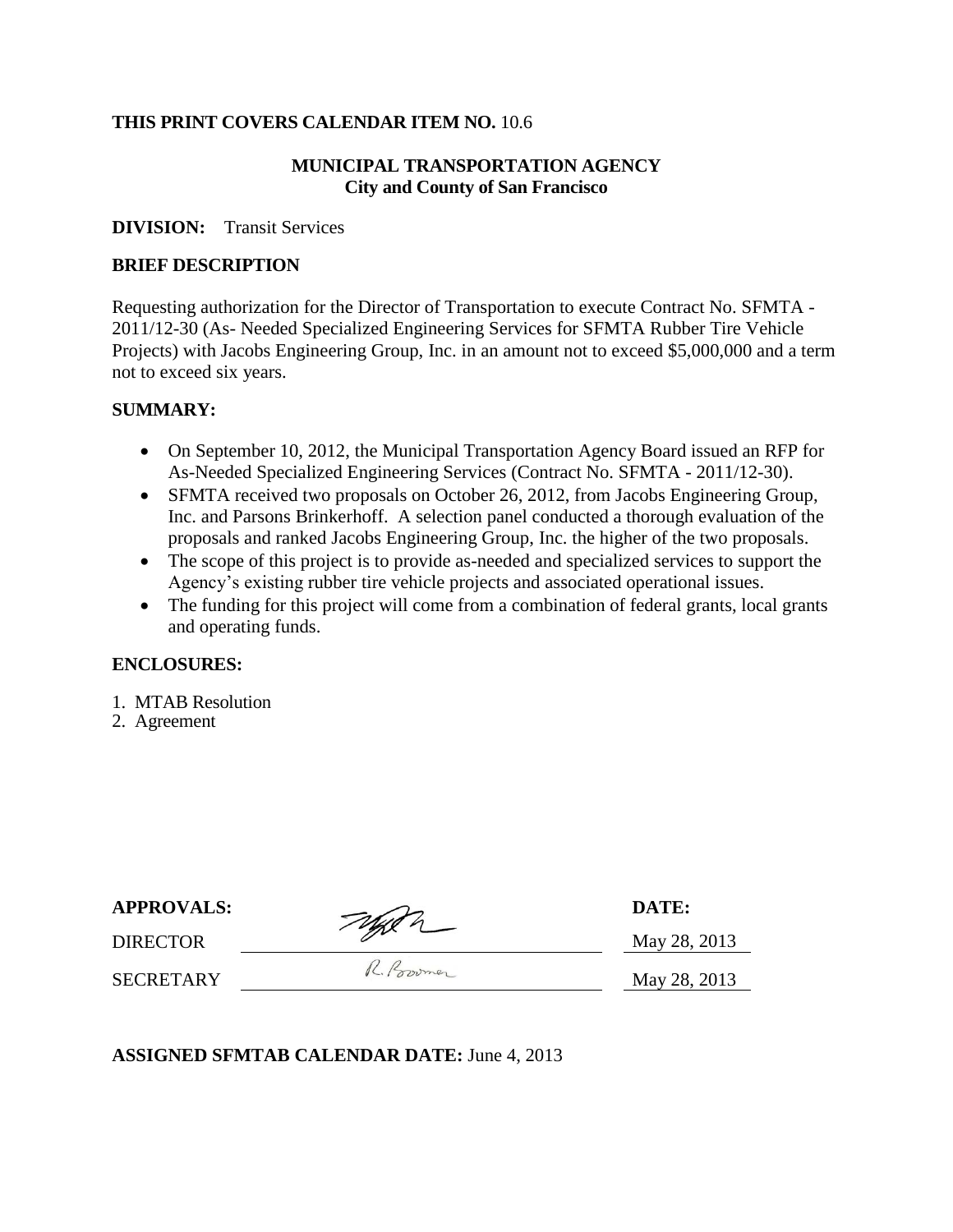# **PAGE 2**

# **PURPOSE:**

The purpose of this project is to provide as-needed specialized professional engineering services in a broad area of technical disciplines to supplement staff in the implementation of various SFMTA rubber tire rehabilitation and procurement projects and related operations activities. Some of the projects that will utilize these as-needed services are: Mid-Life Rehabilitation of Neoplan Buses, New Flyer 60 Foot Trolley Coach Replacement, and Motor Coach NABI Replacement.

## **GOAL:**

The goal of this project is to improve equipment reliability in order to meet the following goals and objectives of the SFMTA's Strategic Plan:

Goal 1: Create a safer transportation experience for everyone

Objective 1.1: Improve security for transportation system users Objective 1.3: Improve the safety of the transportation system

Goal 2: Make transit, walking, bicycling, taxi, ridesharing and carsharing the preferred means of travel

Objective 2.1: Improve customer service and communications Objective 2.2: Improve transit performance

Goal 3: Improve the environment and quality of life in San Francisco

Objective 3.2: Increase the transportation system's positive impact to economy

Objective 3.4: Deliver services efficiently

Objective 3.3: Allocate capital resources effectively.

Objective 3.4: Deliver services efficiently.

# **DESCRIPTION:**

Due to the unpredictability and variety of project work, the need for professional services and other assistance sometimes exceeds the availability of in-house staff or requires specialized expertise. If these services cannot be obtained when needed, it may adversely impact SFMTA projects.

This contract will enable staff to obtain technical and professional services and other assistance on short notice to assist and supplement staff on an as-needed basis.

The use of as-needed services is closely monitored. When a project team determines that staff needs assistance to complete work on schedule, they request authorization from the Director of Transit to utilize as-needed professional services. Upon approval, a scope of work is prepared and given to the consultant for a cost proposal. The proposal will be reviewed and negotiated by the project manager. Once the Director of Transit approves the negotiated task order and the Controller certifies that funding is available, a Notice to Proceed is issued.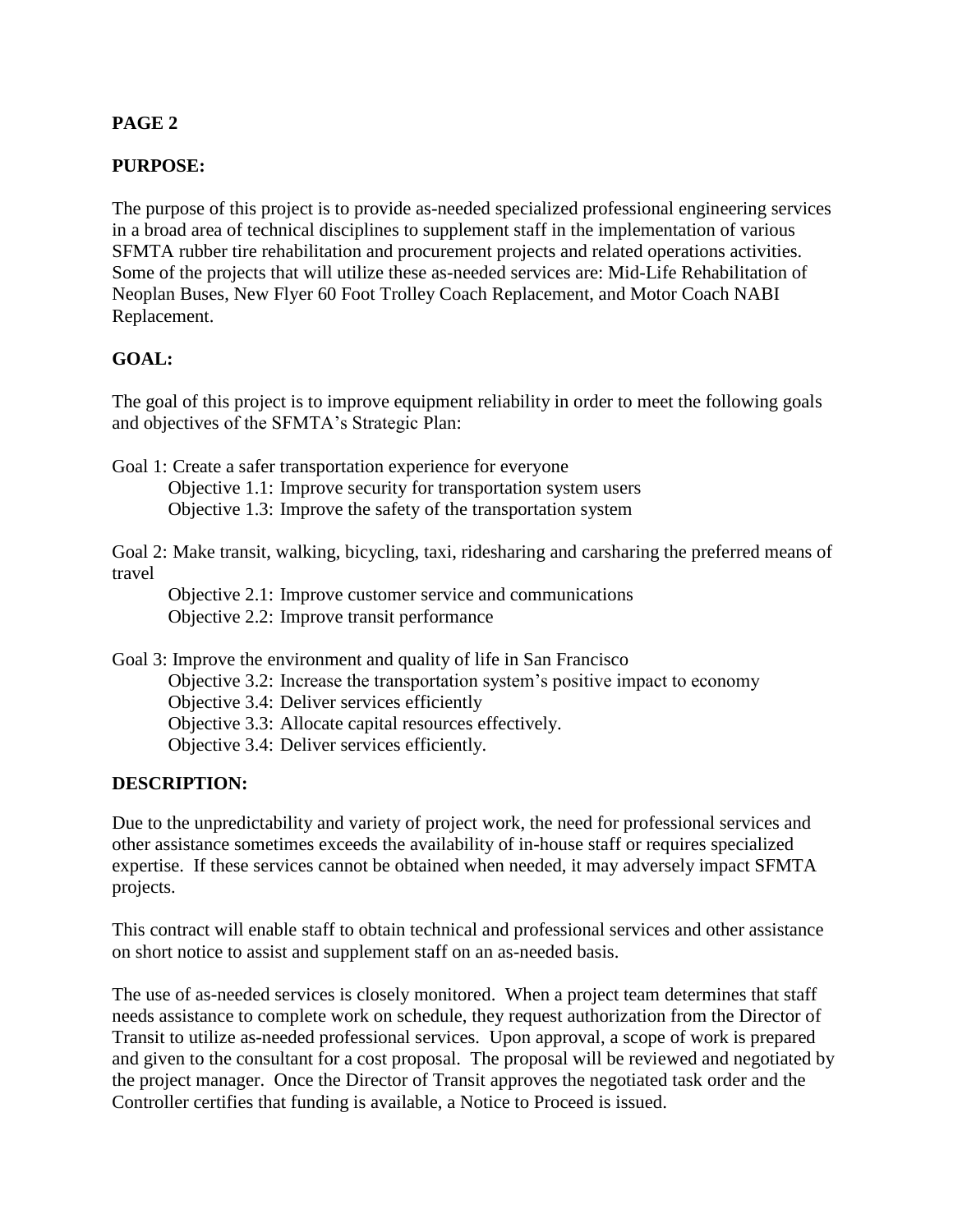# **PAGE 3**

# **BIDS RECEIVED:**

In response to a Request for Proposals issued September 10, 2012, SFMTA received two proposals on October 26, 2012, from Jacobs Engineering Group, Inc. and Parsons Brinkerhoff. After an extensive review and evaluation, the selection committee ranked Jacobs Engineering Group, Inc. the higher of the two proposals. The contract will not exceed \$5,000,000 and be for a term of up to six years.

The SFMTA requires the Consultant to be able to provide a broad range of specialized services to complete task orders. The task orders may require engineering assistance in a variety of areas related to the SFMTA's rubber tire vehicles and related operations. Exhibit A of the Agreement includes a detailed list of services to be provided.

The Contract Compliance Office has confirmed the consultant's commitment to meeting the 25% SBE participation goal for this contract.

The City Attorney's Office has reviewed this Calendar Item.

## **ALTERNATIVES CONSIDERED:**

Staff has considered alternatives, and determined that this is the best possible solution to provide this support to the Agency. Due to the variety and specialization of this work, staff with the required skills and experience to perform the work is not always readily available. Staff has determined that this contract is the best possible solution to provide the needed support to the Agency. Consultant personnel also have of the expertise from having worked in various other transit properties, which will ultimately benefit SFMTA.

#### **FUNDING IMPACT:**

Funding for this project is coming from federal, state and local grants, and operating funds.

# **OTHER APPROVALS RECEIVED OR STILL REQUIRED:**

This contract was approved by the Civil Service Commission on September 17, 2012.

#### **RECOMMENDATION:**

Staff recommends that the SFMTA Board authorize the Director of Transportation to execute Contract No. SFMTA - 2011/12-30, As- Needed Specialized Engineering Services for SFMTA Rubber Tire Vehicle Projects to Jacobs Engineering Group, Inc. in an amount not to exceed \$5,000,000 and a term not to exceed six years.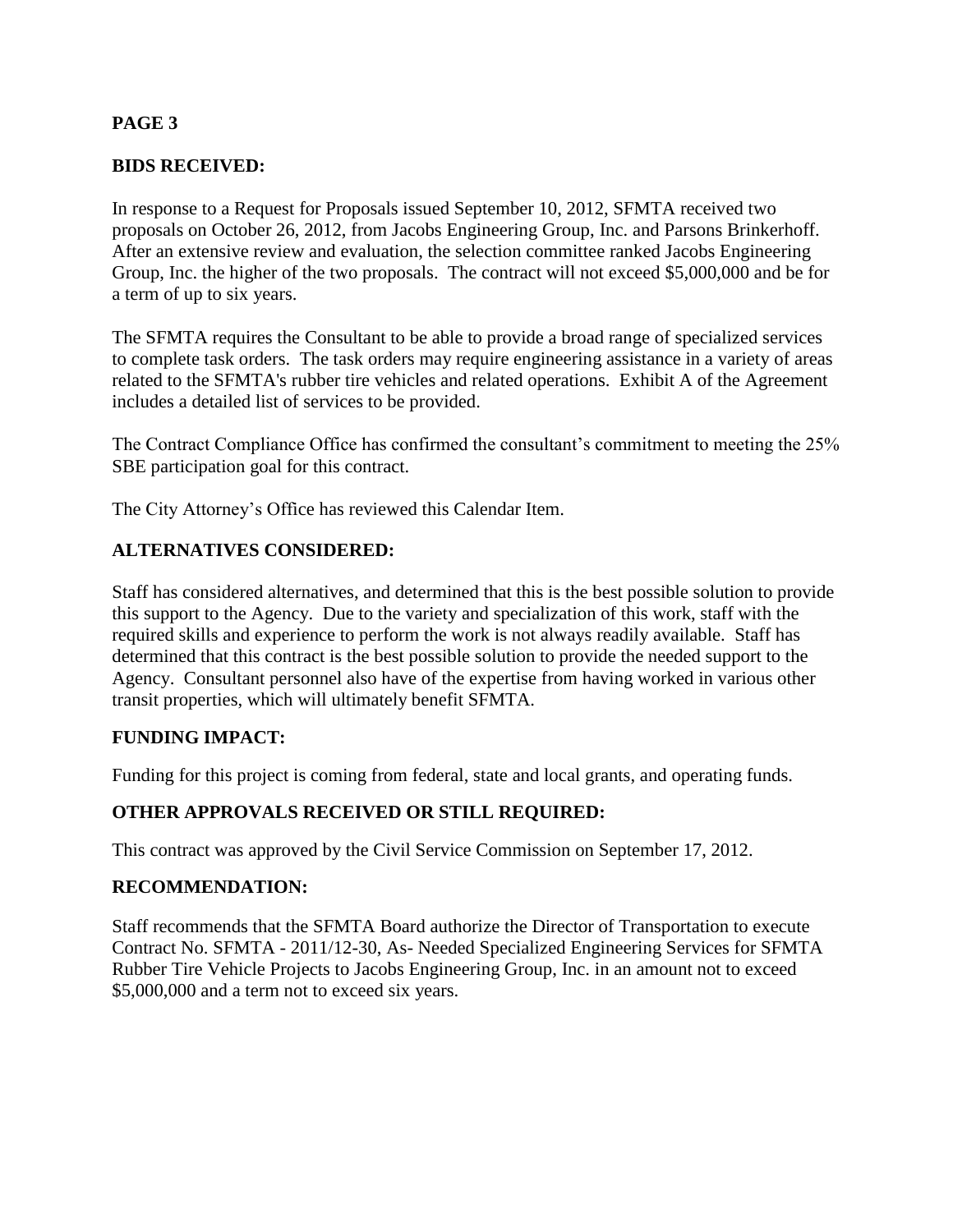#### SAN FRANCISCO MUNICIPAL TRANSPORTATION AGENCY BOARD OF DIRECTORS

#### RESOLUTION No. **\_\_\_\_\_\_\_\_\_\_\_\_\_\_\_\_\_**

WHEREAS, The San Francisco Municipal Transportation Agency (SFMTA) wishes to obtain as-needed specialized professional engineering consultant services in a broad area of technical disciplines to supplement staff in the implementation of various SFMTA rubber tire rehabilitation and procurement projects and related operations activities; and,

WHEREAS, On September 10, 2012, the SFMTA issued a request for proposals (RFP) for As-Needed Specialized Engineering Services (Contract No. SFMTA - 2011/12-30); and,

WHEREAS, SFMTA received two responsive proposals in response to the RFP on October 26, 2012, from Jacobs Engineering Group, Inc. and Parsons Brinkerhoff; and,

WHEREAS, After an extensive review and evaluation, the selection committee ranked Jacobs Engineering Group, Inc. as the higher of the two proposals; and,

WHEREAS, The funding for this project will come from a combination of federal, state, and local grants, and operating funds; now, therefore, be it

RESOLVED, That the San Francisco Municipal Transportation Agency Board of Directors authorizes the Director of Transportation to execute Contract No. SFMTA-2011/12-30 (As- Needed Specialized Engineering Services for SFMTA Rubber Tire Vehicle Projects) to Jacobs Engineering Group, Inc. in an amount not to exceed \$5,000,000 and a term not to exceed six years.

I certify that the foregoing resolution was adopted by the Municipal Transportation Agency Board of Directors at its meeting of June 4, 2013.

> \_\_\_\_\_\_\_\_\_\_\_\_\_\_\_\_\_\_\_\_\_\_\_\_\_\_\_\_\_\_\_\_\_\_\_\_\_\_\_\_\_ Secretary to the Board of Directors San Francisco Municipal Transportation Agency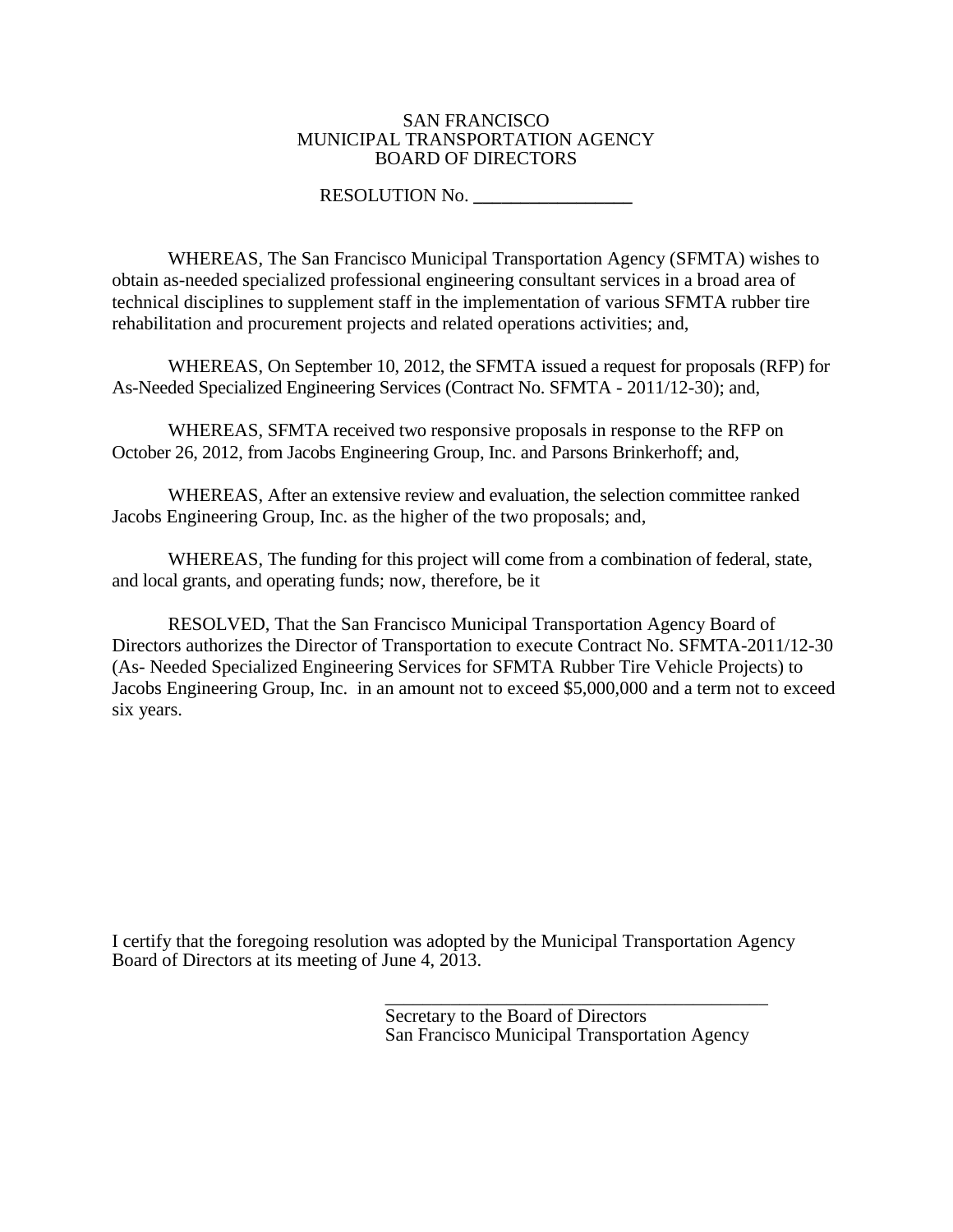# **Agreement Between**

# **The City and County of San Francisco**

# **Municipal Transportation Agency**

# **And**

# **Jacobs Engineering Group, Inc.**

# **For**

# **AS-NEEDED SPECIALIZED ENGINEERING SERVICES FOR SFMTA RUBBER TIRE VEHICLE PROJECTS**

# **CONTRACT NO. SFMTA-2011/12-30**

# **CCO-12-1212 (2)**

**TABLE OF CONTENTS**

**Page**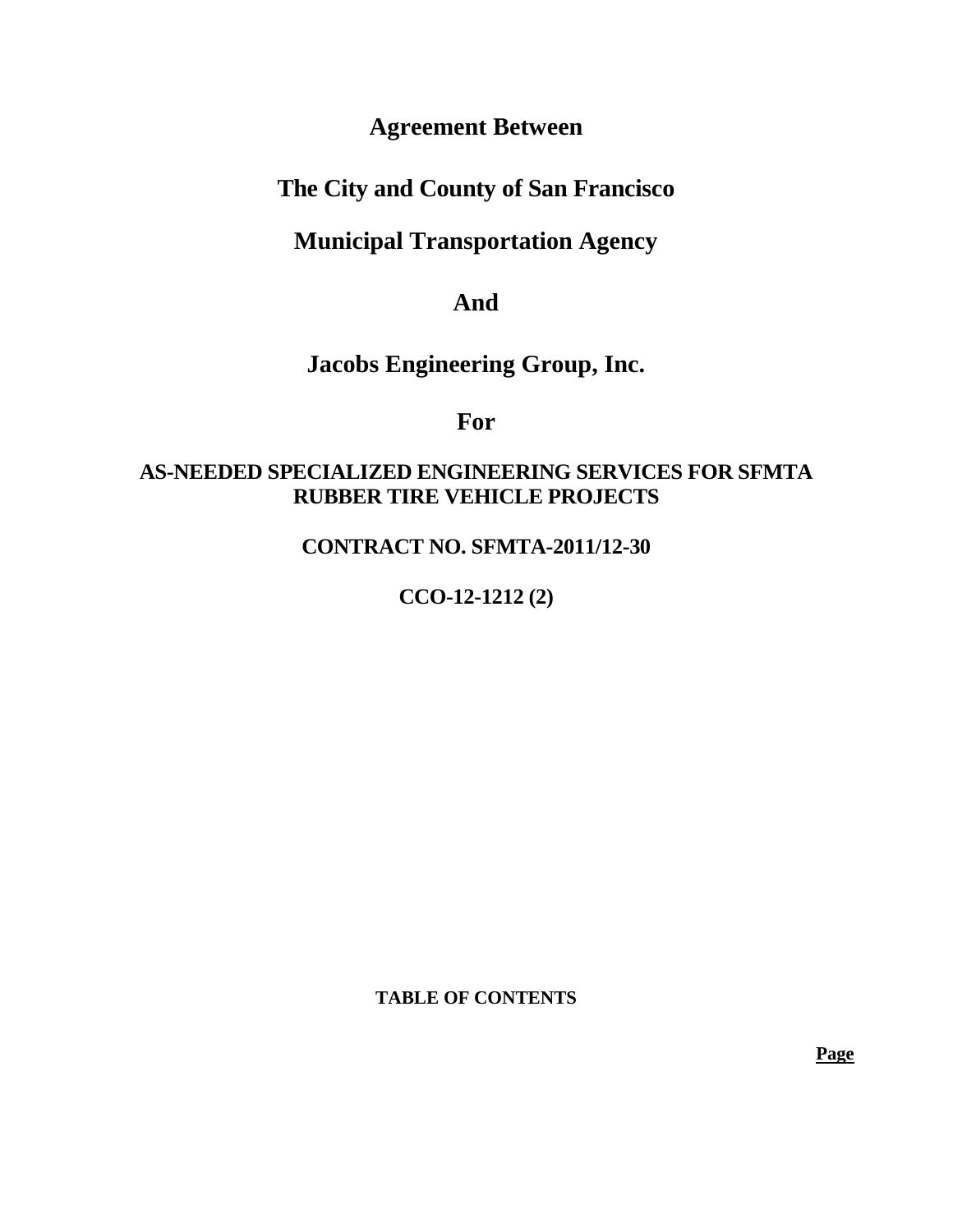|    | 1. Certification of Funds; Budget and Fiscal Provisions; Termination in the Event of Non- |  |
|----|-------------------------------------------------------------------------------------------|--|
| 2. |                                                                                           |  |
| 3. |                                                                                           |  |
| 4. |                                                                                           |  |
|    |                                                                                           |  |
|    |                                                                                           |  |
|    |                                                                                           |  |
|    |                                                                                           |  |
|    |                                                                                           |  |
|    |                                                                                           |  |
|    |                                                                                           |  |
|    |                                                                                           |  |
|    |                                                                                           |  |
|    |                                                                                           |  |
|    |                                                                                           |  |
|    |                                                                                           |  |
|    |                                                                                           |  |
|    |                                                                                           |  |
|    |                                                                                           |  |
|    |                                                                                           |  |
|    |                                                                                           |  |
|    | 4.10.                                                                                     |  |
|    | 4.11.                                                                                     |  |
|    | 4.12.                                                                                     |  |
| 5. |                                                                                           |  |
|    |                                                                                           |  |
|    |                                                                                           |  |
|    |                                                                                           |  |
|    |                                                                                           |  |
|    |                                                                                           |  |
|    |                                                                                           |  |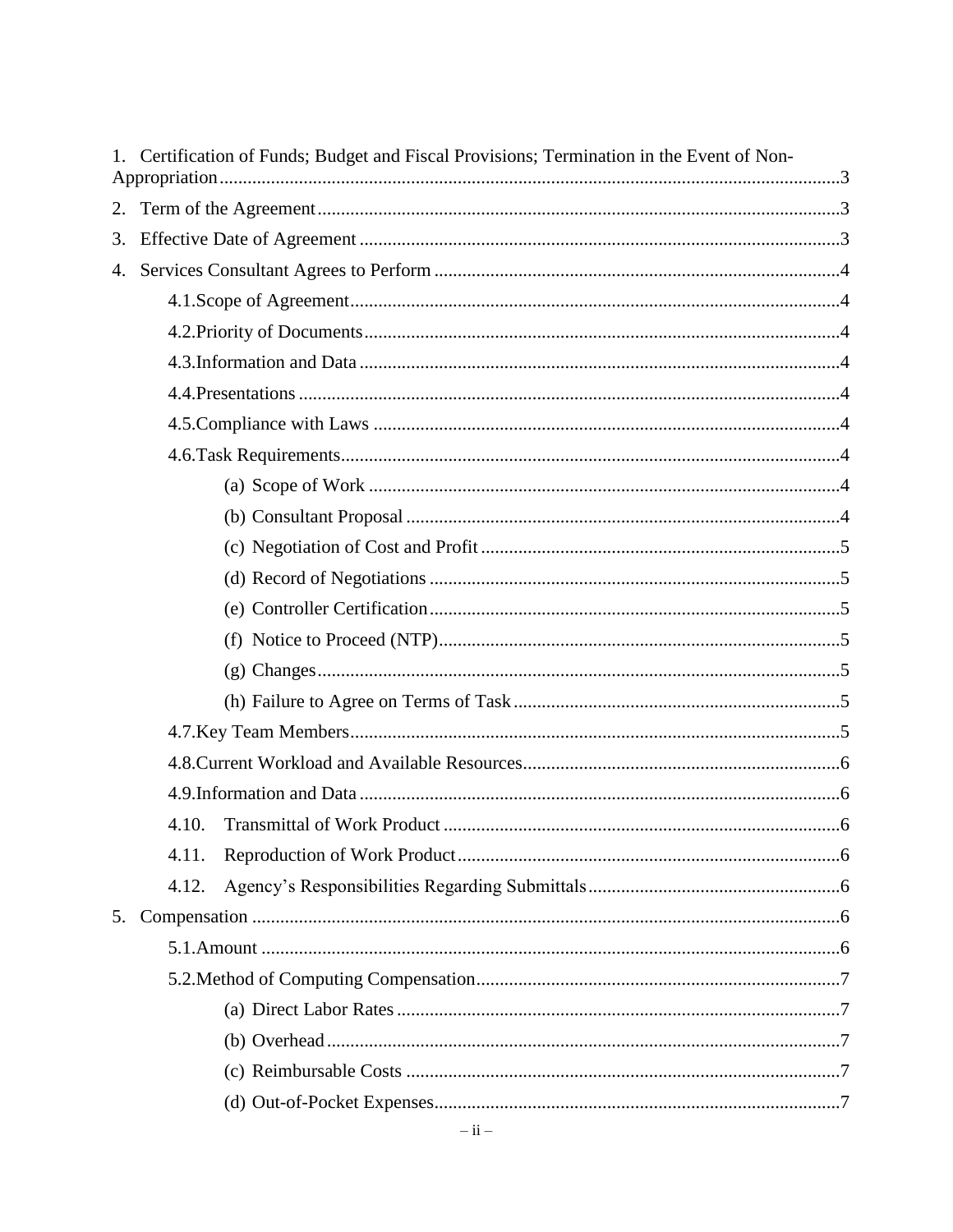| 7.    |  |
|-------|--|
| 8.    |  |
|       |  |
|       |  |
| 10.1. |  |
| 10.2. |  |
|       |  |
|       |  |
|       |  |
|       |  |
| 13.2. |  |
|       |  |
| 14.1. |  |
| 14.2. |  |
|       |  |
| 15.1. |  |
| 15.2. |  |
| 15.3. |  |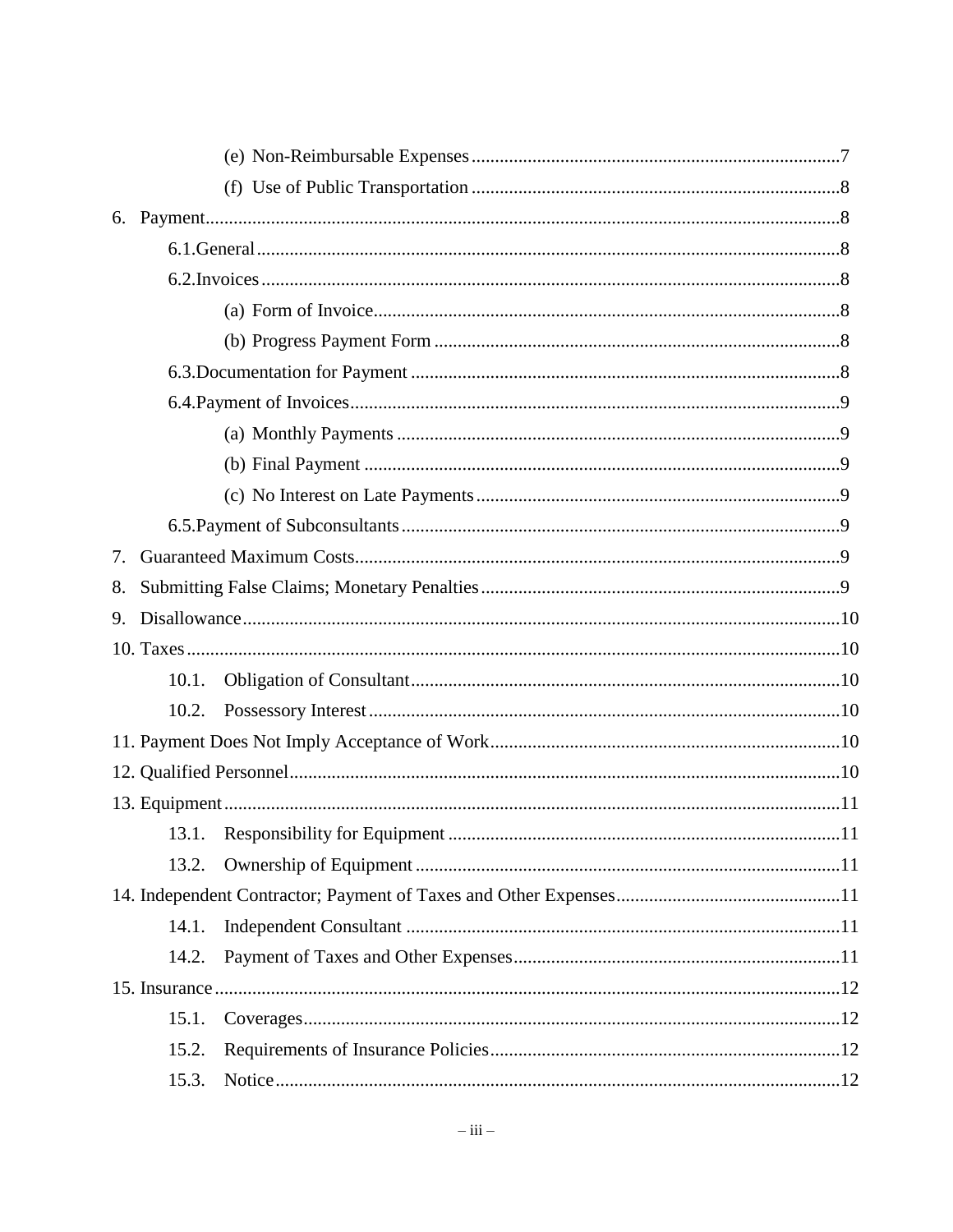| 15.4.    |  |
|----------|--|
| 15.5.    |  |
| 15.6.    |  |
| 15.7.    |  |
| 15.8.    |  |
| 15.9.    |  |
|          |  |
| 16.1.    |  |
| 16.2.    |  |
| 16.3.    |  |
|          |  |
|          |  |
|          |  |
|          |  |
| $20.1$ . |  |
| 20.2.    |  |
| 20.3.    |  |
|          |  |
| 21.1.    |  |
| 21.2.    |  |
| 21.3.    |  |
| 21.4.    |  |
| 21.5.    |  |
|          |  |
| 22.1.    |  |
| 22.2.    |  |
|          |  |
|          |  |
|          |  |
|          |  |
|          |  |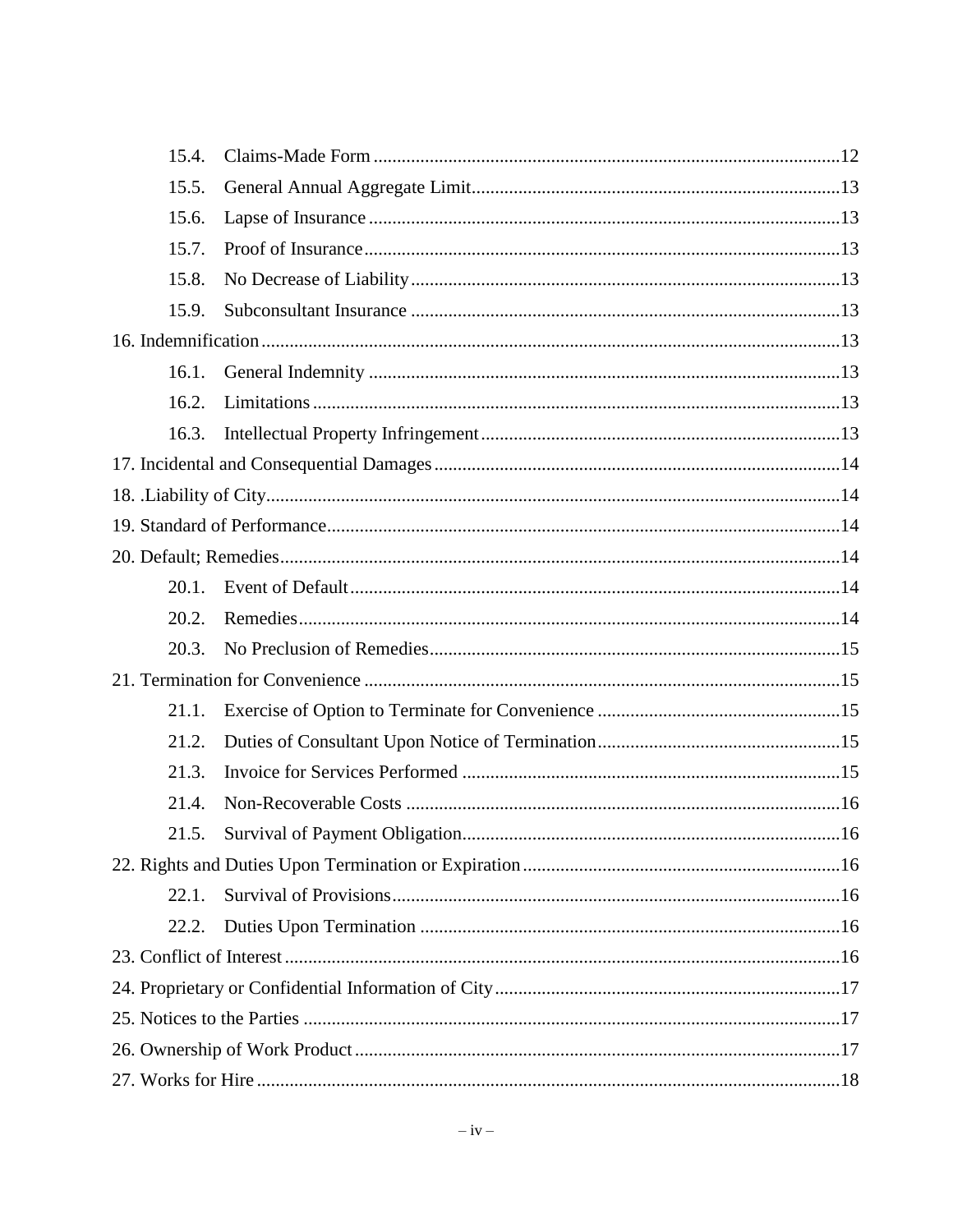| 28.1. |                                                                |  |
|-------|----------------------------------------------------------------|--|
| 28.2. |                                                                |  |
| 28.3. |                                                                |  |
| 28.4. |                                                                |  |
| 28.5. |                                                                |  |
|       |                                                                |  |
| 29.1. |                                                                |  |
| 29.2. |                                                                |  |
| 29.3. |                                                                |  |
| 29.4. |                                                                |  |
|       |                                                                |  |
|       |                                                                |  |
|       |                                                                |  |
| 32.1. |                                                                |  |
| 32.2. |                                                                |  |
| 32.3. |                                                                |  |
|       |                                                                |  |
| 33.1. |                                                                |  |
| 33.2. |                                                                |  |
| 33.3. |                                                                |  |
| 33.4. |                                                                |  |
| 33.5. | Incorporation of Administrative Code Provisions by Reference20 |  |
|       |                                                                |  |
|       |                                                                |  |
|       |                                                                |  |
|       |                                                                |  |
|       |                                                                |  |
|       |                                                                |  |
|       |                                                                |  |
|       |                                                                |  |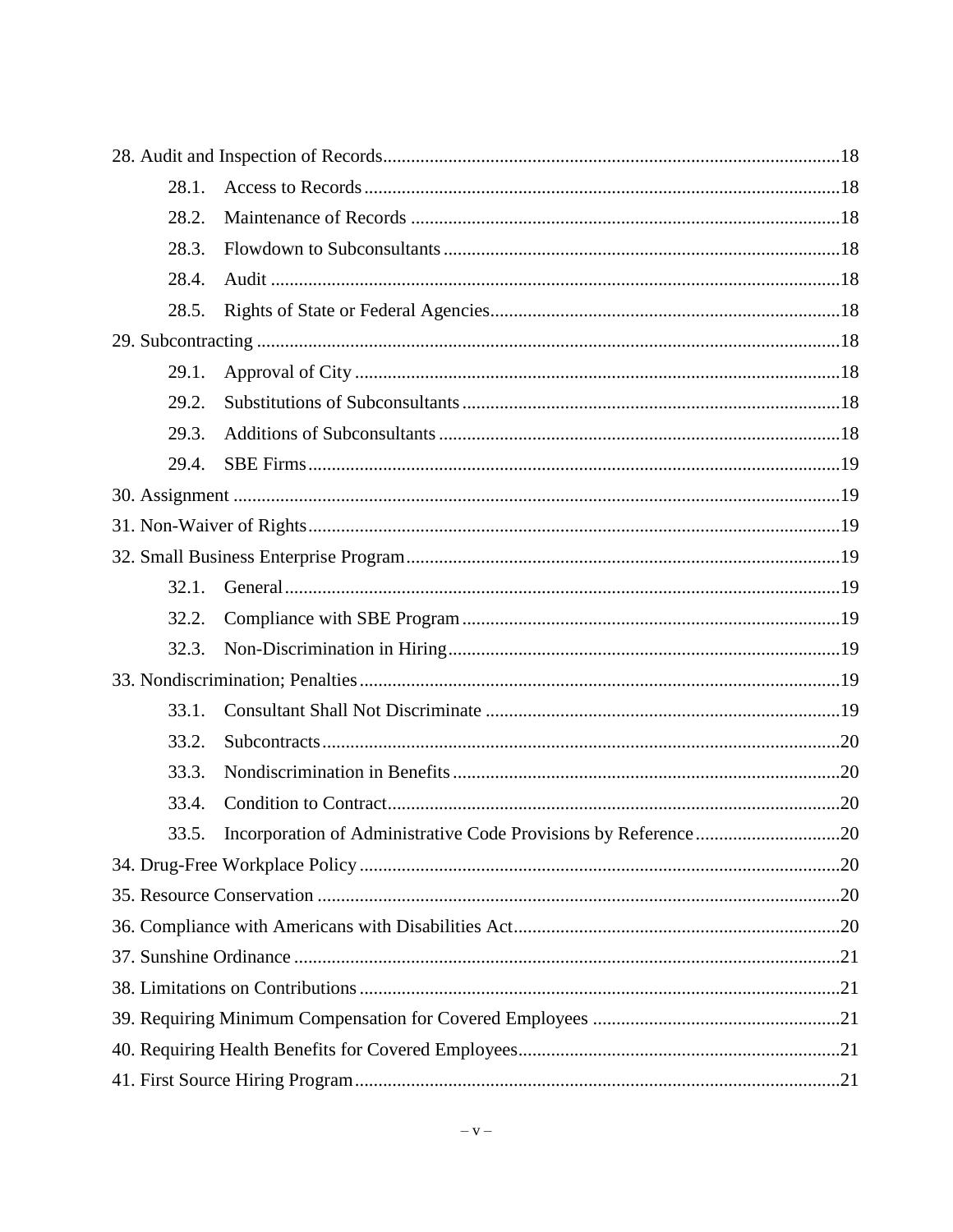| 50.1. |  |
|-------|--|
| 50.2. |  |
| 50.3. |  |
|       |  |
| 51.1. |  |
| 51.2. |  |
| 51.3. |  |
| 51.4. |  |
| 51.5. |  |
| 51.6. |  |
|       |  |
|       |  |
|       |  |
|       |  |
|       |  |
|       |  |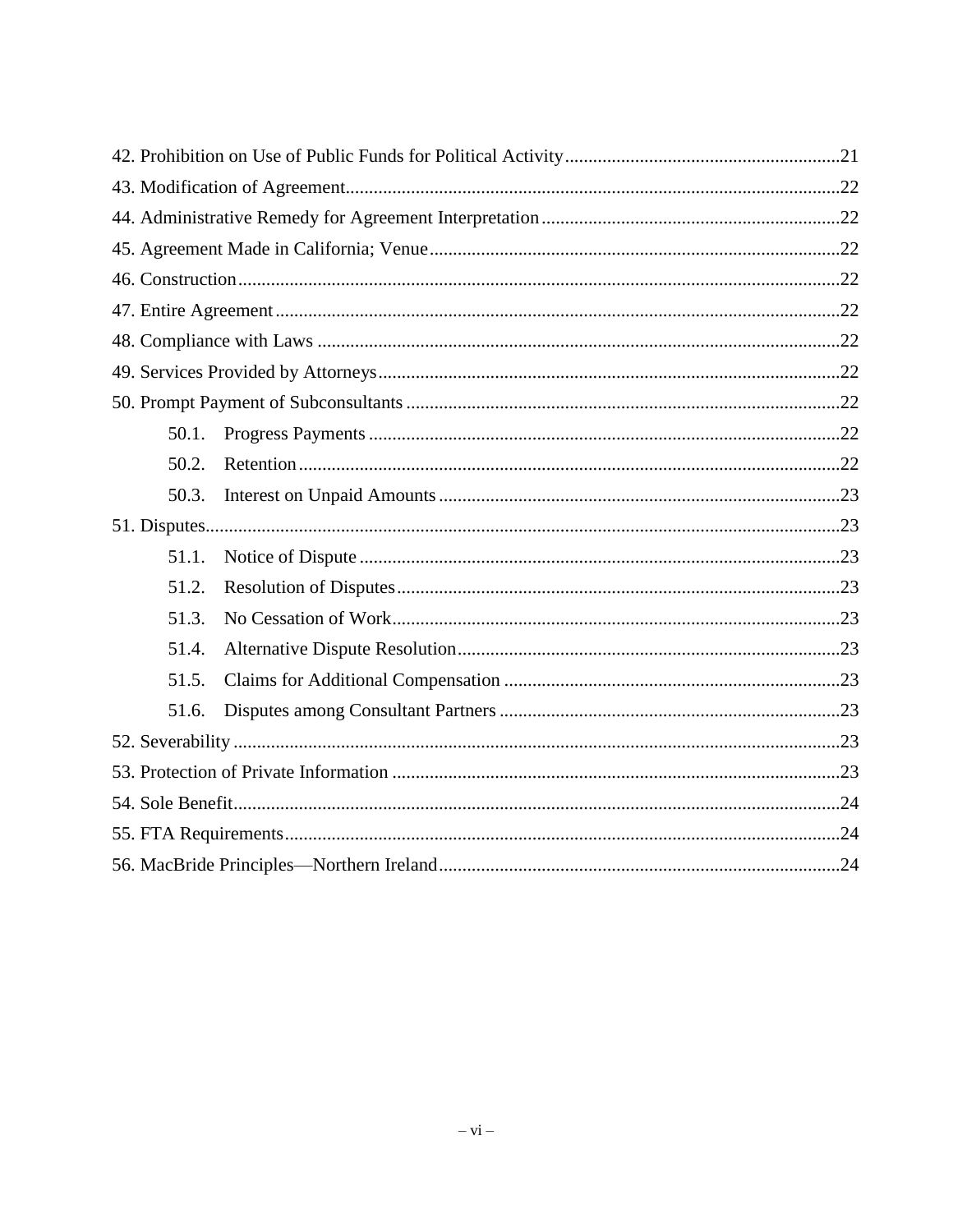**City and County of San Francisco Municipal Transportation Agency One South Van Ness 7th Floor San Francisco, California 94103**

#### **Agreement between the City and County of San Francisco and**

#### JACOBS ENGINEERING GROUP, INC.

#### **Contract No. SFMTA-2011/12-30**

This Agreement is made this day of . 2013, in the City and County of San Francisco, State of California, by and between: Jacobs Engineering Group, Inc., a Delaware corporation, 50 Fremont Street, Suite 1500, San Francisco CA 94105 ("Contractor"), and the City and County of San Francisco, a municipal corporation (City), acting by and through its Municipal Transportation Agency (SFMTA).

#### **Recitals**

**A.** The Agency wishes the services of a consulting firm to provide engineering and technical support for the rehabilitation and procurement of SFMTA's rubber tire fleet.

**B.** On September 10, 2012, the SFMTA issued a Request for Proposals (RFP) for these engineering services and technical support, and City selected Contractor as the highestranked proposer.

**C.** Consultant represents and warrants that it is qualified to perform the services required by City as set forth under this Contract.

**D.** Approval for said Agreement was obtained from the Civil Service Commission by PSC No. 4007-12/13, dated September 17, 2012.

Now, THEREFORE, the parties agree as follows:

#### **Definitions**

Where any word or phrase defined below, or a pronoun used in place thereof, is used in any part of the Agreement, it shall have the meaning set forth herein.

**A/E Services**: The professional services of an architectural or engineering nature, as defined by State law, if applicable, that are required to be performed or approved by a person licensed, registered or certified to provide those services.

**Acceptance**: The formal written acceptance by the City and County of San Francisco that all work, or a specific portion thereof, under the contract has been satisfactorily completed.

**Agreement or Contract**: This Agreement and all referenced Exhibits to this Agreement.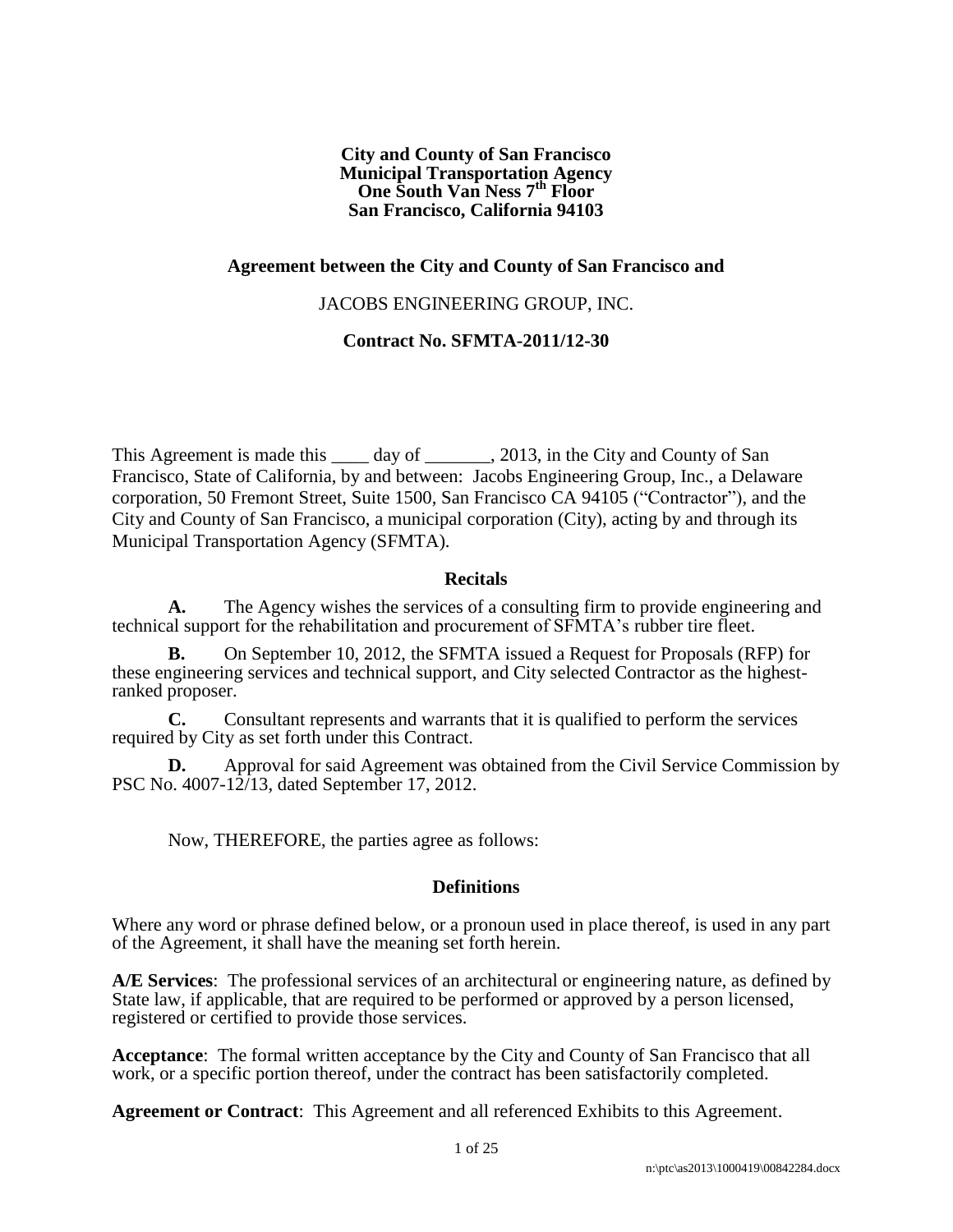**Award**: Authorization by resolution of the SFMTA Board of Directors for its staff to execute the Contract with the selected proposer, and, if required, approval of the Contract by the San Francisco Board of Supervisors.

**Coaches**: SFMTA's diesel motor coaches and trolley Coaches, also referred to as "Buses" and "Vehicles."

**Certification**: Certification by the Controller that funds necessary to make payments as required under the contract are available in accordance with the City's Charter.

**City**: City and County of San Francisco, a municipal corporation.

**Contract Compliance Office (CCO)**: The SFMTA office that administers compliance with federal regulations governing the Disadvantaged Business Enterprises/Equal Employment and Non-Discrimination Programs, in addition to the SFMTA Small Business Enterprise Program and the City's Local Business Enterprise/Non-Discrimination Program.

**Contract Modification**: A written order, issued by the City to Contractor, covering changes in the Contract documents within the general scope of the Contract and establishing the basis of payment and time adjustments for the work affected by the changes.

**Contractor or Consultant**: Jacobs Engineering Group, Inc.

**Controller**: Controller of the City.

**Days**: Unless otherwise designated, the word "Days" refers to working days of the City.

**Director:** The Director of Transportation of the SFMTA or his or her designee.

**Engineer**: The SFMTA engineer assigned to the Contract or his or her designated agent.

**Final Acceptance:** The formal written acceptance by the Director that all contract deliverables for the Contract have been satisfactorily completed and accepted. This will authorize the Project Manager to release the final payment, including all retention, to the Contractor.

**San Francisco Municipal Railway (Muni)**: The public transit system of San Francisco, under the jurisdiction of the SFMTA.

**San Francisco Municipal Transportation Agency (SFMTA or Agency)**: The agency of the City that is in charge of the construction, management, supervision, maintenance, extension, operation, use and property of the San Francisco Municipal Railway and the former Department of Parking and Traffic, with exclusive authority over contracting, leasing and purchasing by the Agency.

**Notice To Proceed**: A letter from the SFMTA advising the Consultant of the day when work is to commence under the Contract.

**Project Manager:** The designated SFMTA employee who will assume all duties and responsibilities to manage the Contract.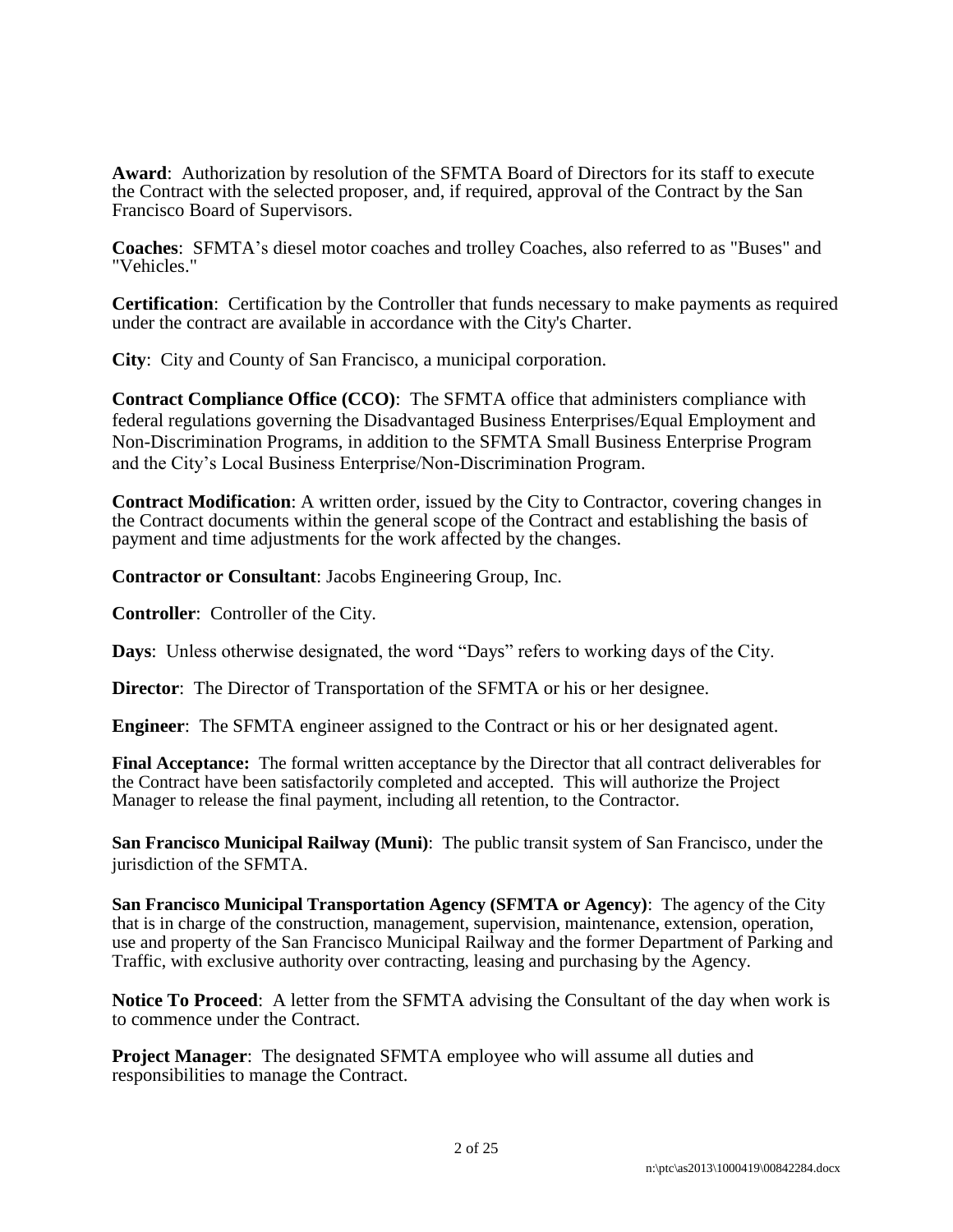**Proposal**: The Contractor's written response/submittal to the RFP.

**Request for Proposals (RFPs)**: The Request for Proposals for Engineering and Technical Support for Vehicle Rehabilitation and Procurement Projects issued by the SFMTA on September 10, 2012.

**Scope of Services**: The services, tasks, and deliverables that the Consultant will provide to the SFMTA under this Contract.

**Small Business Enterprise or SBE**: A for-profit, small business concern with a three-year average gross revenue not exceeding \$12,000,000 and is certified under any of the following programs: the State of California's Small Business Program, the City and County of San Francisco's LBE Program, or the California Unified Certification Program.

**Subconsultant or Subcontractor**: Any firm under contract to the Consultant for services under this Agreement.

**Revenue Fleet**: An SFMTA fleet of vehicles providing transit services to fare-paying customers.

**Work Product**: All reports, studies, data, specifications, design criteria, graphs, tape recordings, pictures, memoranda, letters, computer-generated data, calculations, estimates, summaries and such other information and materials as may have been accumulated or generated by the Consultant or its Subconsultants, in connection with the services performed under this Agreement, whether completed or in process.

#### **1. Certification of Funds; Budget and Fiscal Provisions; Termination in the Event of Non-Appropriation**

This Agreement is subject to the budget and fiscal provisions of the City's Charter. Charges will accrue only after prior written authorization certified by the Controller, and the amount of City's obligation hereunder shall not at any time exceed the amount certified for the purpose and period stated in such advance authorization.

This Agreement will terminate without penalty, liability or expense of any kind to City at the end of any fiscal year if funds are not appropriated for the next succeeding fiscal year. If funds are appropriated for a portion of the fiscal year, this Agreement will terminate, without penalty, liability or expense of any kind at the end of the term for which funds are appropriated.

City has no obligation to make appropriations for this Agreement in lieu of appropriations for new or other agreements. City budget decisions are subject to the discretion of the Mayor and the Board of Supervisors. Contractor's assumption of risk of possible nonappropriation is part of the consideration for this Agreement.

#### THIS SECTION CONTROLS AGAINST ANY AND ALL OTHER PROVISIONS OF THIS AGREEMENT.

**2. Term of the Agreement** Subject to Section 1, the term of this Agreement shall not exceed six years from the Effective Date of the Agreement**.**

**3. Effective Date of Agreement**. This Agreement shall become effective when the Controller has certified to the availability of funds and Contractor has been so notified in writing.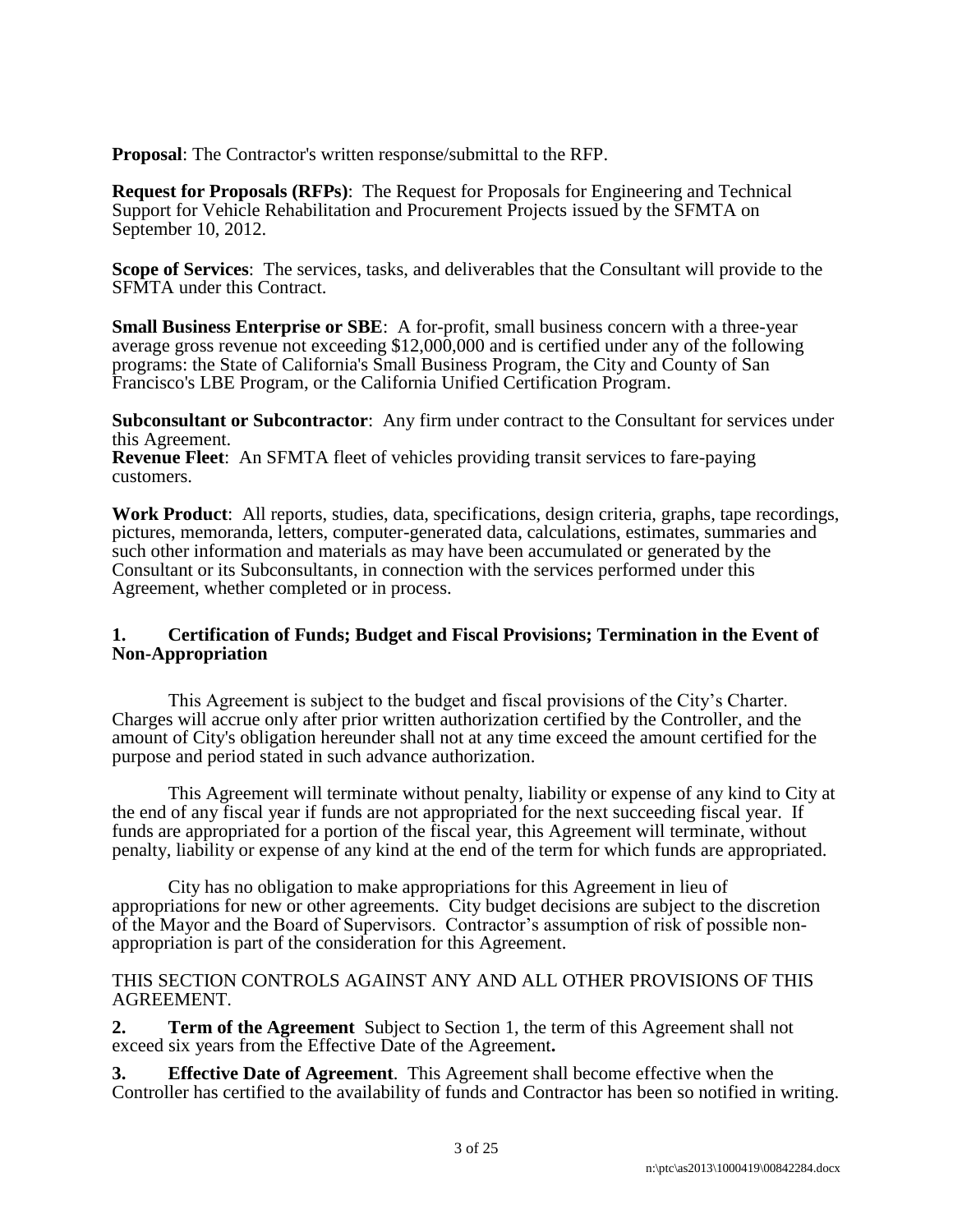#### **4. Services Consultant Agrees to Perform**

each milestone;

**4.1. Scope of Agreement**. The Consultant agrees to perform the services provided for in Exhibit A, "Services to be Provided by Consultant," attached hereto and incorporated by reference as though fully set forth herein.

**4.2. Priority of Documents**. All requirements of the RFP and the representations made in the Consultant's Proposal that are not in conflict with provisions of this Agreement are incorporated by reference and made an integral part of this Agreement as though fully set forth herein. With respect to any conflict or ambiguity between this Agreement and the RFP or Consultant's Proposal, this Agreement shall control except where the RFP or the Proposal refers to services not otherwise mentioned in this Agreement, in which case and to such extent the RFP or Proposal shall control. Documents listed as Exhibits to this Agreement are incorporated by reference as though fully set forth herein.

**4.3. Information and Data**. The Consultant shall request in writing any information and data it will require to perform Task Orders. The Consultant shall identify the timing and priority for which this information and data will be required. The Consultant and City shall reach agreement as to the availability and delivery time for this data and information during initial task negotiations.

**4.4. Presentations**. In the performance of assigned tasks, the Consultant, if requested by City, shall prepare graphic and written presentations, and participate in presentations of said material to various City departments, commissions, and interested community groups.

**4.5. Compliance with Laws**. Consultant shall comply with requirements of all applicable codes, regulations, and current written interpretation thereof published and in effect during Consultant's services. In the event of changes in such codes, regulations or interpretations during the course of the Project that were not and could not have been reasonably anticipated by Consultant and which result in a substantive change to the contract documents, Consultant shall not be held responsible for the resulting additional costs, fees or time, and shall be entitled to reasonable additional compensation for the time and expense of responding to such changes. Consultant shall be responsible, however, to identify, analyze and report to the City pending changes to codes and regulations that would reasonably be expected to affect the design of the Project.

**4.6. Task Requirements**. Task requirements will be defined by the SFMTA. The cost and estimated time to perform the task fully will be agreed upon in advance of the start of work on the task in accordance with the terms and conditions of this Agreement, generally following the procedures outlined below.

**(a) Scope of Work**. SFMTA will prepare the scope of work and expected time of completion, using the Task Order form (Exhibit B) and transmit the Task Order form to the Consultant with a request for a proposal for the performance of the task.

**(b) Consultant Proposal**. The Consultant shall prepare and submit a proposal for the task showing:

**(i)** A work plan that includes a detailed description by subtask of the work to be performed and the means and methods that will be used to perform it;

**(ii)** Milestones for completion for each subtask and deliverables at

**(iii)** Personnel and the Subconsultants assigned to each part of the work along with a resume or curriculum vitae that indicates why such personnel are qualified to perform the work; and prior experience in performing work of this nature;

**(iv)** A detailed cost estimate for each task or subtask showing: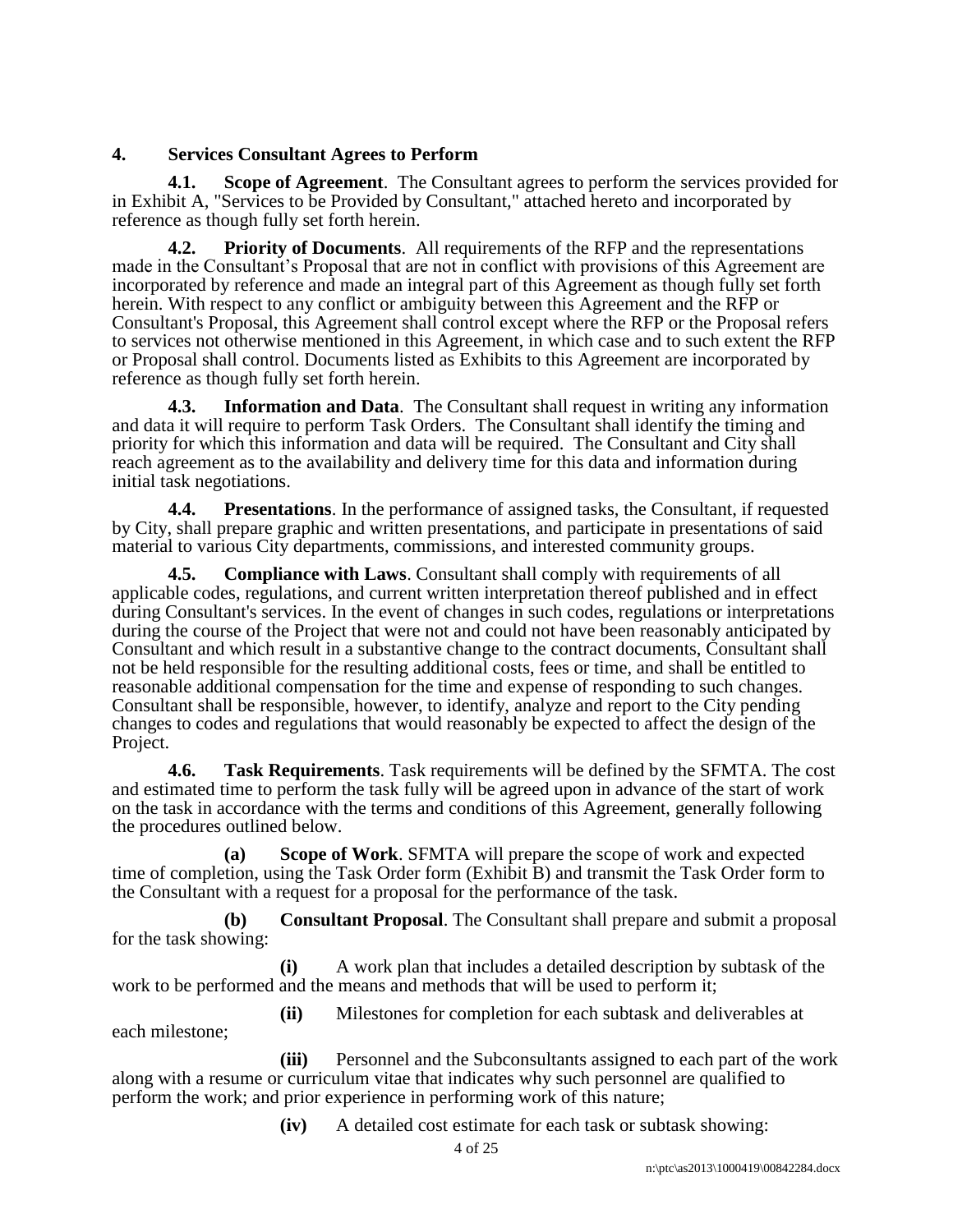**(1)** Estimated hours and direct salaries by position (hourly rates by position as listed in Exhibit C for both Consultant and Subconsultant personnel). Labor hours for preparing monthly invoices or filling out required SBE forms will not be allowed. Consultant will manage Subconsultants so additional Subconsultant program management labor hours will not be allowed. Overtime labor hours will not be allowed without prior written approval. If overtime is approved, it will be billed at the billing rates listed and not at one and one half times the billing rate;

**(2)** Overhead, including salary burden costs (% rates as listed in Exhibit D) for both Consultant and Subconsultants; to arrive at this cost, the overhead rate is multiplied by the cost in (1) above;

- **(3)** Estimated reasonable out-of-pocket expenses;
- **(4)** Proposed profit as follows:
	- Proposed profit of Consultant's work effort as a fixed fee amount not to exceed seven percent of Consultant's estimated direct salaries and overhead costs; and
	- For work performed by all Subconsultants, proposed total mark up for Consultant on Subconsultant's work effort as a fixed fee not to exceed two percent of Subconsultant's total labor charges.

**(c) Negotiation of Cost and Profit**. The Project Manager will review the proposal and negotiate either a lump sum price or a fixed profit to perform the work of each subtask and task and either a total price or a total cost not to exceed for the task.

**(d) Record of Negotiations**. If agreement is reached, the Project Manager will document the negotiations and agreement in a record of negotiations.

**(e) Controller Certification**. The Project Manager will request certification from the Controller that adequate funds are available to proceed with the task as agreed.

**(f) Notice to Proceed (NTP)**. After certification, the Project Manager will send to the Consultant a written NTP and Task Number. The Consultant shall use the task number when submitting invoices to the Project Manager for payment. The Consultant shall not commence work on any task until it receives a written NTP for the task.

**(g) Changes**. Agreed lump sum prices and fixed profits for subtasks and tasks above cannot be modified unless there is a material change in the scope of work of the task. If there is a material change in the scope of work of a task, then a proposal, negotiations, and Record of Negotiations shall be required before changes to agreed lump sum prices and fixed profits can be approved. Certification by the Controller is required for changes that result in an increase to the total cost of a task.

**(h) Failure to Agree on Terms of Task**. In the event that City and Consultant cannot reach agreement on the terms of the task order, City may either cancel the task order and have the work accomplished through other available sources, or City may direct the Consultant to proceed with the task under such conditions as City may require to assure quality and timeliness of the task performance. Under no circumstances may the Consultant refuse to undertake a City-ordered task.

**4.7. Key Team Members**. Work under this Agreement shall be performed only by competent personnel under the supervision of and/or in the employment of Consultant. The Consultant agrees that the following key team members shall be committed and assigned to work on the Project to the level required by SFMTA for the term of the Agreement and shall also be staffed at the local Consultant offices within the San Francisco Bay Area for all such time: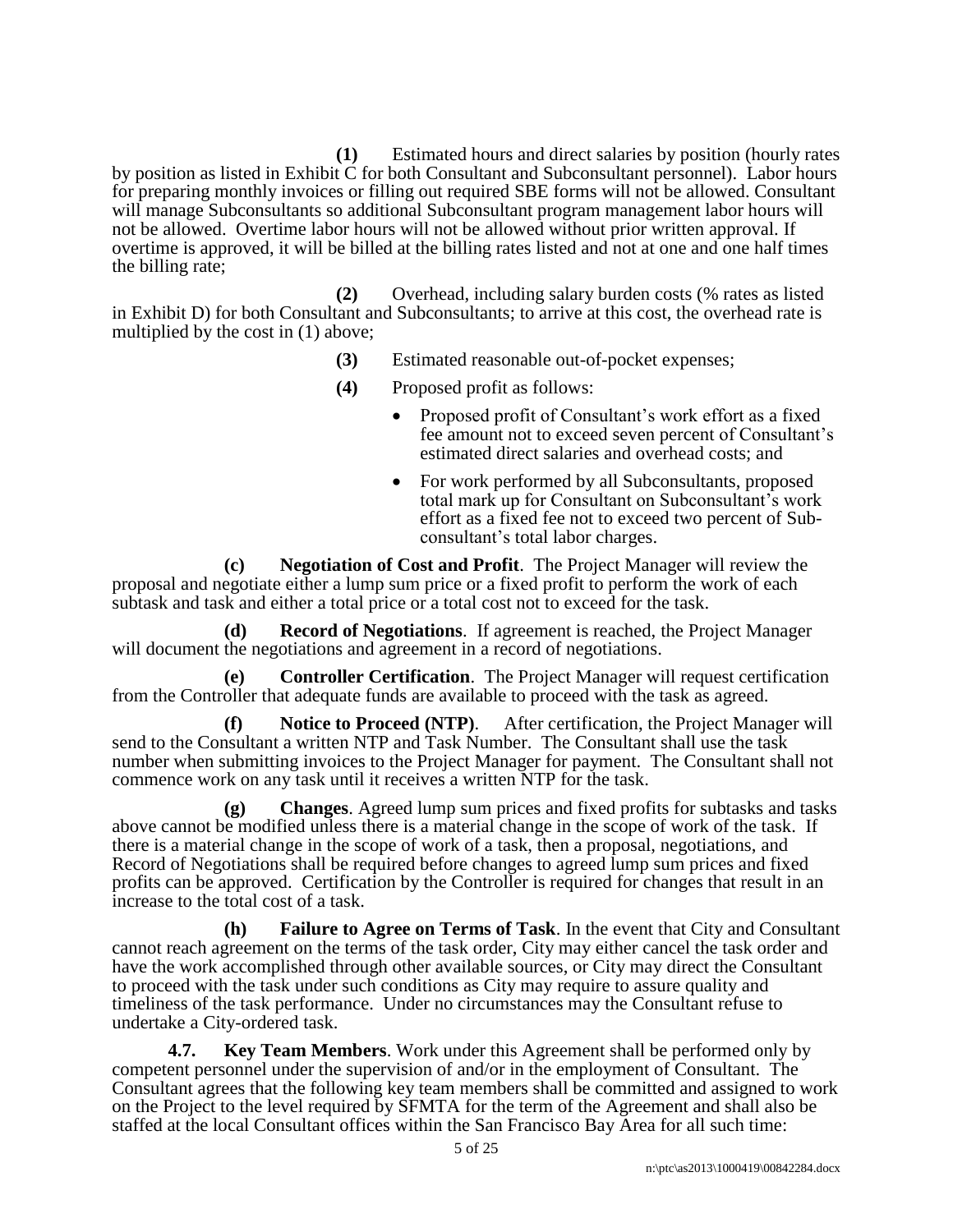Bob Highfill, PE: Project Manager Glen Cross: Deputy Project Manager Rob Edgcumbe: Project Quality Assurance Tom Bush: Inspection/Testing Manager

Consultant shall advise SFMTA immediately any time one of the Key Team Members deviates from its committed role or time on the Project (e.g., is assigned to another project). SFMTA may in turn require Consultant to provide a remedy and/or corrective actions for such deviations.

**4.8. Current Workload and Available Resources**. The Consultant covenants that its current workload and the workload of its Subconsultants will not affect the commencement and the progress of the work under this Agreement. The Consultant shall have all the necessary professional, technical and support personnel, including those of the Subcontractors, available, ready and mobilized to perform actual work within two weeks of the receipt of NTP on a particular task. In addition, the Consultant shall make good faith efforts to have all contracts signed with Subcontractors within three weeks of NTP. Consultant shall provide copies of said subcontracts to the SFMTA upon request.

**4.9. Information and Data**. The Consultant shall request in writing any information and data it will require from the Agency for its work. The Consultant shall identify the timing and priority for which this information and data will be required in its draft Program Management/Implementation Plan. The Consultant and Agency shall reach agreement as to the availability and delivery time for this information and data prior to finalizing the Plan.

**4.10. Transmittal of Work Product**. When requested by Agency's Project Manager, and after completion of each task and subtask, the Consultant shall transmit to Agency all Work Product (duplicates and originals) produced or accumulated in the course of its and its Subconsultants' work on this Agreement. The Consultant's Project Manager and Key Personnel shall have thoroughly reviewed and approved all Work Product and signed off as such prior to transmitting them to Agency.

**4.11. Reproduction of Work Product**. The Consultant shall arrange and provide for all printing (or other required reproduction) of Work Product.

**4.12. Agency's Responsibilities Regarding Submittals**. Agency will review and comment on Consultant's submittals generally within two calendar weeks of submittal. The Agency and Consultant will establish a timetable of submittals and reviews in the initial coordination meetings and include such a timetable in the Program Management/Implementation Plan. Agency's review and comments of Consultant submittals shall in no way relieve the Consultant of its independent responsibility to perform its own quality checks and review, nor shall any comment or review by the Agency relieve the Consultant of its independent responsibility to provide submittals and deliverables in full compliance with local, state and federal codes, regulations and standards.

If Consultant considers certain Agency review comments or directives, either written or oral, to require work efforts not included in approved Program Management/Implementation Plan, the Consultant shall provide Agency with either a written request for clarification of intended work or a proposal to proceed with additional work within five working days of discovering the perceived extra work, in strict accordance with the procedures specified subsection (g) above.

#### **5. Compensation**

**5.1. Amount**. Compensation under this Agreement shall be based on either a negotiated lump sum price per task or subtask, or actual direct costs plus a negotiated fixed profit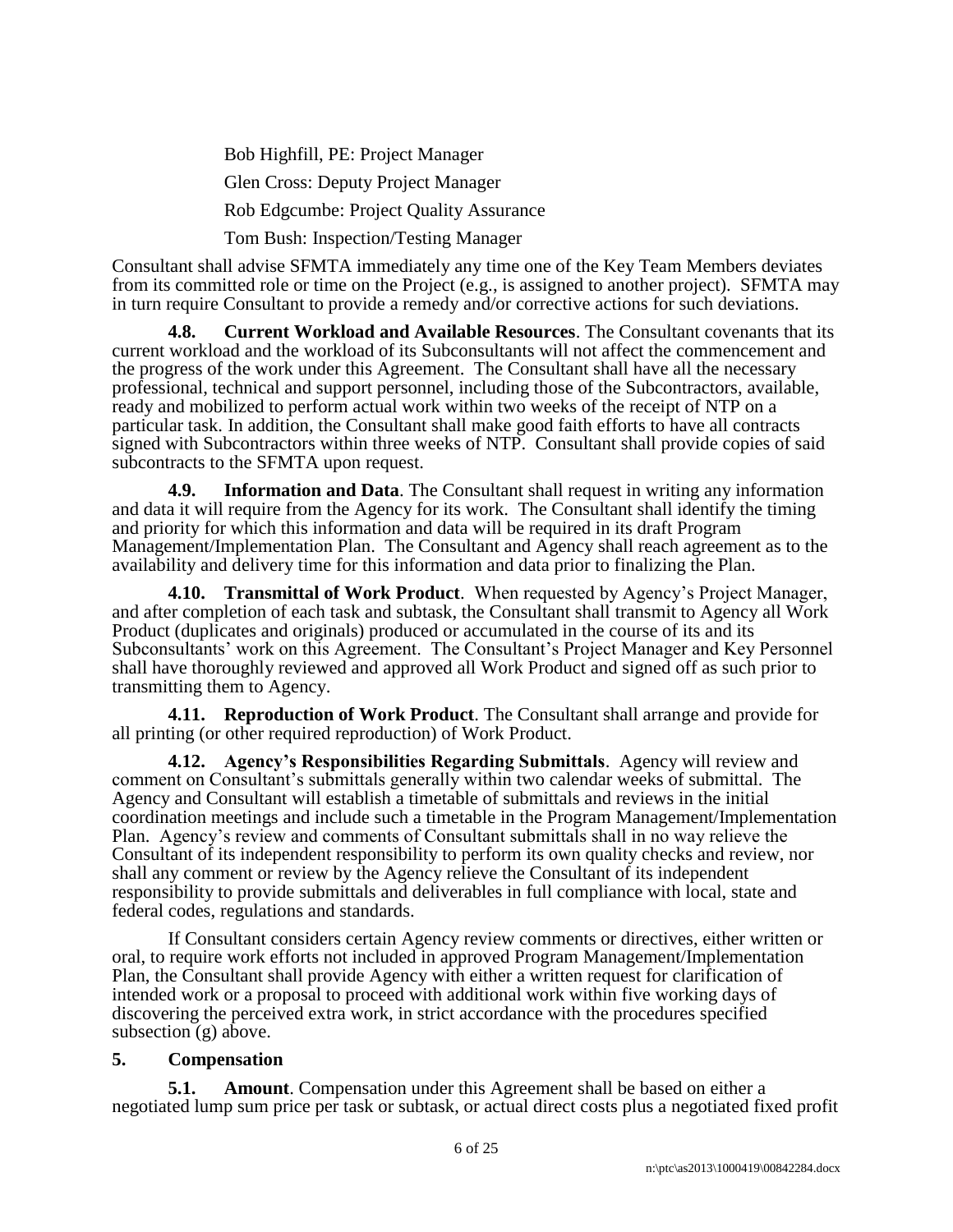per subtask and task. In no event shall the amount of this Agreement exceed Five Million Dollars (\$5,000,000).

### **5.2. Method of Computing Compensation**.

**(a) Direct Labor Rates**. The direct labor rates in Exhibit C shall be fixed at that level until 12 months after effective date of this Agreement. Direct Salary Rates in Exhibit C may be adjusted 12 months after the effective date of this Agreement but the average increase shall be no more than three percent with prior written approval of the SFMTA. For each direct labor rate paid by the City to the Consultant for a member of the Consultant's or Subconsultant's team that exceeds the actual rate paid to that individual by the Consultant or Subconsultant, the Consultant shall reimburse to the City the total difference between the rate paid by the City and the individual's actual rate. Consultant shall reimburse City within 30 days of written notice from City seeking reimbursement.

**(b) Overhead**. The Consultant's compensation under this Agreement will be based on and shall not exceed the combined overhead and salary burden rates as shown on the Schedule of Overhead Rates attached as Exhibit D. The rates in Exhibit D may be adjusted annually with prior written approval from the SFMTA Project Manager. The Consultant's and Subconsultants' combined overhead and salary burden rates are subject to audit in compliance with Federal requirements.

The overhead rates attached as Exhibit D, including any adjustment to such rates as provided for above, are subject to reimbursement as described in this paragraph. Within 180 days of the end of Consultant's fiscal year that immediately follows the expiration or any earlier termination of this Agreement, Consultant shall submit to the Project Manager Consultant's and all Subconsultants' actual rates during the term of this Agreement. For each rate paid to the Consultant that exceeds the Consultant's or any Subconsultant's actual rate, the Consultant shall reimburse to the City the total difference between the rate paid and Consultant's or Subconsultant's actual rate during the term of this Agreement. Consultant shall reimburse City within 30 days of written notice from City seeking reimbursement. For each actual overhead rate of Consultant or Subconsultant that exceeds the rate paid to Consultant, City shall pay to Consultant the difference between the actual rate and the rate paid during the term of the Agreement. City shall reimburse Consultant within 60 days of City's receipt of all of Consultant's actual rates. Nothing in this paragraph shall limit City's right to audit and inspect Consultant's rates as provided above.

**(c) Reimbursable Costs**. The Consultant acknowledges that it is familiar with the provisions of Office of Management and Budget (OMB) Circular A-87, Cost Principles For State, Local, and Indian Tribal Governments; that it understands the City does not intend to pay the Consultant for costs under this Agreement that are not reimbursable to City from its funding agencies in accordance with Circular A-87; and that all payments under this Agreement are subject to audit and adjustment.

**(d) Out-of-Pocket Expenses**. The SFMTA will reimburse Consultant for the actual cost of approved out-of-pocket expenses for the prime Consultant and subconsultants. Compensation for materials and expenses shall be at direct cost, without any mark-ups. All travel expenses are to be pre-approved by the SFMTA and Consultant must obtain the best air fare available in a timely fashion. All travel receipts must accompany the invoice.

**(e) Non-Reimbursable Expenses**. Notwithstanding any other provision of this Agreement, computer usage, facsimile and telecommunication expenses will not be tracked or reimbursed separately as out-of-pocket costs. Consultant and subconsultant personnel relocation costs and entertainment or personal expenses of any kind will not be reimbursable under this Contract. Office and field supplies/equipment expenses will also not be reimbursable unless these supplies and equipment can be demonstrated to be out of the ordinary and used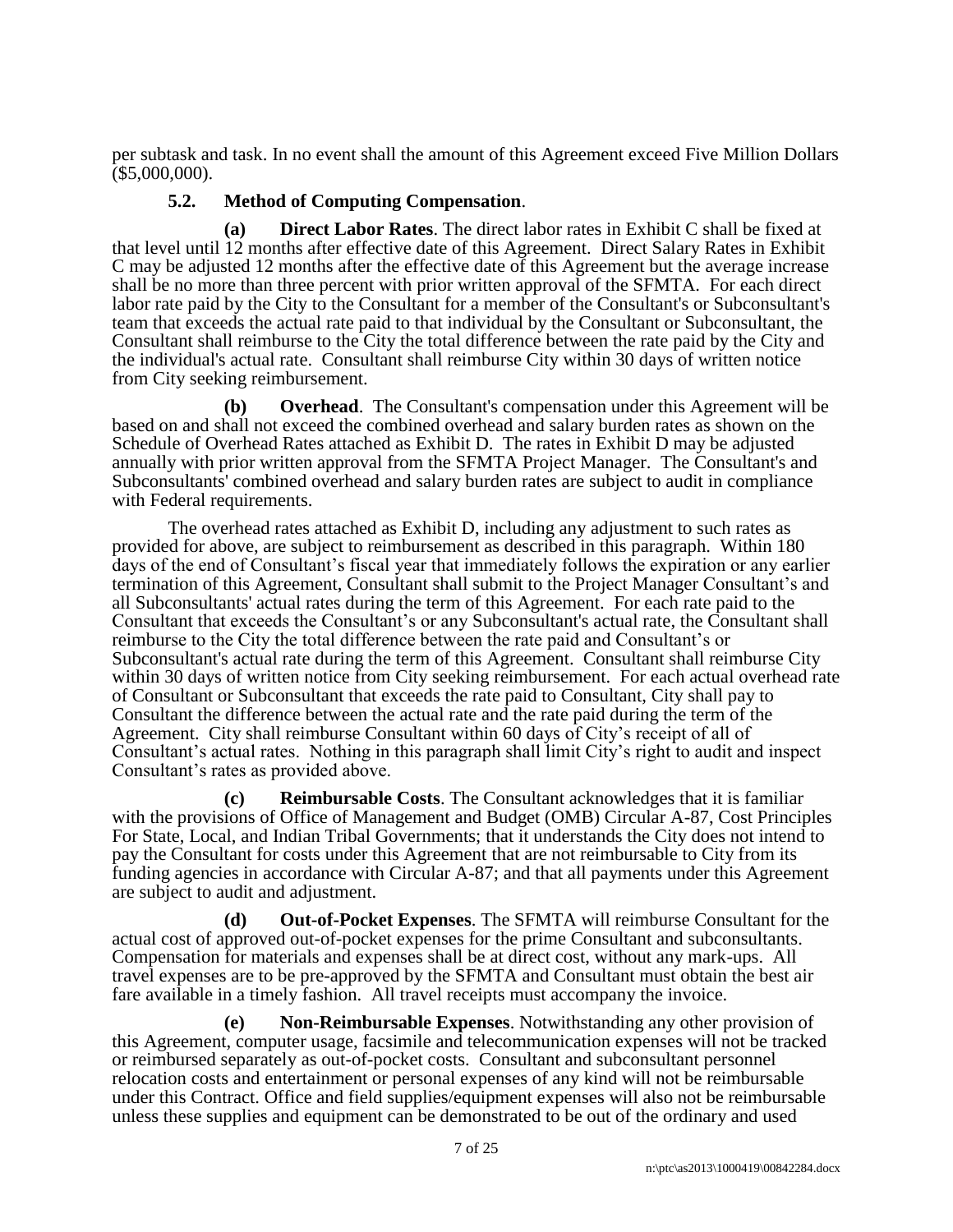exclusively for this Project. Vehicle expenses calculated on a cost-per-mile basis for travel within a 100-mile radius of the City will not be reimbursable.

**(f) Use of Public Transportation**. San Francisco is a transit-first city, and the SFMTA encourages Consultant and Subconsultants to use public transit in performance of its services to the maximum extent possible. The SFMTA will closely review the Consultant's requests for reimbursement of travel expenses. Travel from and to airports must be by public transit to the maximum extent possible. Taxicabs and hired cars are not considered public transit. The City reserves the right to refuse to reimburse travel expenses that are not in accord with these policies.

#### **6. Payment**

**6.1. General**. No charges shall be incurred under this Agreement nor shall any payments become due to Consultant until reports, services, or both, required under this Agreement are received from Consultant and approved by the SFMTA as being in accordance with this Agreement. City may withhold payment to Consultant in any instance in which Consultant has failed or refused to satisfy any material obligation provided for under this Agreement. If the evidence of production, the quality of the work, or relationship of labor and costs expended are not consistent with the budgets and the schedules for an assigned task, the Consultant shall justify to the Agency's Project Manager the time and expenses invoiced. The Project Manager will review the justification offered and adjust the monthly payment as deemed necessary. These requirements shall also apply to work by Subconsultants.

#### **6.2. Invoices**.

**(a) Form of Invoice**. Invoices furnished by Consultant under this Agreement must be in a form acceptable to the Controller, and must include the Contract Progress Payment Authorization number. The Consultant shall submit invoices for all allowable charges incurred in the performance of the Agreement. No invoice shall be rendered if the total work done under this Agreement since the last invoice amounts to less than \$1,500, except that an invoice may be submitted if three months have elapsed since the last invoice was submitted. No more than one invoice shall be submitted in a month.

**(b) Progress Payment Form**. The Controller is not authorized to pay invoices submitted by Consultant prior to Consultant's submission of the SFMTA Progress Payment Form. If the Progress Payment Form is not submitted with Consultant's invoice, the Controller will notify the SFMTA and Consultant of the omission. If Consultant's failure to provide the SFMTA Progress Payment Form is not explained to the Controller's satisfaction, the Controller will withhold 20 percent of the payment due pursuant to that invoice until the SFMTA Progress Payment Form is provided.

**6.3. Documentation for Payment**. Invoices shall be submitted together with the Monthly Progress Reports, Monthly Cost Control Report and Monthly Update Schedule, and shall be submitted by the 21st day of each month for work performed in the preceding month. The Monthly Cost Control Report shall include the current completed percentages for each task and subtask, the current estimated labor hours and cost for each Discipline to complete each of the tasks, an itemized breakdown of dollars and hours by employee and by subtask for all prime and Subconsultant charges for the month being invoiced (accounting for a minimum of 28 calendar days of the month), and an itemized breakdown of out-of-pocket expenses by task incurred since the previous billing, along with copies of bills of materials and expenses incurred. Failure to submit a complete Monthly Cost Control Report, Monthly Updated Schedule and Monthly Progress Report by the due date shall constitute cause for suspension of invoice payments.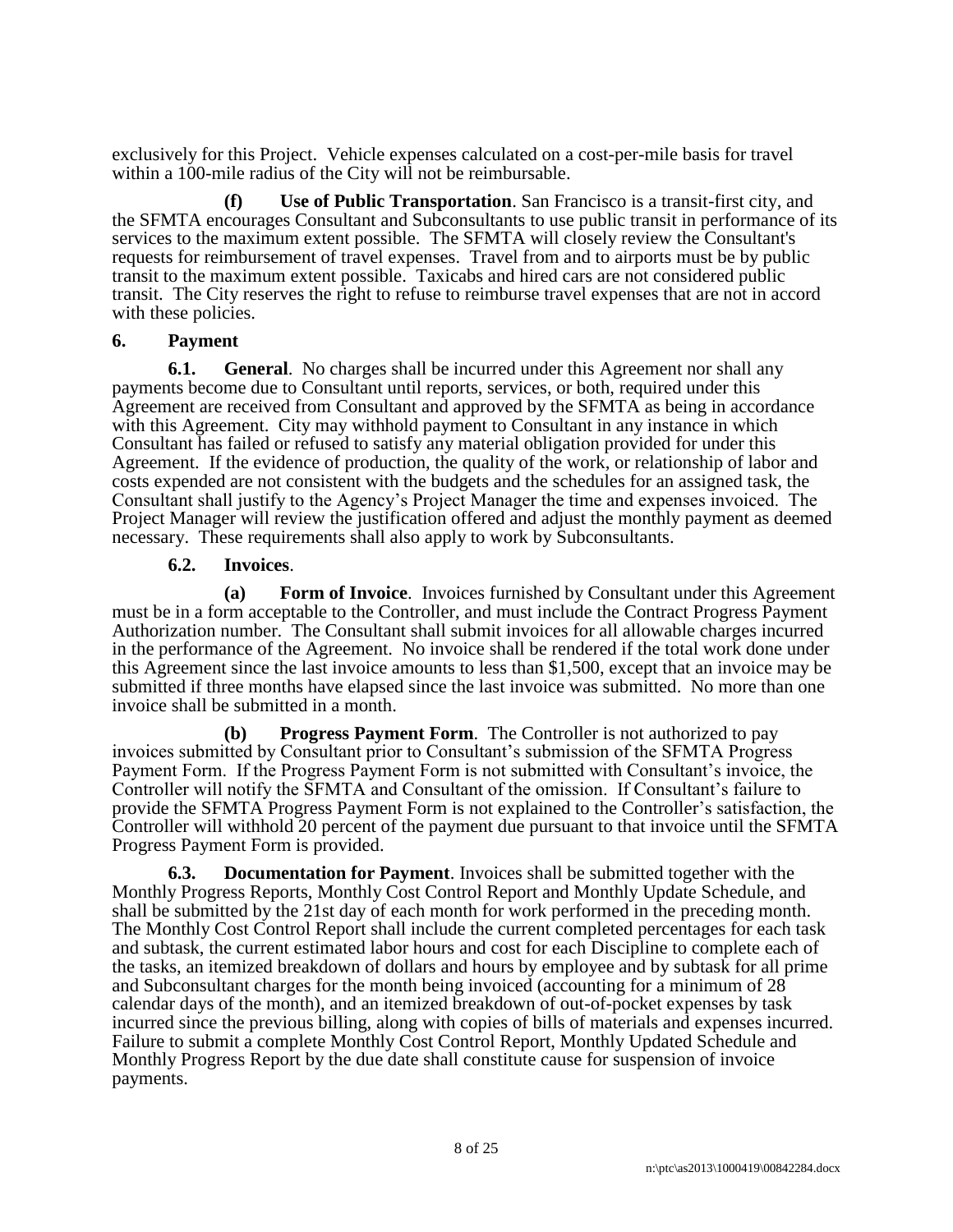In addition to the above, the Agency's Project Manager may, prior to authorization for payment of invoices, require delivery of either a complete or partial set of current Work Products as evidence of the status of the Consultant's work.

### **6.4. Payment of Invoices**.

**(a) Monthly Payments**. Compensation shall be made in monthly payments on or before the last day of each month for work, as set forth in each Task Order under this Agreement. City shall make payment to Consultant at the address specified in the section entitled "Notices to the Parties." All amounts paid by City to Consultant shall be subject to audit by City.

**(b) Final Payment**. Upon receipt of the final invoice for the completion of the services set forth in Section 4, and after services have been certified by Agency's Project Manager as having been satisfactorily performed, City shall promptly, but in no event later than 45 calendar days after the receipt of the last invoice, pay Consultant the balance of any allowable costs incurred in the performance of services of this Agreement.

**(c) No Interest on Late Payments**. In no event shall City be liable for interest or late charges for any late payments.

**6.5. Payment of Subconsultants.** Following City's payment of an invoice, Consultant has 10 days to file an affidavit using SFMTA's Payment Affidavit verifying that all subconsultants have been paid and specifying the amount.

## **7. Guaranteed Maximum Costs**

**7.1.** The City's obligation hereunder shall not at any time exceed the amount certified by the Controller for the purpose and period stated in such certification.

**7.2.** Except as may be provided by laws governing emergency procedures, officers and employees of the City are not authorized to request, and the City is not required to reimburse the Consultant for, Commodities or Services beyond the agreed upon contract scope unless the changed scope is authorized by amendment and approved as required by law.

**7.3.** Officers and employees of the City are not authorized to offer or promise, nor is the City required to honor, any offered or promised additional funding in excess of the maximum amount of funding for which the contract is certified without certification of the additional amount by the Controller.

**7.4.** The Controller is not authorized to make payments on any contract for which funds have not been certified as available in the budget or by supplemental appropriation.

**8. Submitting False Claims; Monetary Penalties**. Pursuant to San Francisco Administrative Code sections 6.80 to 6.83 and section 21.35, any Consultant or Subconsultant who submits a false claim shall be liable to the City for three times the amount of damages which the City sustains because of the false claim. A Consultant or Subconsultant who submits a false claim shall also be liable to the City for the costs, including attorneys' fees, of a civil action brought to recover any of those penalties or damages, and may be liable to the City for a civil penalty of up to \$10,000 for each false claim. A Consultant or Subconsultant will be deemed to have submitted a false claim to the City if the Consultant or Subconsultant: (a) knowingly presents or causes to be presented to an officer or employee of the City a false claim or request for payment or approval; (b) knowingly makes, uses, or causes to be made or used a false record or statement to get a false claim paid or approved by the City; (c)conspires to defraud the City by getting a false claim allowed or paid by the City; (d)knowingly makes, uses, or causes to be made or used a false record or statement to conceal, avoid, or decrease an obligation to pay or transmit money or property to the City; or (e) is a beneficiary of an inadvertent submission of a false claim to the City, subsequently discovers the falsity of the claim, and fails to disclose the false claim to the City within a reasonable time after discovery of the false claim.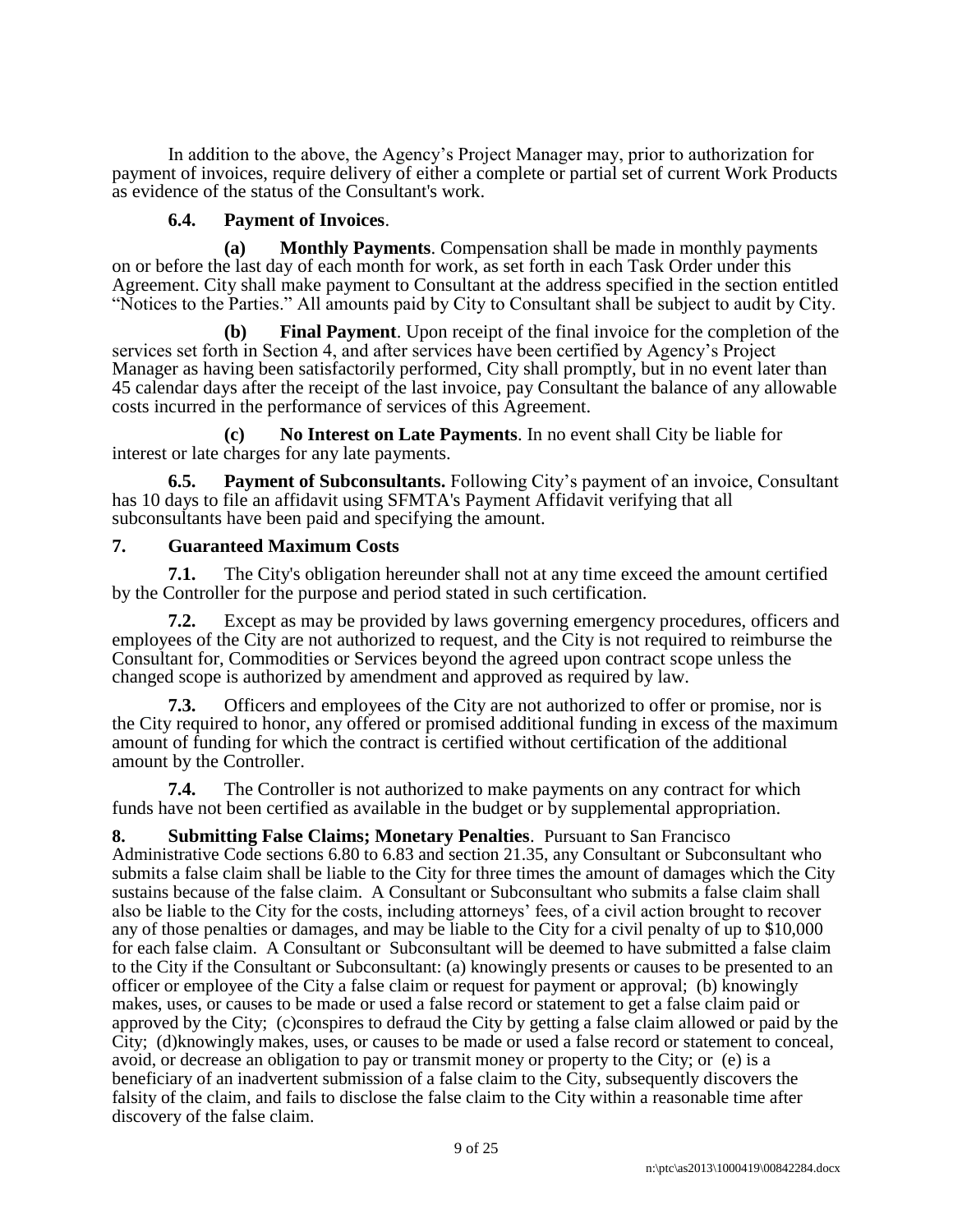**9. Disallowance**. If Consultant claims or receives payment from City for a service, reimbursement for which is later disallowed by the State of California or United States Government, Consultant shall promptly refund the disallowed amount to City upon City's request. At its option, City may offset the amount disallowed from any payment due or to become due to Consultant under this Agreement or any other Agreement.

## **10. Taxes**

**10.1. Obligation of Consultant**. Payment of any taxes, including possessory interest taxes and California sales and use taxes, levied upon or as a result of this Agreement, or the services delivered pursuant hereto, shall be the obligation of Consultant.

**10.2. Possessory Interest**. Consultant recognizes and understands that this Agreement may create a "possessory interest" for property tax purposes. Generally, such a possessory interest is not created unless the Agreement entitles the Consultant to possession, occupancy, or use of City property for private gain. If such a possessory interest is created, then the following shall apply:

**(a)** Consultant, on behalf of itself and any permitted successors and assigns, recognizes and understands that Consultant, and any permitted successors and assigns, may be subject to real property tax assessments on the possessory interest;

**(b)** Consultant, on behalf of itself and any permitted successors and assigns, recognizes and understands that the creation, extension, renewal, or assignment of this Agreement may result in a "change in ownership" for purposes of real property taxes, and therefore may result in a revaluation of any possessory interest created by this Agreement. Consultant accordingly agrees on behalf of itself and its permitted successors and assigns to report on behalf of the City to the County Assessor the information required by Revenue and Taxation Code section 480.5, as amended from time to time, and any successor provision.

**(c)** Consultant, on behalf of itself and any permitted successors and assigns, recognizes and understands that other events also may cause a change of ownership of the possessory interest and result in the revaluation of the possessory interest. (see, e.g., Rev. & Tax. Code section 64, as amended from time to time). Consultant accordingly agrees on behalf of it and its permitted successors and assigns to report any change in ownership to the County Assessor, the State Board of Equalization or other public agency as required by law.

**(d)** Consultant further agrees to provide such other information as may be requested by the City to enable the City to comply with any reporting requirements for possessory interests that are imposed by applicable law.

**(e)** Consultant shall provide a San Francisco Business Tax Registration to the SFMTA in order for the City to certify this Agreement.

**11. Payment Does Not Imply Acceptance of Work**. The granting of any payment by City, or the receipt thereof by Consultant, shall in no way lessen the liability of Consultant to replace unsatisfactory work, equipment, or materials, although the unsatisfactory character of such work, equipment or materials may not have been apparent or detected at the time such payment was made. Materials, equipment, components, or workmanship that do not conform to the requirements of this Agreement may be rejected by City and in such case must be replaced by Consultant without delay.

**12. Qualified Personnel**. Work under this Agreement shall be performed only by competent personnel under the supervision of and in the employment of Consultant or its subconsultants. Consultant's personnel and subconsultants shall comply with the licensing requirements of the State of California in their respective professional fields. Persons employed by Consultant and its subconsultants who are not subject to licensing requirements of California law are exempt from the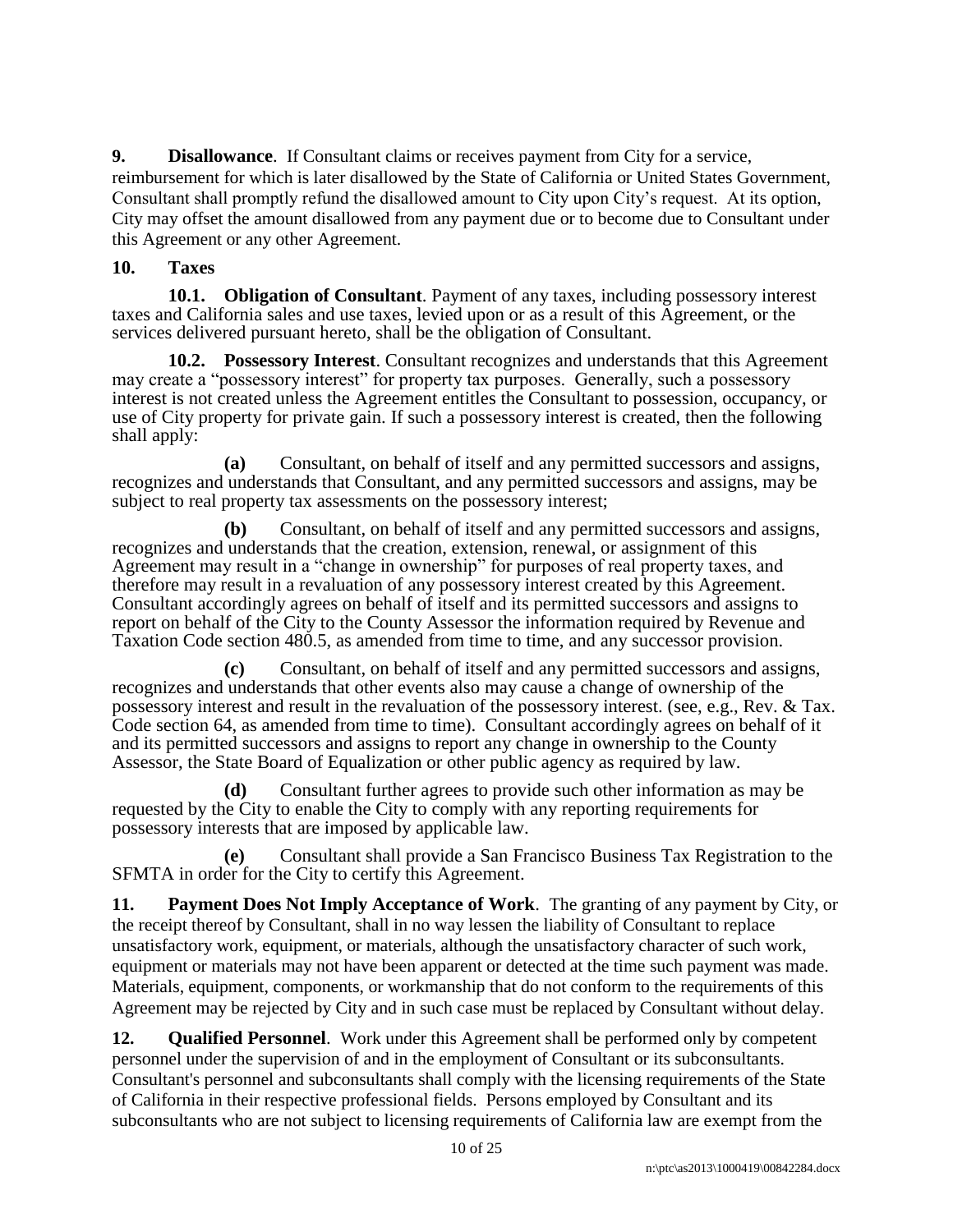requirements of this Section Consultant will comply with City's reasonable requests regarding assignment of personnel, but Consultant must supervise all personnel, including those assigned at City's request.

# **13. Equipment**

**13.1. Responsibility for Equipment**. City shall not be responsible for any damage to persons or property as a result of the use, misuse or failure of any equipment used by Consultant, or by any of its employees, even though such equipment be furnished, rented or loaned to Consultant by City. The acceptance or use of such equipment by Consultant or any of its employees shall be construed to mean that Consultant accepts full responsibility for and agrees to exonerate, indemnify, defend and save harmless the City from and against any and all claims for any damage or injury of any type arising from the use, misuse or failure of such equipment, whether such damage be to Consultant, its employees, the City's employees, or third parties, or to property belonging to any of the above.

**13.2. Ownership of Equipment**. Any equipment vehicles, computer programs (software licenses and media), and the like, purchased by the Consultant or its subconsultants in connection with services to be performed under this Agreement shall become property of and will be transmitted to the SFMTA at the conclusion of the Consultant's services under the Agreement.

# **14. Independent Contractor; Payment of Taxes and Other Expenses**

**14.1. Independent Consultant.** Consultant or any agent or employee of Consultant shall be deemed at all times to be an independent contractor and is wholly responsible for the manner in which it performs the services and work requested by City under this Agreement. Consultant or any agent or employee of Consultant shall not have employee status with City, nor be entitled to participate in any plans, arrangements, or distributions by City pertaining to or in connection with any retirement, health or other benefits that City may offer its employees. Consultant or any agent or employee of Consultant is liable for the acts and omissions of itself, its employees and its agents. Consultant shall be responsible for all obligations and payments, whether imposed by federal, state or local law, including, but not limited to, FICA, income tax withholdings, unemployment compensation, insurance, and other similar responsibilities related to Consultant's performing services and work, or any agent or employee of Consultant providing same. Nothing in this Agreement shall be construed as creating an employment or agency relationship between City and Consultant or any agent or employee of Consultant.

Any terms in this Agreement referring to direction from City shall be construed as providing for direction as to policy and the result of Consultant's work only, and not as to the means by which such a result is obtained. City does not retain the right to control the means or the method by which Consultant performs work under this Agreement.

**14.2. Payment of Taxes and Other Expenses.** Should City, in its discretion, or a relevant taxing authority such as the Internal Revenue Service or the State Employment Development Division, or both, determine that Consultant is an employee for purposes of collection of any employment taxes, the amounts payable under this Agreement shall be reduced by amounts equal to both the employee and employer portions of the tax due (and offsetting any credits for amounts already paid by Consultant which can be applied against this liability). City shall then forward those amounts to the relevant taxing authority. Should a relevant taxing authority determine a liability for past services performed by Consultant for City, upon notification of such fact by City, Consultant shall promptly remit such amount due or arrange with City to have the amount due withheld from future payments to Consultant under this Agreement (again, offsetting any amounts already paid by Consultant which can be applied as a credit against such liability).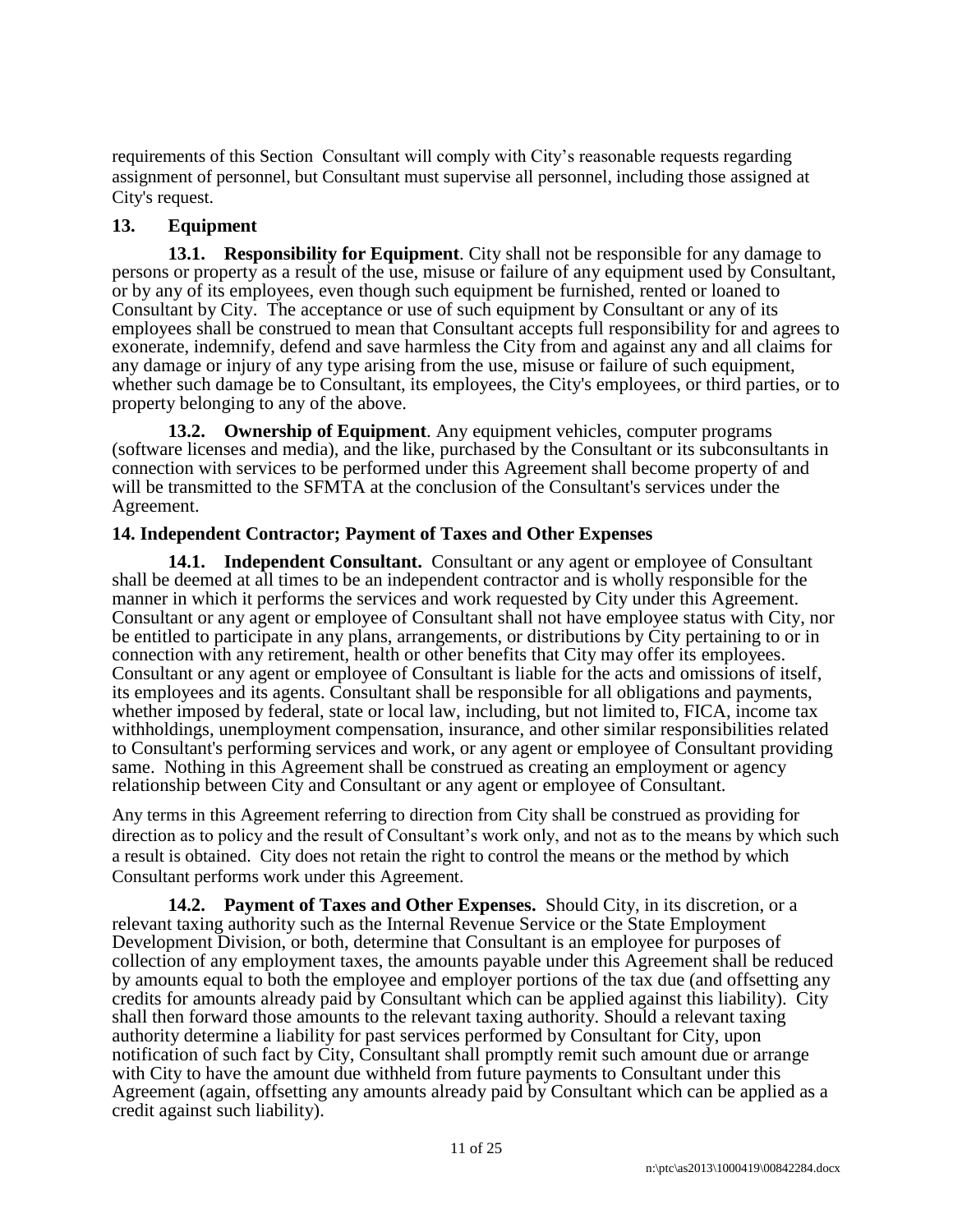A determination of employment status pursuant to the preceding two paragraphs shall be solely for the purposes of the particular tax in question, and for all other purposes of this Agreement, Consultant shall not be considered an employee of City. Notwithstanding the foregoing, should any court, arbitrator, or administrative authority determine that Consultant is an employee for any other purpose, then Consultant agrees to a reduction in City's financial liability so that City's total expenses under this Agreement are not greater than they would have been had the court, arbitrator, or administrative authority determined that Consultant was not an employee.

### **15. Insurance**

**15.1. Coverages**. Without in any way limiting Consultant's liability pursuant to the "Indemnification" section of this Agreement, Consultant must maintain in force, during the full term of the Agreement, insurance in the following amounts and coverages:

**(a)** Workers' Compensation, in statutory amounts, with Employers' Liability Limits not less than \$1,000,000 each accident injury or illness; and

**(b)** Commercial General Liability Insurance with limits not less than \$2,000,000 each occurrence Combined Single Limit for Bodily Injury and Property Damage, including Contractual Liability, Personal Injury, Products and Completed Operations; and

**(c)** Commercial Automobile Liability Insurance with limits not less than \$1,000,000 each occurrence Combined Single Limit for Bodily Injury and Property Damage, including Owned, Non-Owned and Hired auto coverage, as applicable.

**(d)** Professional liability insurance applicable to Contractor's profession, with limits not less than \$1,000,000 each claim with respect to negligent acts, errors or omissions in connection with professional services to be provided under this Agreement

**15.2. Requirements of Insurance Policies** . Commercial General Liability and Commercial Automobile Liability Insurance policies must provide the following:

**(a)** Name as Additional Insured the City and County of San Francisco, its Officers, Agents, and Employees.

**(b)** That such policies are primary insurance to any other insurance available to the Additional Insureds, with respect to any claims arising out of this Agreement, and that insurance applies separately to each insured against whom claim is made or suit is brought.

**15.3. Notice**. All policies shall provide 30 days' advance written notice to City of reduction or nonrenewal of coverages or cancellation of coverages for any reason. Notices shall be sent via courier or U.S. Mail, first class, to the following persons:

> Trinh Nguyen Senior Program Manager San Francisco Municipal Transportation Agency Transit Operation Division One South Van Ness, 7<sup>th</sup> Floor, Room 7086 San Francisco, CA 94103

**15.4. Claims-Made Form**. Should any of the required insurance be provided under a claims-made form, Consultant shall maintain such coverage continuously throughout the term of this Agreement and, without lapse, for a period of three years beyond the expiration of this Agreement, to the effect that, should occurrences during the contract term give rise to claims made after expiration of the Agreement, such claims shall be covered by such claims-made policies.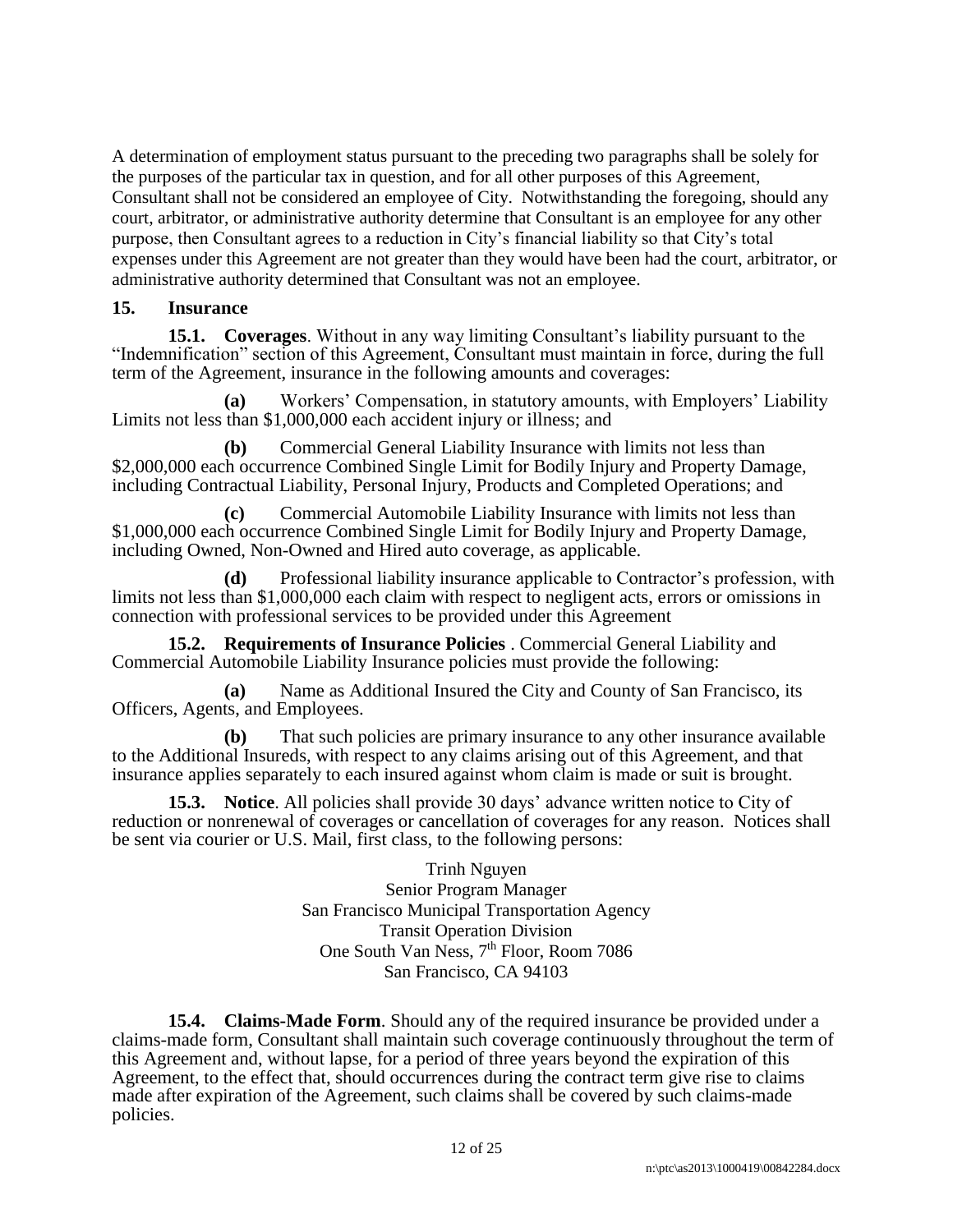**15.5. General Annual Aggregate Limit** Should any of the required insurance be provided under a form of coverage that includes a general annual aggregate limit or provides that claims investigation or legal defense costs be included in such general annual aggregate limit, such general annual aggregate limit shall be double the occurrence or claims limits specified above.

**15.6. Lapse of Insurance**. Should any required insurance lapse during the term of this Agreement, requests for payments originating after such lapse shall not be processed until the City receives satisfactory evidence of reinstated coverage as required by this Agreement, effective as of the lapse date. If insurance is not reinstated, the City may, at its sole option, terminate this Agreement effective on the date of such lapse of insurance.

**15.7. Proof of Insurance**. Before commencing any operations under this Agreement, Contractor shall furnish to City certificates of insurance and additional insured policy endorsements with insurers with ratings comparable to A-, VIII or higher, that are authorized to do business in the State of California, and that are satisfactory to City, in form evidencing all coverages set forth above. Failure to maintain insurance shall constitute a material breach of this Agreement.

**15.8. No Decrease of Liability**. Approval of the insurance by City shall not relieve or decrease the liability of Consultant hereunder.

**15.9. Subconsultant Insurance**. If a Subconsultant will be used to complete any portion of this agreement, the Consultant shall ensure that the Subconsultant shall provide all necessary insurance and shall name the City and County of San Francisco, its officers, agents and employees and the Consultant listed as additional insureds.

#### **16. Indemnification.**

**16.1. General Indemnity**. To the fullest extent permitted by law, Consultant shall assume the defense of, indemnify and save harmless the City, its boards, commissions, officers, and employees (collectively "Indemnitees"), from any claim, loss, damage, injury (including, without limitation, injury to or death of an employee of the Consultant or its Subconsultants) and liabilities of every kind, nature and description (including, without limitation, incidental and consequential damages, court costs, attorney's fees and costs of investigation), (1) arising from the services under this Agreement, or any part of such services, and (2) to the extent caused by any negligent, reckless, or willful act or omission of the Consultant and Subconsultant to the Consultant, anyone directly or indirectly employed by them, or anyone that they control (collectively, "Liabilities"), subject to the provisions set forth herein.

# **16.2. Limitations**

**(a)** No insurance policy covering Consultant's performance under this Agreement shall operate to limit the Consultant's liability under this provision. Nor shall the amount of insurance coverage operate to limit the extent of such liability.

**(b)** Consultant assumes no liability whatsoever for the sole negligence or willful misconduct of any Indemnitee or the Consultants of any Indemnitee.

**(c)** Consultant's indemnification obligations of claims involving "Professional Liability" (claims involving acts, errors or omissions in the rendering of professional services) and "Economic Loss Only" (claims involving economic loss which are not connected with bodily injury or physical damage to property) shall be limited to the extent of the Consultant's negligence or other breach of duty.

**16.3. Intellectual Property Infringement**. Consultant shall also indemnify, defend and hold harmless all Indemnitees from all suits or claims for infringement of the patent rights, copyright, trade secret, trade name, trademark, service mark, or any other proprietary right of any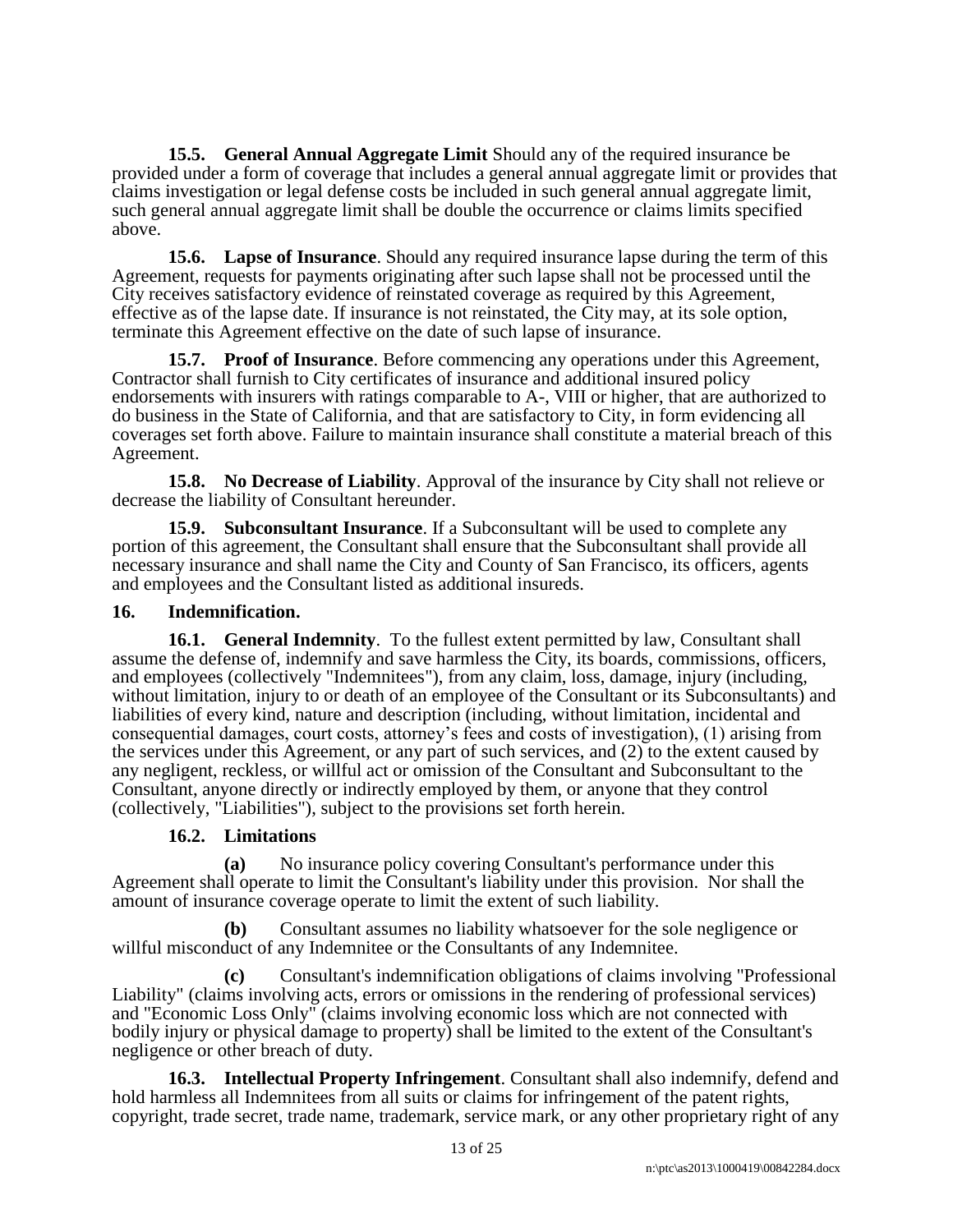person or persons in consequence of the use by the City, or any of its boards, commissions, officers, or employees of articles or services to be supplied in then performance of Consultant's services under this Agreement.

**17. Incidental and Consequential Damages**. Consultant shall be responsible for incidental and consequential damages resulting in whole or in part from Consultant's acts or omissions. Nothing in this Agreement shall constitute a waiver or limitation of any rights that City may have under applicable law.

**18. Liability of City**. City's payment obligations under this Agreement shall be limited to the payment of the compensation provided for in Section 5 of this Agreement. Notwithstanding any other provision of this Agreement, in no event shall City be liable, regardless of whether any claim is based on contract or tort, for any special, consequential, indirect or incidental damages, including, but not limited to, lost profits, arising out of or in connection with this Agreement or the services performed in connection with this Agreement.

**19. Standard of Performance**. Consultant shall perform all of its services in accordance with generally accepted standards of professional practice in the design and construction administration of projects of similar size and complexity in the San Francisco Bay Area.

#### **20. Default; Remedies**

**20.1. Event of Default.** Each of the following shall constitute an event of default ("Event of Default") under this Agreement:

**(a)** Consultant fails or refuses to perform or observe any term, covenant or condition contained in any of the following Sections of this Agreement: 8, 10, 15, 24, 30, 37, 53, 55, 57, or 58.

**(b)** Consultant fails or refuses to perform or observe any other term, covenant or condition contained in this Agreement, and such default continues for a period of 10 days after written notice thereof from City to Consultant.

**(c)** Consultant (i) **i**s generally not paying its debts as they become due, (ii) files, or consents by answer or otherwise to the filing against it of, a petition for relief or reorganization or arrangement or any other petition in bankruptcy or for liquidation or to take advantage of any bankruptcy, insolvency or other debtors' relief law of any jurisdiction, (iii) makes an assignment for the benefit of its creditors, (iv) consents to the appointment of a custodian, receiver, trustee or other officer with similar powers of Consultant or of any substantial part of Consultant's property or (v) takes action for the purpose of any of the foregoing.

**(d)** A court or government authority enters an order (i) appointing a custodian, receiver, trustee or other officer with similar powers with respect to Consultant or with respect to any substantial part of Consultant's property, (ii) constituting an order for relief or approving a petition for relief or reorganization or arrangement or any other petition in bankruptcy or for liquidation or to take advantage of any bankruptcy, insolvency or other debtors' relief law of any jurisdiction or (iii) ordering the dissolution, winding-up or liquidation of Consultant.

**20.2. Remedies.** On and after any Event of Default, City shall have the right to exercise its legal and equitable remedies, including, without limitation, the right to terminate this Agreement or to seek specific performance of all or any part of this Agreement. In addition, City shall have the right (but no obligation) to cure (or cause to be cured) on behalf of Consultant any Event of Default; Consultant shall pay to City on demand all costs and expenses incurred by City in effecting such cure, with interest thereon from the date of incurrence at the maximum rate then permitted by law. City shall have the right to offset from any amounts due to Consultant under this Agreement or any other agreement between City and Consultant all damages, losses, costs or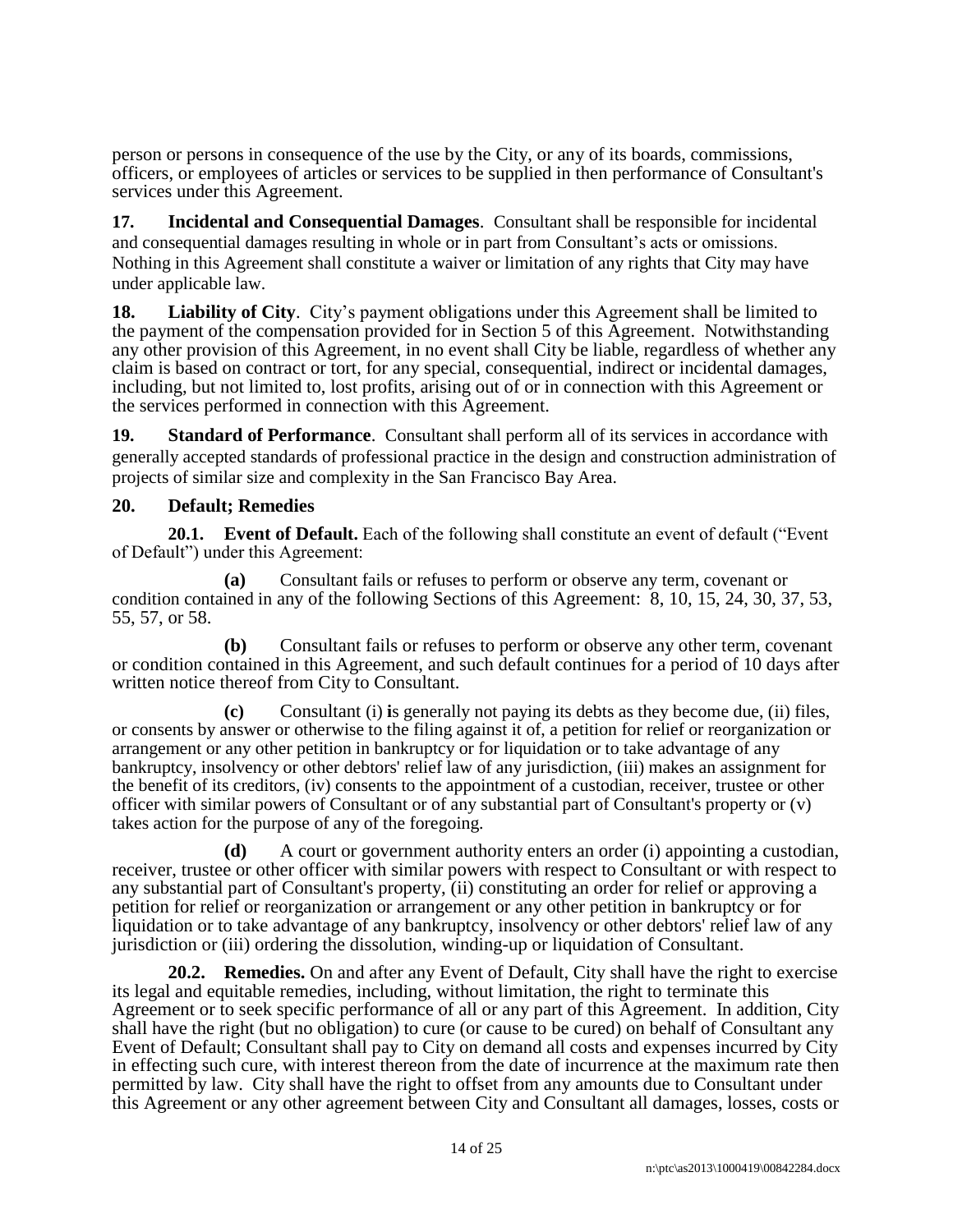expenses incurred by City as a result of such Event of Default and any liquidated damages due from Consultant pursuant to the terms of this Agreement or any other agreement.

**20.3. No Preclusion of Remedies.** All remedies provided for in this Agreement may be exercised individually or in combination with any other remedy available hereunder or under applicable laws, rules and regulations. The exercise of any remedy shall not preclude or in any way be deemed to waive any other remedy.

#### **21. Termination for Convenience**

**21.1. Exercise of Option to Terminate for Convenience.** City shall have the option, in its sole discretion, to terminate this Agreement, at any time during the term hereof, for convenience and without cause. City shall exercise this option by giving Consultant written notice of termination. The notice shall specify the date on which termination shall become effective.

**21.2. Duties of Consultant Upon Notice of Termination.** Upon receipt of the notice, Consultant shall commence and perform, with diligence, all actions necessary on the part of Consultant to effect the termination of this Agreement on the date specified by City and to minimize the liability of Consultant and City to third parties as a result of termination. All such actions shall be subject to the prior approval of City. Such actions shall include, without limitation:

**(a)** Halting the performance of all services and other work under this Agreement on the date(s) and in the manner specified by City.

**(b)** Not placing any further orders or subcontracts for materials, services, equipment or other items.

**(c)** Terminating all existing orders and subcontracts.

**(d)** At City's direction, assigning to City any or all of Consultant's right, title, and interest under the orders and subcontracts terminated. Upon such assignment, City shall have the right, in its sole discretion, to settle or pay any or all claims arising out of the termination of such orders and subcontracts.

**(e)** Subject to City's approval, settling all outstanding liabilities and all claims arising out of the termination of orders and subcontracts.

**(f)** Completing performance of any services or work that City designates to be completed prior to the date of termination specified by City.

**(g)** Taking such action as may be necessary, or as the City may direct, for the protection and preservation of any property related to this Agreement which is in the possession of Consultant and in which City has or may acquire an interest.

**21.3. Invoice for Services Performed.** Within 30 days after the specified termination date, Consultant shall submit to City an invoice, which shall set forth each of the following as a separate line item:

**(a)** The reasonable cost to Consultant, without profit, for all services and other work City directed Consultant to perform prior to the specified termination date, for which services or work City has not already tendered payment. Reasonable costs may include a reasonable allowance for actual overhead, not to exceed a total of 10% of Consultant's direct costs for services or other work. Any overhead allowance shall be separately itemized. Consultant may also recover the reasonable cost of preparing the invoice.

**(b)** A reasonable allowance for profit on the cost of the services and other work described in the immediately preceding subsection (i), provided that Consultant can establish, to the satisfaction of City, that Consultant would have made a profit had all services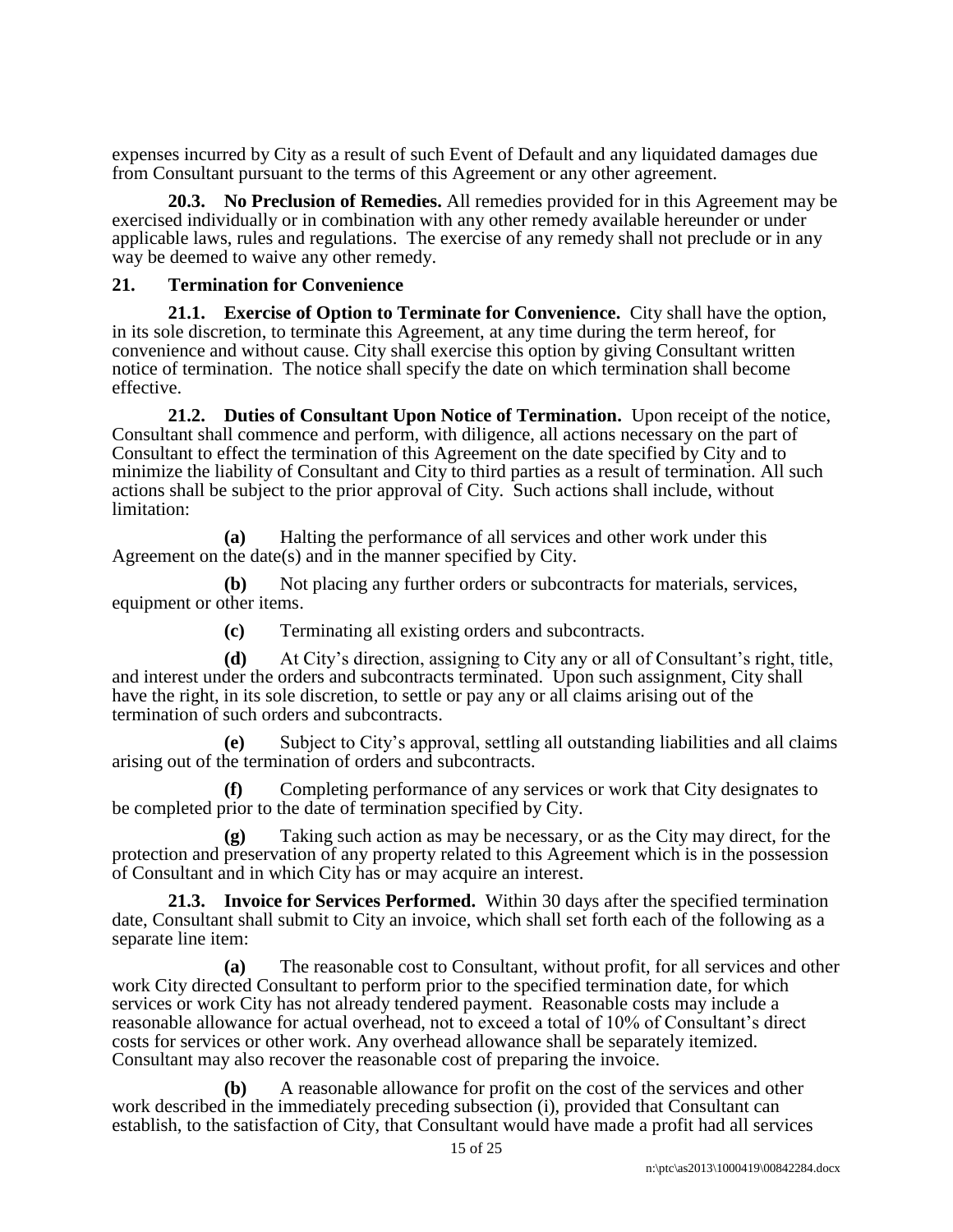and other work under this Agreement been completed, and provided further, that the profit allowed shall in no event exceed 5% of such cost.

**(c)** The reasonable cost to Consultant of handling material or equipment returned to the vendor, delivered to the City or otherwise disposed of as directed by the Cit**y.** 

**(d)** A deduction for the cost of materials to be retained by Consultant, amounts realized from the sale of materials and not otherwise recovered by or credited to City, and any other appropriate credits to City against the cost of the services or other work.

**21.4. Non-Recoverable Costs**. In no event shall City be liable for costs incurred by Consultant or any of its Subconsultants after the termination date specified by City, except for those costs specifically enumerated and described in the immediately preceding subsection (C). Such non-recoverable costs include, but are not limited to, anticipated profits on this Agreement, post-termination employee salaries, post-termination administrative expenses, post-termination overhead or unabsorbed overhead, attorneys' fees or other costs relating to the prosecution of a claim or lawsuit, prejudgment interest, or any other expense which is not reasonable or authorized under such subsection (C).

**21.5. Deductions**. In arriving at the amount due to Consultant under this Section, City may deduct: (i) all payments previously made by City for work or other services covered by Consultant's final invoice; (ii) any claim which City may have against Consultant in connection with this Agreement; (iii) any invoiced costs or expenses excluded pursuant to the immediately preceding subsection (D); and (iv) in instances in which, in the opinion of the City, the cost of any service or other work performed under this Agreement is excessively high due to costs incurred to remedy or replace defective or rejected services or other work, the difference between the invoiced amount and City's estimate of the reasonable cost of performing the invoiced services or other work in compliance with the requirements of this Agreement.

**21.6. Survival of Payment Obligation**. City's payment obligation under this Section shall survive termination of this Agreement.

#### **22. Rights and Duties Upon Termination or Expiration**

**22.1. Survival of Provisions.** This Section and the following Sections of this Agreement shall survive termination or expiration of this Agreement: 8 through 11, 13 through 18, 24, 26, 27, 28, 48 through 52, 57, and 58.

**22.2. Duties Upon Termination.** Subject to the immediately preceding subsection (A), upon termination of this Agreement prior to expiration of the term specified in Section 2, this Agreement shall terminate **a**nd be of no further force or effect. Consultant shall transfer title to City, and deliver in the manner, at the times, and to the extent, if any, directed by City, any work in progress, completed work, supplies, equipment, and other materials produced as a part of, or acquired in connection with the performance of this Agreement, and any completed or partially completed work which, if this Agreement had been completed, would have been required to be furnished to City. This subsection shall survive termination of this Agreement.

**23. Conflict of Interest**. Through its execution of this Agreement, Consultant acknowledges that it is familiar with the provision of Section 15.103 of the City's Charter, Article III, Chapter 2 of City's Campaign and Governmental Conduct Code, and Section 87100 et seq. and Section 1090 et seq. of the Government Code of the State of California, and certifies that it does not know of any facts which constitutes a violation of said provisions and agrees that it will immediately notify the City if it becomes aware of any such fact during the term of this Agreement. Consultant further acknowledges that it is aware of requirements concerning the filing of Statements of Economic Interest, California Fair Political Practices Commission Form 700, under the requirements of California Government Code section 7300 et seq. and the San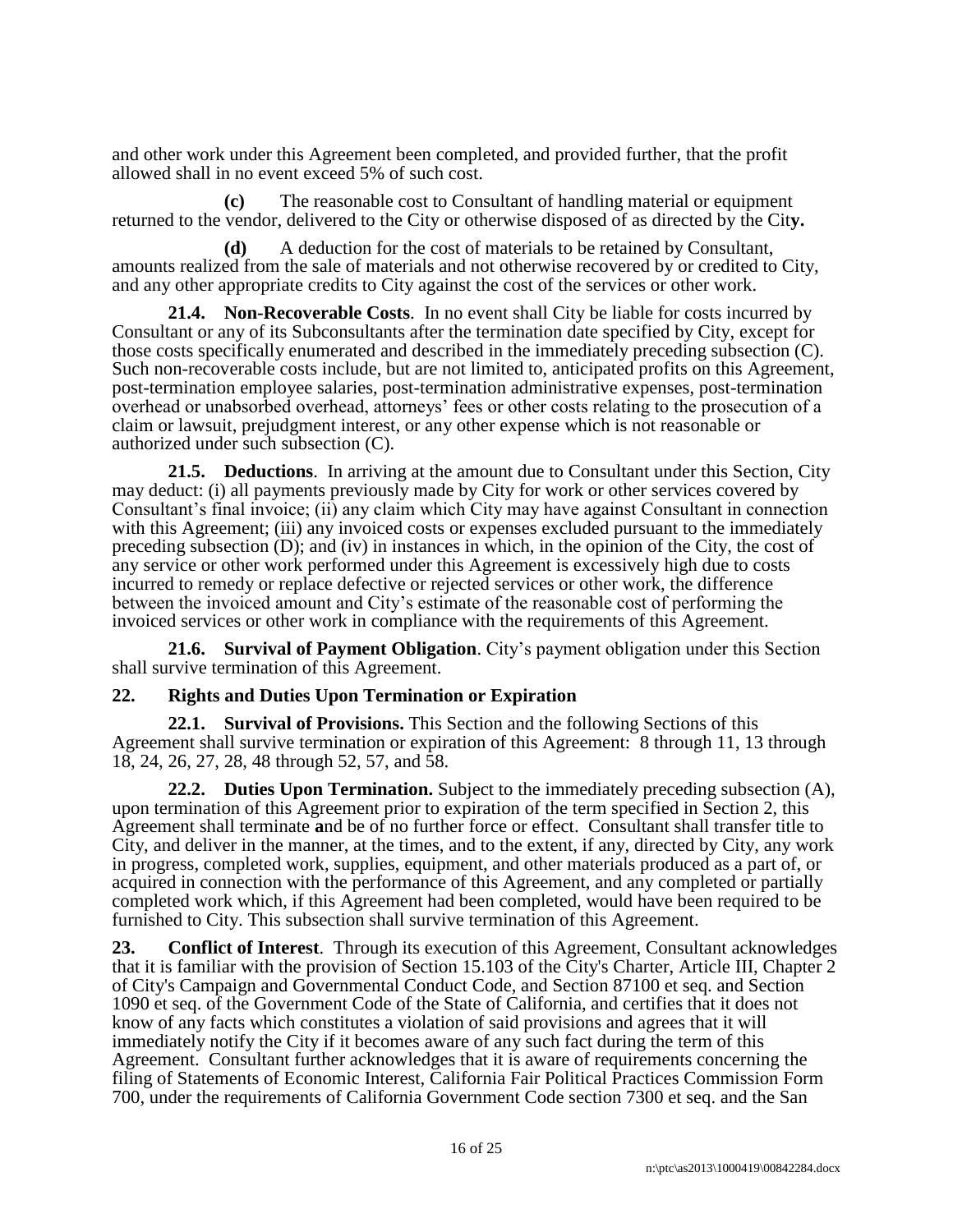Francisco Campaign and Governmental Code section 3.1-102, and that Consultant shall ensure that its employees and Subconsultants are aware of those requirements and comply with them.

**24. Proprietary or Confidential Information of City**. Consultant understands and agrees that, in the performance of the work or services under this Agreement or in contemplation thereof, Consultant may have access to private or confidential information which may be owned, controlled by, or licensed to the City and that such information may contain proprietary or confidential details, the disclosure of which to third parties may be damaging to City. Consultant agrees that all information disclosed by City to Consultant shall be held in confidence and used only in performance of the Agreement. Consultant shall exercise the same standard of care to protect such information, as a reasonably prudent consultant would use to protect its own proprietary data.

**25. Notices to the Parties**. Unless otherwise indicated elsewhere in this Agreement, all written communications sent by the parties may be by U.S. mail, e-mail or by fax, and shall be addressed as follows:

To SFMTA: John Haley Director of Transit Municipal Transportation Agency One South Van Ness, 7th floor San Francisco, CA 94103 Tel: 415-701-4588 [john.haley@sfmta.com](mailto:john.haley@sfmta.com)

> Trinh Nguyen Senior Program Manager Municipal Transportation Agency One South Van Ness Ave.  $7<sup>th</sup>$  floor San Francisco, CA 94102 Tel: 415-701-4602 Fax: 415-701-5328 [trinh.nguyen@sfmta.com](mailto:elson.hao@sfmta.com)

To Consultant: Bob Highfill, PE Project Manager Jacobs Engineering Group, Inc. 160 Spear Street, Suite 330 San Francisco, CA 94105 Tel: 415-778-2857 Cell: 702-429-6260 Fax: 415-356-2055 [robert.highfill@jacobs.com](mailto:William.stewart@parsons.com)

Any notice of default must be sent by registered mail.

26. **Ownership of Work Product.** Any interest of Consultant or its Subconsultants, in its Work Product shall become the property of and will be transmitted to City. However, Consultant may retain and use copies for reference and as documentation of its experience and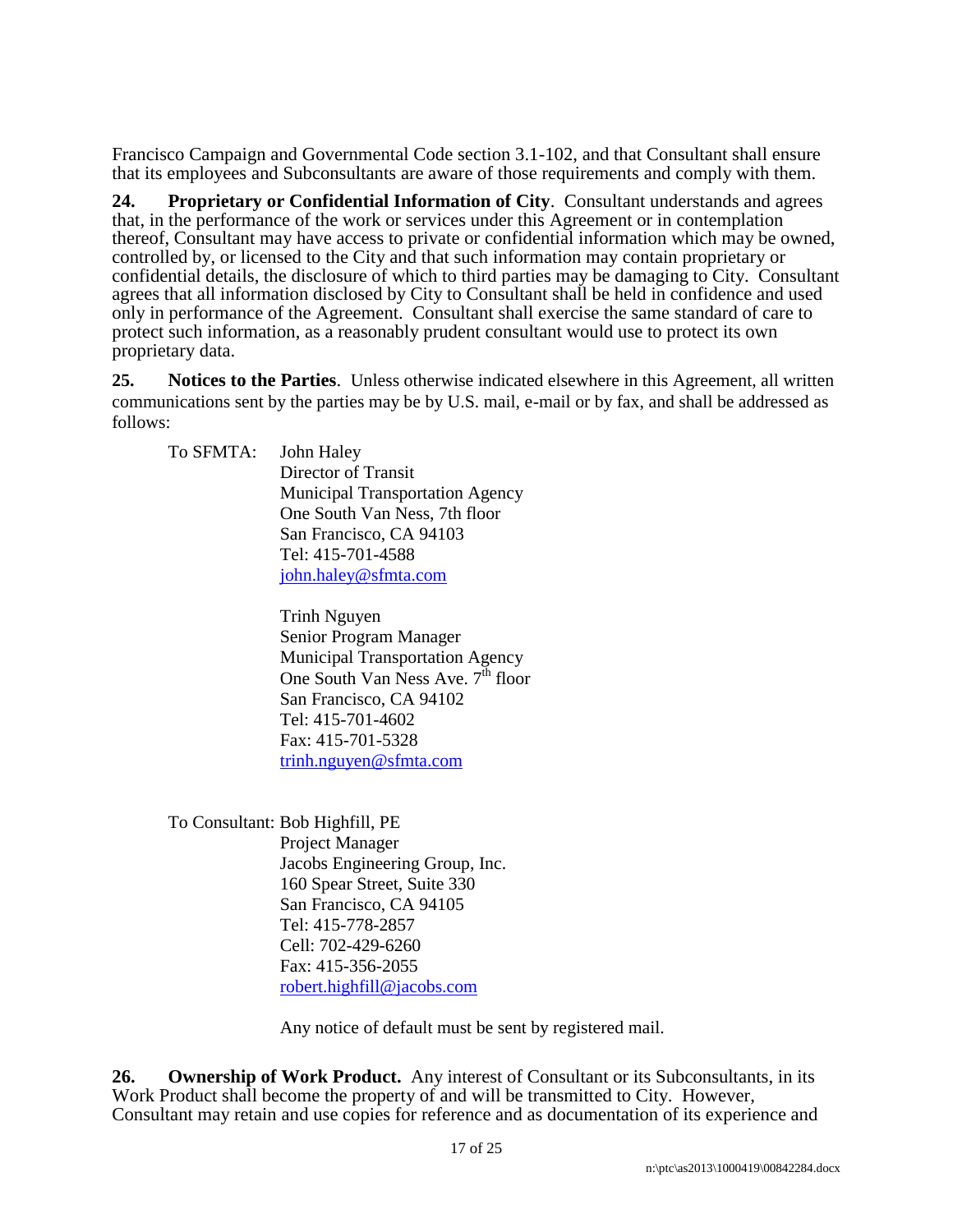capabilities. Contractor shall require its subcontractors, if any, to assign all rights, title and interest in and to the Intellectual Property to the extent prepared by subcontractors to City and to agree to provide any material and execute any documents necessary to allow City to claim sole ownership of the Intellectual Property.

**27. Works for Hire**. If, in connection with services performed under this Agreement, Consultant or its Subconsultants create artwork, copy, posters, billboards, photographs, videotapes, audiotapes, systems designs, software, reports, diagrams, surveys, blueprints, source codes or any other original works of authorship, such works of authorship shall be works for hire as defined under Title 17 of the United States Code, and all copyrights in such works are the property of the City. If it is ever determined that any works created by Consultant or its Subconsultants under this Agreement are not works for hire under U.S. law, Consultant hereby assigns all copyrights to such works to the City, and agrees to pro**vi**de any material and execute any documents necessary to effectuate such assignment. With the approval of the City, Consultant and its Subconsultants may retain and use copies of such works for reference and as documentation of its experience and capabilities.

## **28. Audit and Inspection of Records**

**28.1. Access to Records**. Consultant agrees to maintain and make available to the City accurate books and accounting records relative to its activities under this Agreement. Consultant shall permit the City to audit, examine and make excerpts and transcripts from such books and records and to make audits of all invoices, materials, payrolls, records or personnel and other data related to reimbursable expenses and additional services provided on an hourly basis, whether funded in whole or in part under this Agreement.

**28.2. Maintenance of Records.** Consultant shall maintain such data and records in an accessible location and condition for a period of not less than five years after final payment under this Agreement or until after final audit has been resolved, whichever is later.

**28.3. Flowdown to Subconsultants.** Consultant shall include the provisions of this Section 28 in all sub-agreements between Consultant and its Subconsultants giving the City the same rights against the Subconsultants. Cancelled checks of payments to subconsultants must be maintained by Consultant and made available to the City upon request.

**28.4. Audit.** The City may initiate an audit under this Agreement by written notice, upon not fewer than seven calendar days.

**28.5. Rights of State or Federal Agencies.** The State of California or any federal agency having an interest in the subject matter of this Agreement shall have the same rights conferred upon City by this Section.

# **29. Subcontracting**

**29.1. Approval of City.** Consultant is permitted to subcontract portions of the services to be performed under this Agreement only after the prior written approval by the City. Consultant shall be responsible for its Subconsultants throughout the course of the work to be performed under this Agreement. Execution of this Agreement shall constitute approval of the firms and individuals listed in Exhibit G to this Agreement as Subconsultants on this Project.

**29.2. Substitutions of Subconsultants.** Substitutions may be made for any Subconsultants listed in Exhibit G, for: (i) failure to perform to a reasonable level of professional competence; (ii) inability to provide sufficient staff to meet the Project requirements and schedules; or (iii) unwillingness to negotiate reasonable contract terms or compensation.

**29.3. Additions of Subconsultants.** The City will reserve the right to request Subconsultants with specific expertise to be added to the team to provide services under this Agreement if the City determines that specific expertise is lacking in the project team.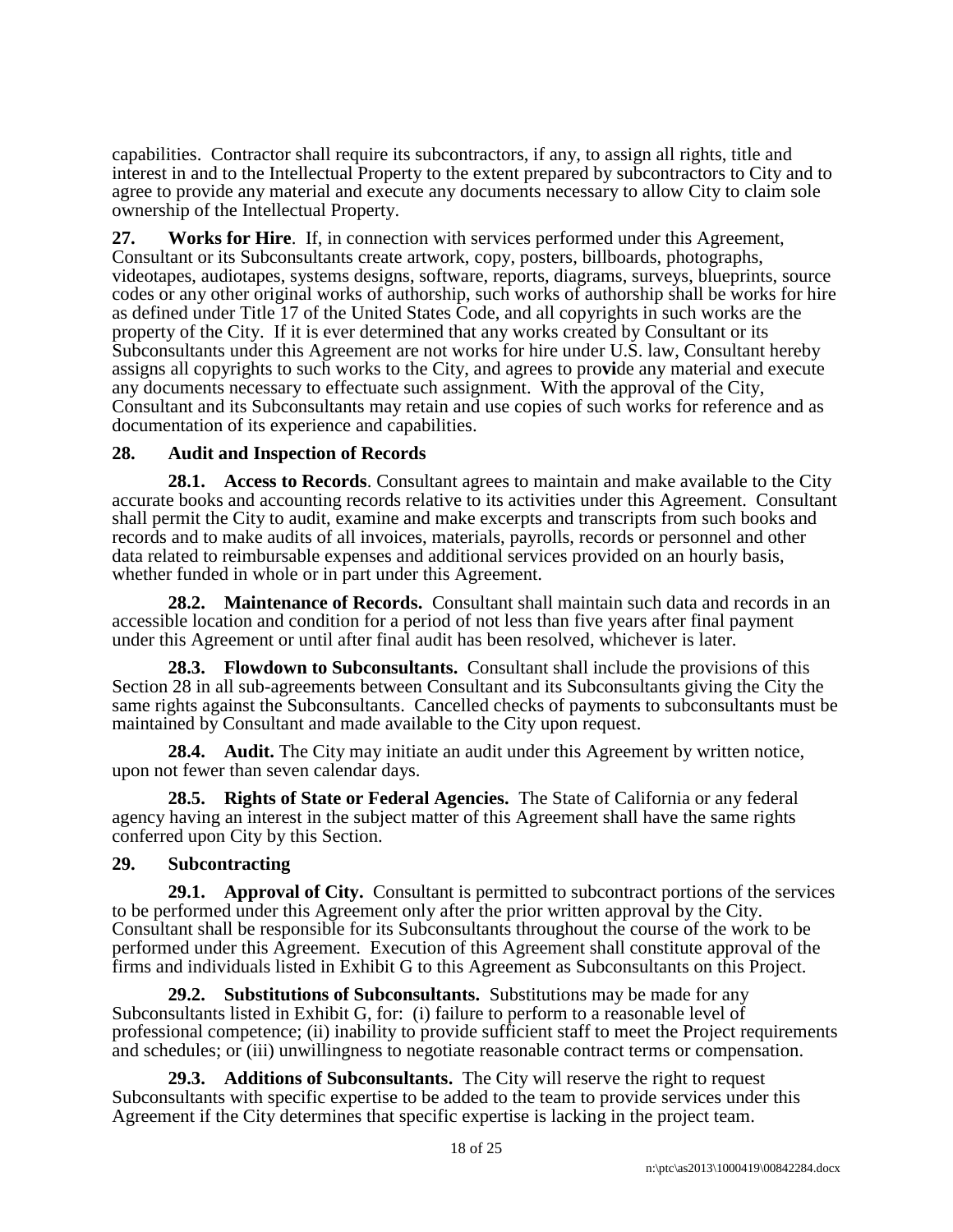**29.4. SBE Firms.** The Consultant shall not terminate an SBE Subconsultant or supplier for convenience and then perform the work with its own forces. The Consultant shall make good faith efforts to substitute another SBE for an original SBE Subconsultant or supplier when the original SBE Subconsultant or supplier is terminated or fails to complete the work on the contract. The Consultant shall notify SFMTA in writing of any request to substitute a SBE Subconsultant or supplier and provide the CCO with any documentation requested to support the substitution. The CCO must approve the request in writing in order for the substitution to be valid. The substitution may also have to be approved by the SFMTA Board of Directors.

**30. Assignment.** The services to be performed by Consultant are personal in character and neither this Agreement nor any duties or obligations hereunder may be assigned or delegated by the Consultant unless first approved by City by written instrument executed and approved as required by SFMTA policy and City ordinance. Consultant and the partners of any joint venture or association that Consultant may establish for the Project, or any of the Consultant's Subconsultants may incorporate or change their business names; provided such incorporation or change does not decrease their obligation or liability under this Agreement. This Agreement shall be binding upon the City and the Consultant and their respective successors and assigns. Neither the performance of this Agreement nor any part thereof, nor any funds due or to become due under the Agreement, may be assigned by the Consultant without the prior written consent and approval of the City.

**31. Non-Waiver of Rights.** The omission by either party at any time to enforce any default or right reserved to it, or to require performance of any of the terms, covenants, or provisions hereof by the other party at the time designated, shall not be a waiver of any such default or right to which the party is entitled, nor shall it in any way affect the right of the party to enforce such provisions thereafter.

# **32. Small Business Enterprise Program**

**32.1. General.** The SFMTA is committed to a Small Business Enterprise Program ("SBE Program") for the participation of SBEs in contracting opportunities. In addition, the Consultant must comply with all applicable federal regulations regarding Disadvantaged Business Enterprise (DBE) participation, as set out in Title 49, Part 26 of the Code of Federal Regulations, with respect to DBEs performing work under this Agreement. More information on federal DBE requirements can be found on the internet at: http://www.fta.dot.gov/civilrights/12326.html**.** 

**32.2. Compliance with SBE Program.** Consultant shall comply with the SBE provisions contained in Exhibit F attached to this Agreement and incorporated by reference as though fully set forth, including, but not limited to, achieving and maintaining the SBE goal set for the total dollar amount awarded for the services to be performed under this Agreement. Failure of Consultant to comply with any of these requirements shall be deemed a material breach of this Agreement.

**32.3. Non-Discrimination in Hiring.** Pursuant to City and SFMTA policy, Consultant is encouraged to recruit actively minorities and women for its workforce and take other steps within the law, such as on-the-job training and education, to ensure non-discrimination in Consultant's employment practices.

# **33. Nondiscrimination; Penalties**

**33.1. Consultant Shall Not Discriminate.** In the performance of this Agreement, Consultant agrees not to discriminate against any employee, City and County employee working with such Consultant or subconsultant, applicant for employment with such Consultant or subconsultant, or against any person seeking accommodations, advantages, facilities, privileges, services, or membership in all business, social, or other establishments or organizations, on the basis of the fact or perception of a person's race, color, creed, religion, national origin, ancestry, age, height, weight,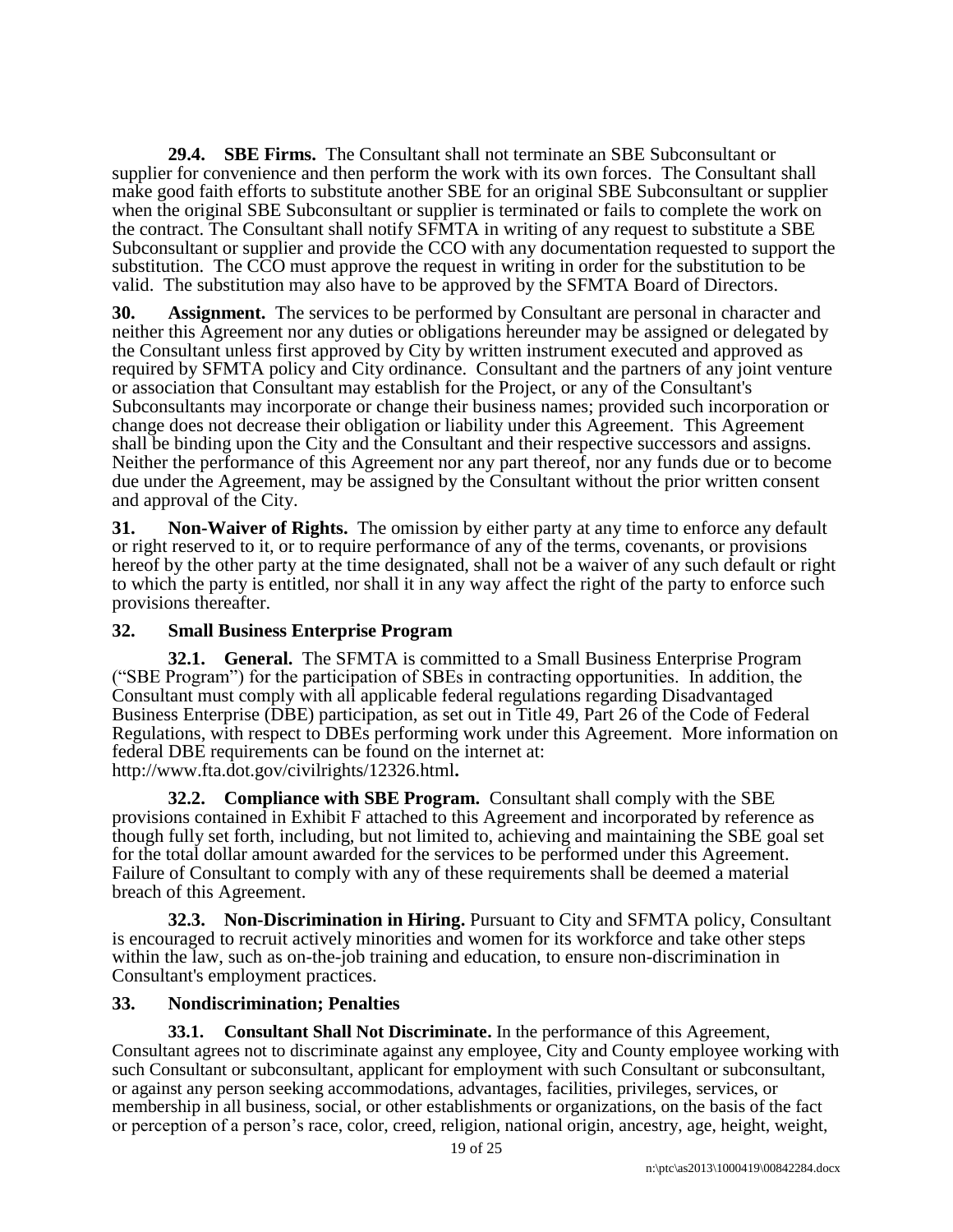sex, sexual orientation, gender identity, domestic partner status, marital status, disability or Acquired Immune Deficiency Syndrome or HIV status (AIDS/HIV status), or association with members of such protected classes, or in retaliation for opposition to discrimination against such classes.

**33.2. Subcontracts.** Consultant shall incorporate by reference in all subcontracts the provisions of §§12B.2(a), 12B.2(c)-(k), and 12C.3 of the San Francisco Administrative Code (copies of which are available from the SFMTA) and shall require all subconsultants to comply with such provisions. Consultant's failure to comply with the obligations in this subsection shall constitute a material breach of this Agreement.

**33.3. Nondiscrimination in Benefits.** Consultant does not as of the date of this Agreement and will not during the term of this Agreement, in any of its operations in San Francisco, on real property owned by San Francisco, or where work is being performed for the City elsewhere in the United States, discriminate in the provision of bereavement leave, family medical leave, health benefits, membership or membership discounts, moving expenses, pension and retirement benefits or travel benefits, as well as any benefits other than the benefits specified above, between employees with domestic partners and employees with spouses, and/or between the domestic partners and spouses of such employees, where the domestic partnership has been registered with a governmental entity pursuant to state or local law authorizing such registration, subject to the conditions set forth in §12B.2(b) of the San Francisco Administrative Code.

**33.4. Condition to Contract.** As a condition to this Agreement, Consultant shall execute the "Chapter 12B Declaration: Nondiscrimination in Contracts and Benefits" form (form HRC12B-101) with supporting documentation and secure the approval of the form by the San Francisco Human Rights Commission.

**33.5. Incorporation of Administrative Code Provisions by Reference.** The provisions of Chapters 12B and 12C of the San Francisco Administrative Code are incorporated in this Section by reference and made a part of this Agreement as though fully set forth herein. Consultant shall comply fully with and be bound by all of the provisions that apply to this Agreement under such Chapters, including but not limited to the remedies provided in such Chapters. Without limiting the foregoing, Consultant understands that pursuant to §12B.2(h) of the San Francisco Administrative Code, a penalty of \$50 for each person for each calendar day during which such person was discriminated against in violation of the provisions of this Agreement may be assessed against Consultant and/or deducted from any payments due Consultant.

**34. Drug-Free Workplace Policy**. Consultant acknowledges that pursuant to the Federal Drug-Free Workplace Act of 1989, the unlawful manufacture, distribution, dispensation, possession, or use of a controlled substance is prohibited on City premises. Consultant agrees that any violation of this prohibition by Consultant, its employees, agents or assigns will be deemed a material breach of this Agreement.

**35. Resource Conservation**. Chapter 5 of the San Francisco Environment Code ("Resource Conservation") is incorporated herein by reference. Failure by Consultant to comply with any of the applicable requirements of Chapter 5 will be deemed a material breach of contract.

**36. Compliance with Americans with Disabilities Act**. Consultant acknowledges that, pursuant to the Americans with Disabilities Act (ADA), programs, services and other activities provided by a public entity to the public, whether directly or through a Consultant, must be accessible to the disabled public. Consultant shall provide the services specified in this Agreement in a manner that complies with the ADA and any and all other applicable federal, state and local disability rights legislation. Consultant agrees not to discriminate against disabled persons in the provision of services, benefits or activities provided under this Agreement and further agrees that any violation of this prohibition on the part of Consultant, its employees, agents or assigns will constitute a material breach of this Agreement.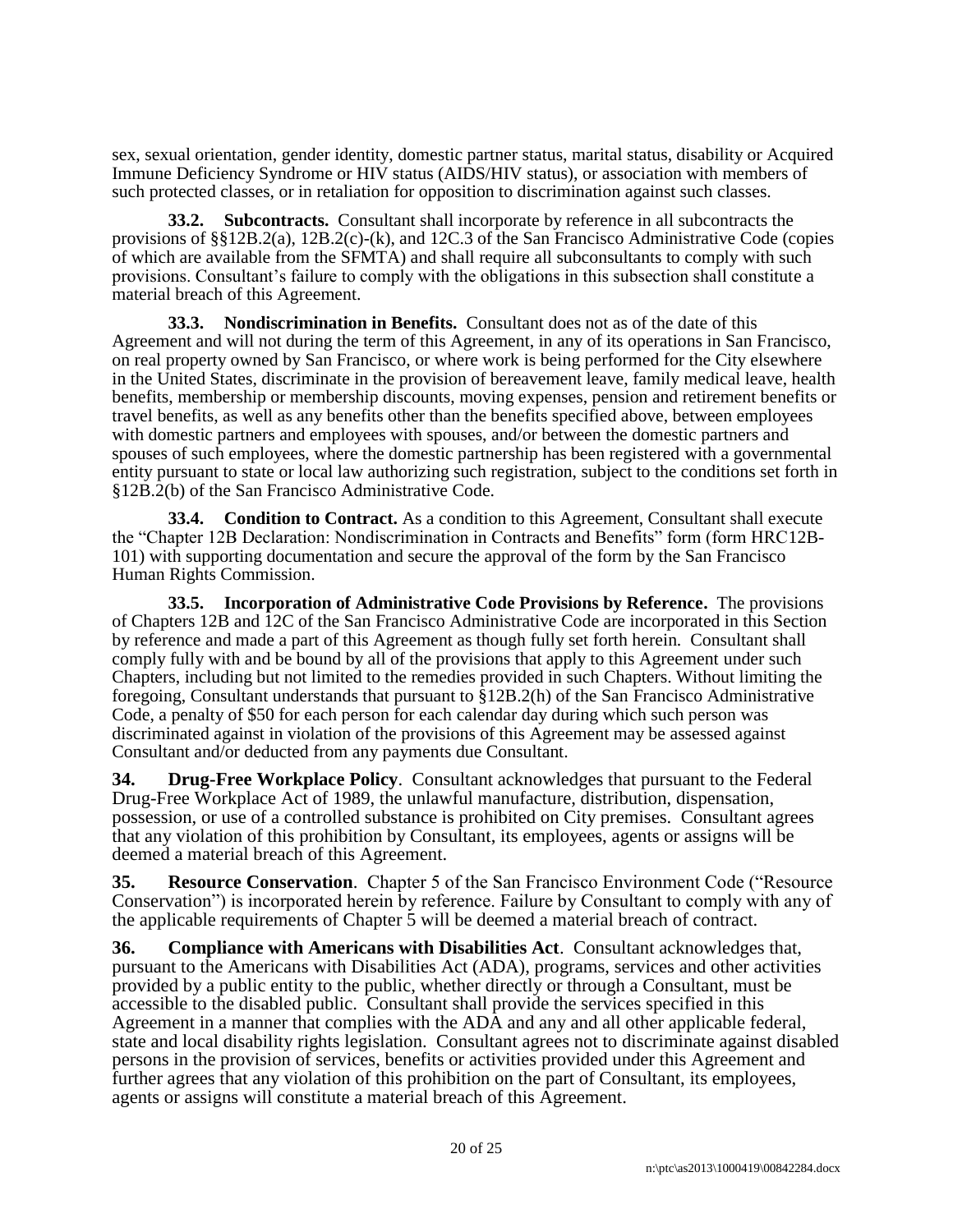**37. Sunshine Ordinance.** In accordance with San Francisco Administrative Code §67.24(e), contracts, Consultants' bids, responses to solicitations and all other records of communications between City and persons or firms seeking contracts, shall be open to inspection immediately after a contract has been awarded. Nothing in this provision requires the disclosure of a private person or organization's net worth or other proprietary financial data submitted for qualification for a contract or other benefit until and unless that person or organization is awarded the contract or benefit. Information provided which is covered by this paragraph will be made available to the public upon request.

**38. Limitations on Contributions.** Through execution of this Agreement, Contractor acknowledges that it is familiar with section 1.126 of the City's Campaign and Governmental Conduct Code, which prohibits any person who contracts with the City for the rendition of personal services, for the furnishing of any material, supplies or equipment, for the sale or lease of any land or building, or for a grant, loan or loan guarantee, from making any campaign contribution to (A) an individual holding a City elective office if the contract must be approved by the individual, a board on which that individual serves, or a board on which an appointee of that individual serves, (B) a candidate for the office held by such individual, or (C) a committee controlled by such individual, at any time from the commencement of negotiations for the contract until the later of either the termination of negotiations for such contract or six months after the date the contract is approved. Contractor acknowledges that the foregoing restriction applies only if the contract or a combination or series of contracts approved by the same individual or board in a fiscal year have a total anticipated or actual value of \$50,000 or more. Contractor further acknowledges that the prohibition on contributions applies to each prospective party to the contract; each member of Contractor's board of directors; Contractor's chairperson, chief executive officer, chief financial officer and chief operating officer; any person with an ownership interest of more than 20 percent in Contractor; any subcontractor listed in the bid or contract; and any committee that is sponsored or controlled by Contractor. Contractor must inform each such persons of the prohibitions contained in Section 1.126 and provide the names of the persons required to be informed to the City.

**39. Requiring Minimum Compensation for Covered Employees**. Contractor agrees to pay covered employees no less than the minimum compensation required by San Francisco's Minimum Compensation Ordinance (MCO), and shall otherwise comply with the MCO as set forth in San Francisco Administrative Code Chapter 12P (Chapter 12P). The provisions of Chapter 12P , including but not limited to the penalties for noncompliance provided therein, are incorporated herein by this reference, and made part of this Agreement as though fully set forth herein.

**40. Requiring Health Benefits for Covered Employees.** Contractor agrees to choose and perform one of the Health Care Accountability options set forth in Section 12Q.3 of the Health Care Accountability Ordinance (HCAO), and agrees to otherwise comply with the HCAO as set forth in San Francisco Administrative Code Chapter 12Q. The provisions of Chapter 12Q, including but not limited to the penalties for noncompliance provided therein, are incorporated herein by this reference, and made part of this Agreement as though fully set forth herein.

**41. First Source Hiring Program.** Contractor shall comply with all of the provisions of the First Source Hiring Program, Chapter 83 of the San Francisco Administrative Code, that apply to this Agreement, including but not limited to the remedies for noncompliance provided therein. The provisions of Chapter 83 are incorporated herein by this reference, and made part of this Agreement as though fully set forth herein.

**42. Prohibition on Use of Public Funds for Political Activity.** In performing the Services, Contractor shall comply with San Francisco Administrative Code Chapter 12.G, which prohibits funds appropriated by the City for this Agreement from being expended to participate in, support, or attempt to influence any political campaign for a candidate or for a ballot measure.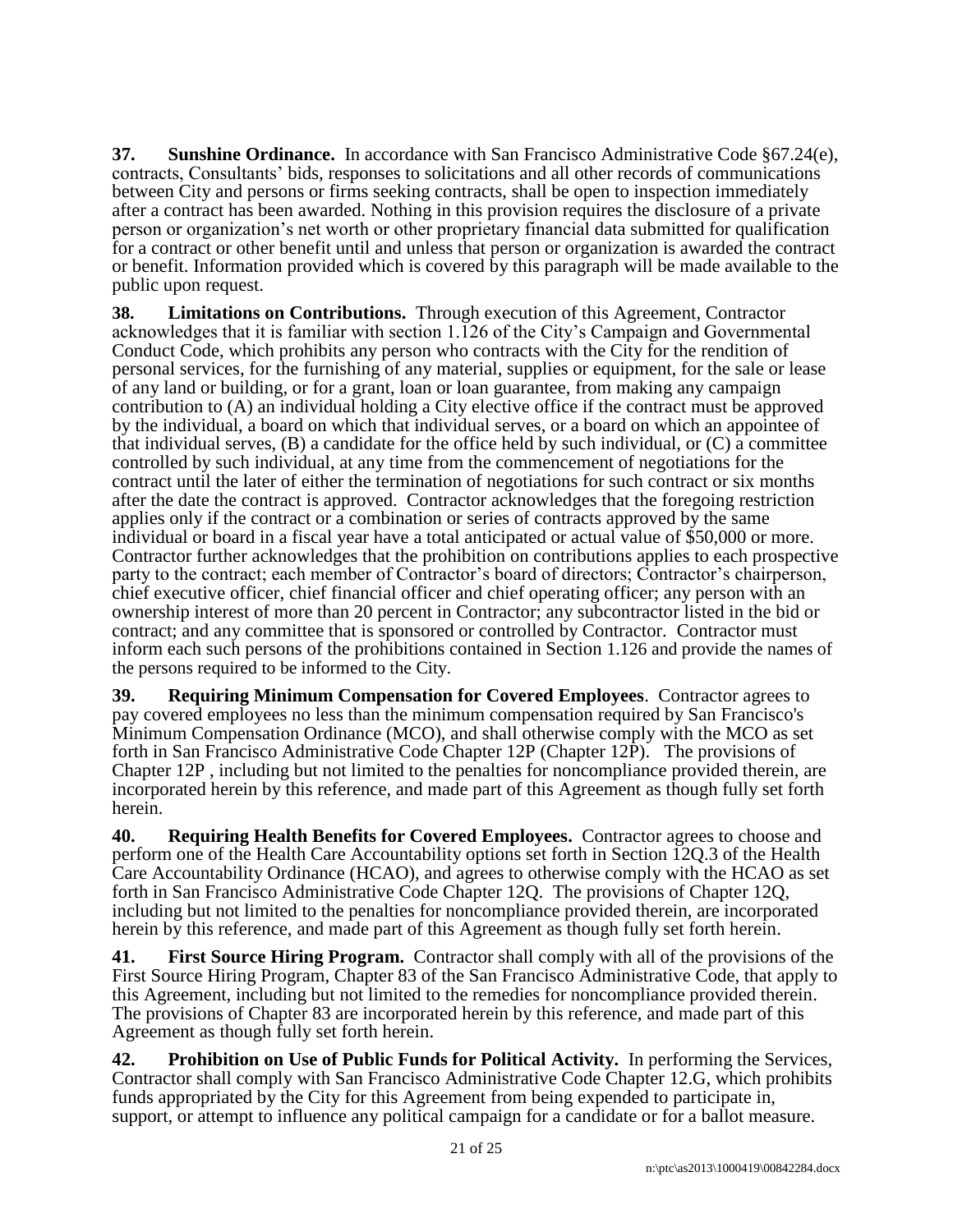The provisions of Chapter 12.G , including but not limited to the penalties for noncompliance provided therein are incorporated by reference and made a part of this Agreement as though fully set forth herein.

**43. Modification of Agreement**. This Agreement may not be modified, nor may compliance with any of its terms be waived, except by written instrument executed and approved as required by law.

**44. Administrative Remedy for Agreement Interpretation**. Should any question arise as to the meaning and intent of this Agreement, the question shall, prior to any other action, including but not limited to the Dispute Resolution Procedures set out in the Agreement, or resort to any other legal remedy, be referred to the SFMTA's Director of Transportation (or designee), for final administrative interpretation of the Agreement.

**45. Agreement Made in California; Venue.** The formation, interpretation and performance of this Agreement shall be governed by the laws of the State of California. Venue for all litigation relative to the formation, interpretation and performance of this Agreement shall be in San Francisco.

**46. Construction.** All paragraph captions are for reference only and shall not be considered in construing this Agreement.

**47. Entire Agreement.** This contract sets forth the entire Agreement between the parties, and supersedes all other oral or written provisions. This contract may be modified only as provided in Section 43.

**48. Compliance with Laws.** Consultant shall keep itself fully informed of the City's Charter, codes, ordinances and regulations of the City and of all state, and federal laws in any manner affecting the performance of this Agreement, and must at all times comply with such local codes, ordinances, and regulations and all applicable laws as they may be amended from time to time.

**49. Services Provided by Attorneys.** Any services to be provided by a law firm or attorney must be reviewed and approved in writing in advance by the City Attorney. No invoices for services provided by law firms or attorneys, including, without limitation, as subconsultants of Consultant, will be paid unless the provider received advance written approval from the City Attorney.

# **50. Prompt Payment of Subconsultants**

**50.1. Progress Payments**. In accordance with SFMTA's SBE Program, no later than three working days from the date of Consultant's receipt of progress payments by the City, the Consultant shall pay any Subconsultants for work that has been satisfactorily performed by said Subconsultants, unless the prime consultant notifies the CCO Director in writing within 10 working days prior to receiving payment from the City that there is a bona fide dispute between Consultant and the Subconsultant. Within five working days of such payment, Consultant shall provide City with a declaration under penalty of perjury that it has promptly paid such Subconsultants for the work they have performed. Failure to provide such evidence shall be cause for City to suspend future progress payments to Consultants.

**50.2. Retention**. Consultant may withhold retention from Subconsultants if City withholds retention from Consultant. Should retention be withheld from Consultant, within 30 days of City's payment of retention to Consultant for satisfactory completion of all work required of a Subconsultant, Consultant shall release any retention withheld to the Subconsultant. Satisfactory completion shall mean when all the tasks called for in the subcontract with Subconsultant have been accomplished and documented as required by City. Within 30 days of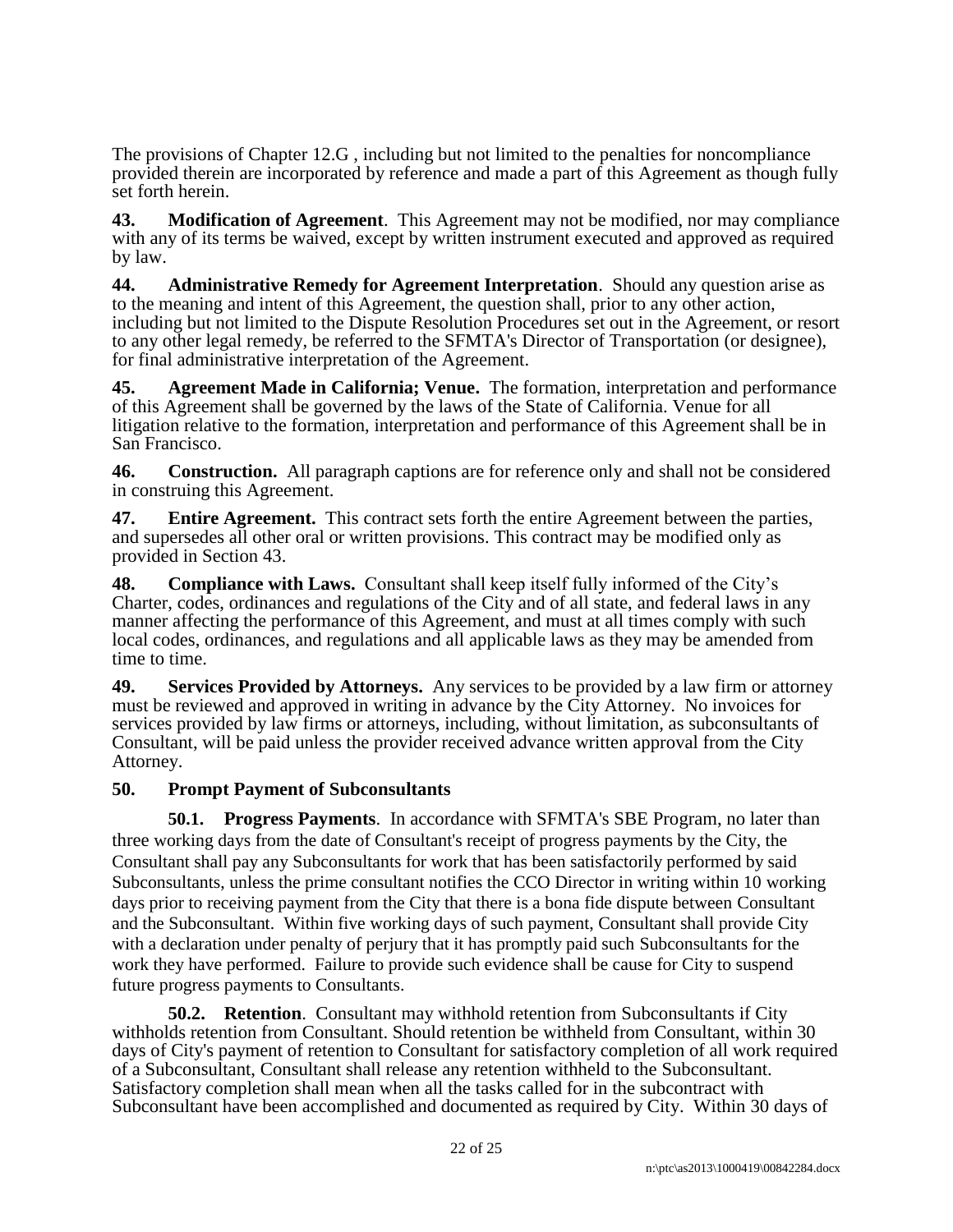satisfactory completion of all work required of the Subconsultant, Consultant should release any retention withheld to the Subconsultant.

**50.3. Interest on Unpaid Amounts**. If the Consultant does not pay its Subconsultant as required under the above paragraphs, it shall pay interest to the Subconsultant at the legal rate set forth in subdivision (a) of Section 685.010 of the California Code of Civil Procedure.

## **51. Disputes**

**51.1. Notice of Dispute** For any dispute involving a question of fact that does not involve a claim for additional compensation, the aggrieved party shall furnish the other party with a notice of dispute within 15 days of the determination of the dispute. The party receiving a notice of dispute shall submit a written reply with 14 days of delivery of the notice. The notice and response shall contain the following: (i) a statement of the party's position and a summary of the arguments supporting that position, and (ii) any evidence supporting the party's position.

**51.2. Resolution of Disputes**. Disputes arising in the performance of this Agreement that are not resolved by negotiation between the SFMTA Liaison and Consultant's shall be decided in writing by the SFMTA Program Manager. The decision shall be administratively final and conclusive unless within 10 days from the date of such decision, the Consultant mails or otherwise furnishes a written appeal to the Director of Transit or his/her designee. In connection with such an appeal, the Consultant shall be afforded an opportunity to be heard and to offer evidence in support of its position. The decision of the Director of Transit shall be administratively final and conclusive. This section applies to all disputes unless a specific provision of this Agreement provides that the SFMTA Liaison's decision as to a particular dispute is final.

**51.3. No Cessation of Work**. Pending final resolution of a dispute hereunder, the Consultant shall proceed diligently with the performance of its obligations under this Agreement in accordance with the written directions of the SFMTA Liaison.

**51.4. Alternative Dispute Resolution**. If agreed to by both parties, disputes may be resolved by a mutually agreed to alternative dispute resolution process.

**51.5. Claims for Additional Compensation**. For disputes involving a claim for additional compensation, parties involved shall attempt to resolve such disputes expediently and in good faith so as not to impact the performance or schedule of the Project. Under no circumstances shall the Consultant or its Subconsultants stop work due to an unresolved dispute.

**51.6. Disputes among Consultant Partners**. The resolution of any contractual disputes related to Consultant's Joint Venture or Association partners (if any) shall be the sole responsibility of the Consultant. Each party of the Joint Venture or Association shall resolve all such disputes within 30 calendar days of when the dispute first surfaced so as not to impact the performance of the contract with the City. Any such disputes that impact the Project and that are left unresolved for more than one month shall be cause for the City to withhold and/or reduce invoice payments to the Consultant's Joint Venture or Association firms until the dispute is resolved.

**52. Severability.** Should the application of any provision of this Agreement to any particular facts or circumstances be found by a court of competent jurisdiction to be invalid or unenforceable, then (a) the validity of other provisions of this Agreement shall not be affected or impaired thereby, and (b) such provision shall be enforced to the maximum extent possible so as to effect the intent of the parties and shall be reformed without further action by the parties to the extent necessary to make such provision valid and enforceable.

**53. Protection of Private Information.** Contractor has read and agrees to the terms set forth in San Francisco Administrative Code Sections 12M.2, "Nondisclosure of Private Information,"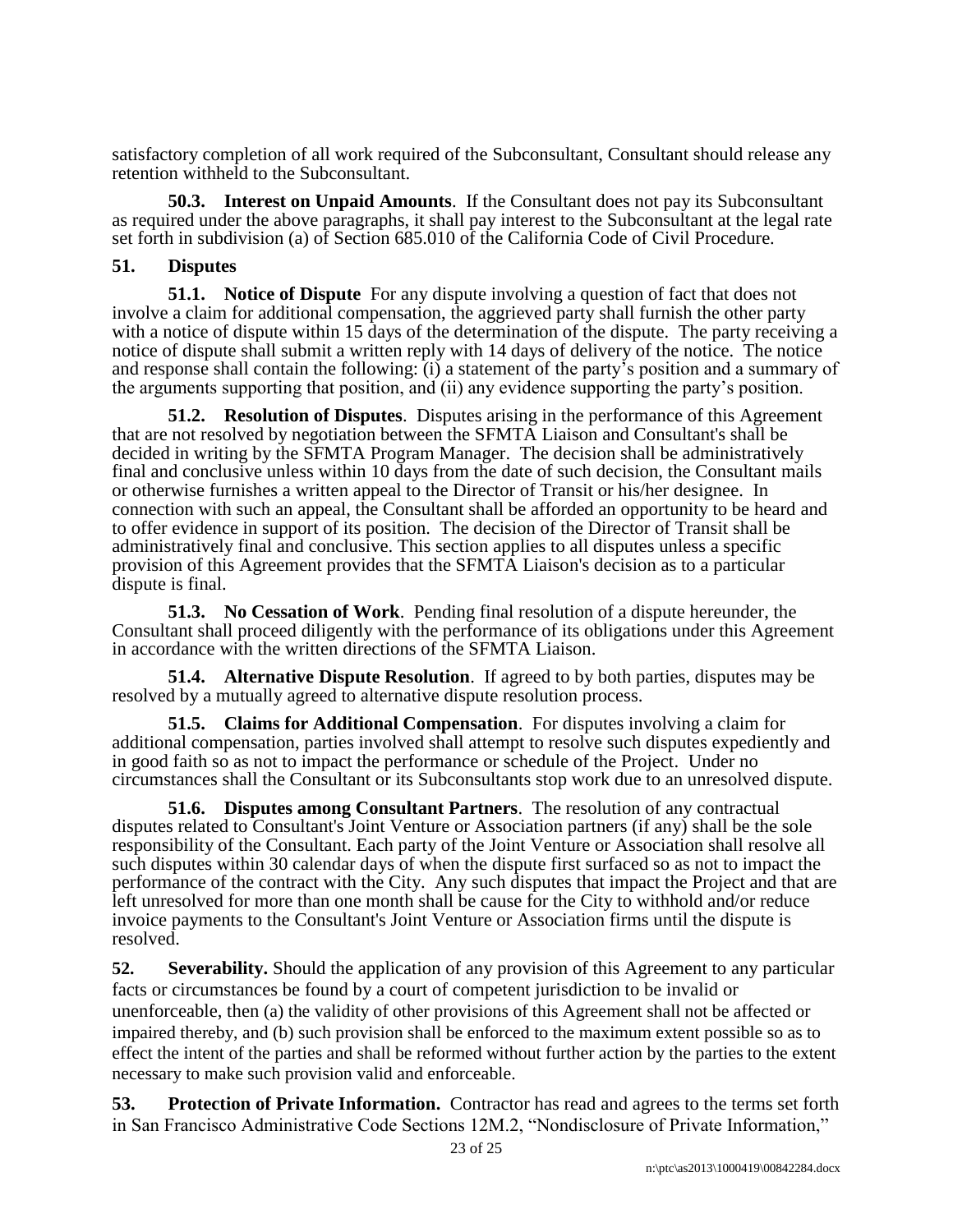and 12M.3, "Enforcement" of Administrative Code Chapter 12M, "Protection of Private Information," which are incorporated herein as if fully set forth. Contractor agrees that any failure of Contactor to comply with the requirements of Section 12M.2 of this Chapter shall be a material breach of the Contract. In such an event, in addition to any other remedies available to it under equity or law, the City may terminate the Contract, bring a false claim action against the Contractor pursuant to Chapter 6 or Chapter 21 of the Administrative Code, or debar the Contractor.

**54. Sole Benefit.** This Agreement is intended for the sole benefit of the City and the Consultant, and is not intended to create any third-party rights or benefits.

**55. FTA Requirements.** The provisions contained in "FTA Requirements for Personal Services Contracts," attached as Exhibit E are incorporated into this Agreement. If there is any conflict between the FTA terms and conditions and any other terms and conditions of this Agreement, the FTA terms and conditions shall take precedence.

**56. MacBride Principles—Northern Ireland.** Pursuant to San Francisco Administrative Code §12F.5, the City and County of San Francisco urges companies doing business in Northern Ireland to move towards resolving employment inequities, and encourages such companies to abide by the MacBride Principles. The City and County of San Francisco urges San Francisco companies to do business with corporations that abide by the MacBride Principles. By signing below, the person executing this agreement on behalf of Consultant acknowledges and agrees that he or she has read and understood this section.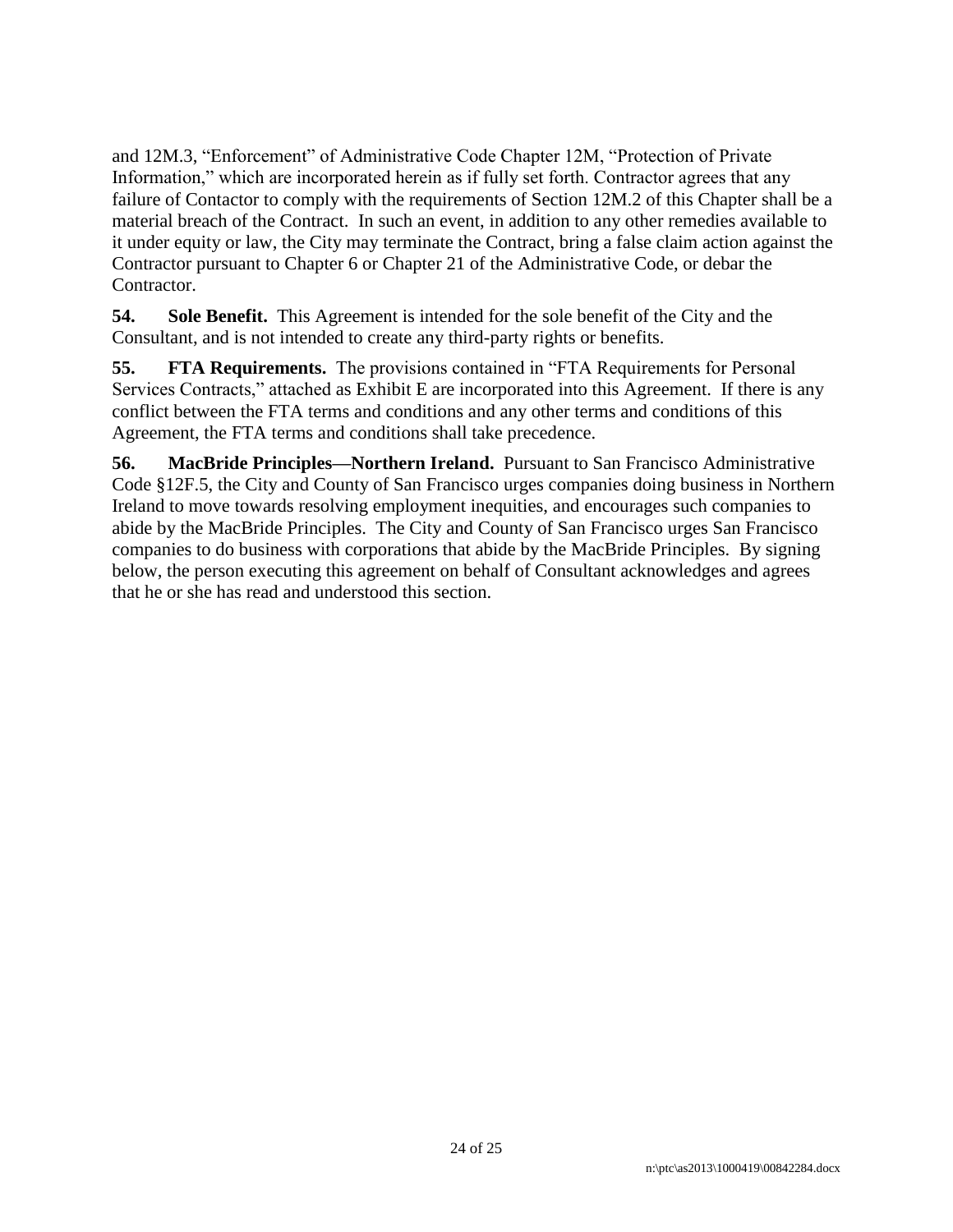IN WITNESS WHEREOF, the parties hereto have executed this Agreement on the day first mentioned above.

**CITY** 

CONSULTANT

San Francisco Municipal Transportation Agency

| <b>Printed Name</b>         |
|-----------------------------|
| Title                       |
|                             |
|                             |
| City Vendor ID No:          |
| Federal Employer ID Number: |
|                             |
|                             |
|                             |

Roberta Boomer, Secretary

# **EXHIBITS**

- **A.** Services To Be Performed by Consultant
- **B.** Task Order Form
- **C.** Direct Salary Rates by Position or Class for Consultant and Subconsultants
- **D.** Overhead Rates for Consultant and all Subconsultants
- **E.** FTA Requirements for Personal Services Contracts
- **F.** Small Business Enterprise (SBE) Program for Professional and Technical Services
- **G.** Directory of Subconsultants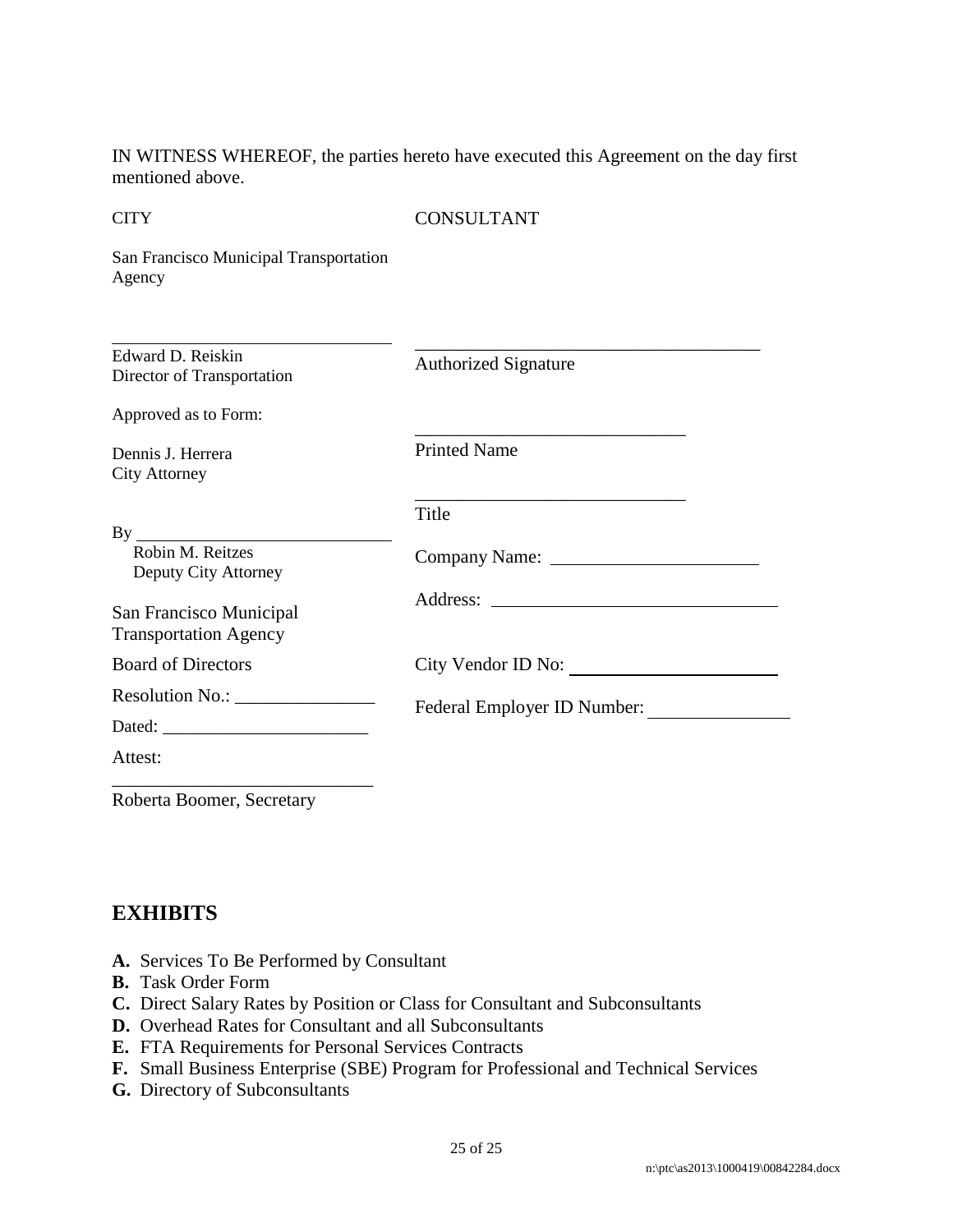# **EXHIBIT A**

## **Services to Be Provided by Consultant**

#### **1. Description of Services**

Consultant agrees to perform the services described below. Services shall be provided in conformance with its response to the Request for Proposals, submitted by the Consultant on October 26, 2012, and as required under this Agreement.

The Consultant shall provide a broad range of specialized services and staff to complete task orders issued by SFMTA, either by direct assignment of its own personnel or through Subconsultants. Task orders may include, but are not limited to:

- A. Performing detailed design and structural finite element analysis, calculation and investigation of the various sub-systems of the vehicle to enable the SFMTA project team to make sound decisions regarding the reliability and feasibility of the products being offered by the vehicle manufacturer.
- B. Drafting, reviewing and/or making recommendations on designs specifications, including, but not limited to, preliminary and final design reviews.
- C. Reviewing, coordinating and recommending approval of submittals including:
	- 1. Overall vehicle design documents (including hardware and software functionality and performance)
	- 2. Test plans, procedures and reports
	- 3. Training plans and materials
	- 4. Shop drawings
- D. Performing Pre-Award and Post-Delivery audits for FTA's Buy America Requirements
- E. Performing cost/price analysis in accordance with the FTA's Best Practices Manual.
- F. Performing quality control and resident inspection during production, including witnessing First Article inspection and testing at the Contractor's facilities and at SFMTA.
- G. Verifying all required tests, operations, measurements and inspections are satisfactorily performed and documented.
- H. Providing daily inspection reports, weekly progress reports and meeting minutes.
- I. Witnessing, reviewing and conducting acceptance tests of every vehicle delivered to SFMTA.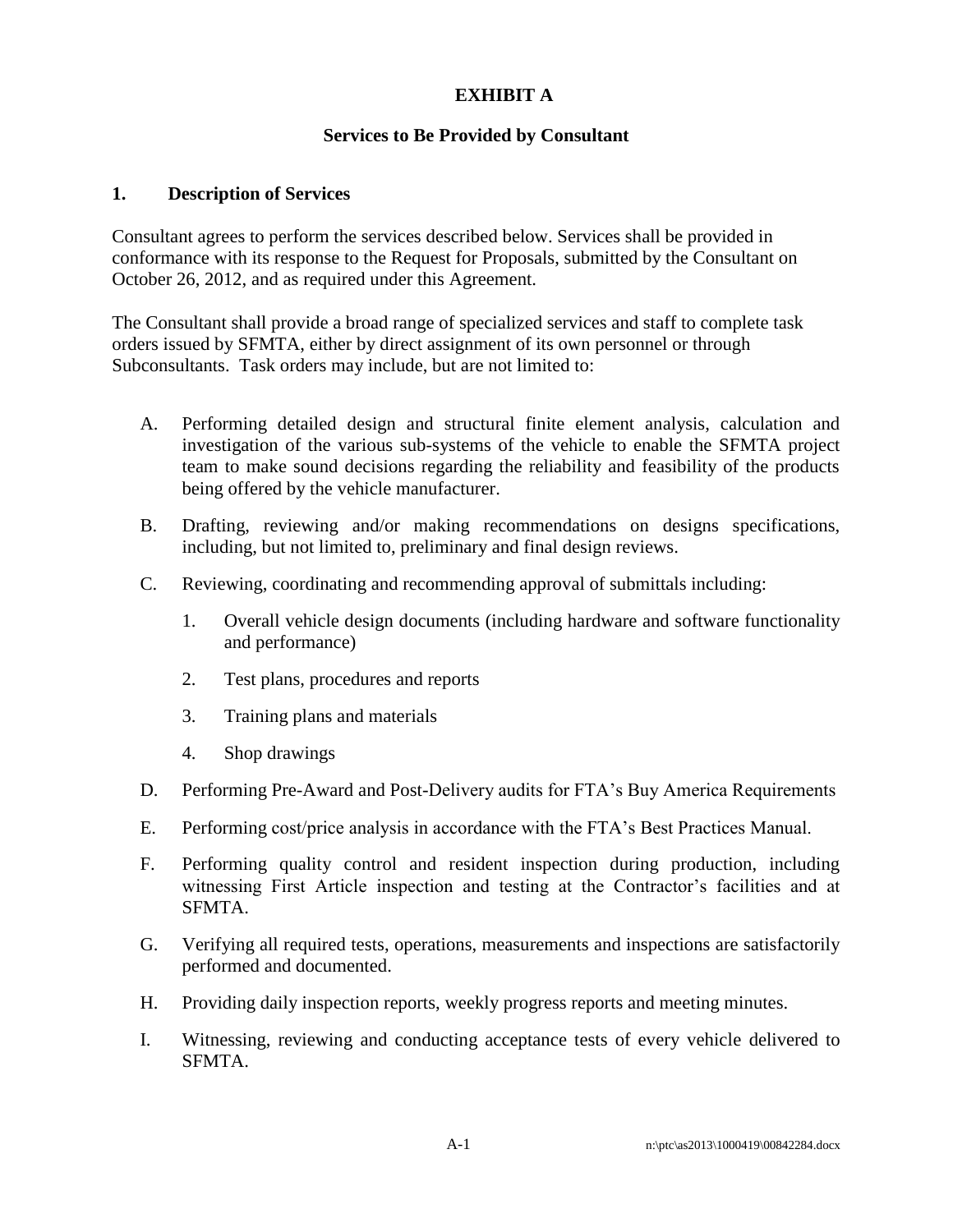- J. Verifying that all O&M manuals, as-built drawings, warranties and other closeout documents are obtained and accepted by the appropriate parties.
- K. Verifying that all training, spare parts and other deliverables are properly provided to the appropriate parties.
- L. Assisting SFMTA engineers in reviewing the following contract deliverables:
	- 1. Redlined design documents
	- 2. Redlined test plans, procedures and reports
	- 3. Redlined training plans and materials
- M. Preparing the Final Project Report summarizing the entire project process, including a discussion of the successes and aspects of the project requiring improvements.
- N. Providing a document control system for all in-coming and out-going documents between SFMTA and the vehicle manufacturer.
- O. Providing administrative support related to warranty and/or materials management.
- P. Reviewing plans, checklists and procedures related to vehicle preventive maintenance.
- Q. Preventive maintenance and inspection audits and reporting.
- R. Evaluating and assisting with the implementation of modern and cost-effective maintenance methods for vehicles.
- S. Providing data analysis to identify spikes and shortfalls in vehicle performance.
- T. Reviewing and updating operating procedures as necessary.
- U. Evaluation and improvement program development of operating practices and procedures
- V. Technical evaluations and assistance with the implementation of emerging technologies to improve operations and service delivery.
- W. Risk assessments and risk mitigation analyses.
- X. Asset management of transit equipment.
- Y. Assessing procurement options, timing and strategy and review of long term fleet planning/replacement.
- Z. Performing strategic long-term planning of key operations issues.
- AA. Transit Operations support, including scheduling analyses and service improvement analyses.
- BB. Providing other services deemed necessary by the Fleet Engineering staff for the implementation and completion of the projects named above.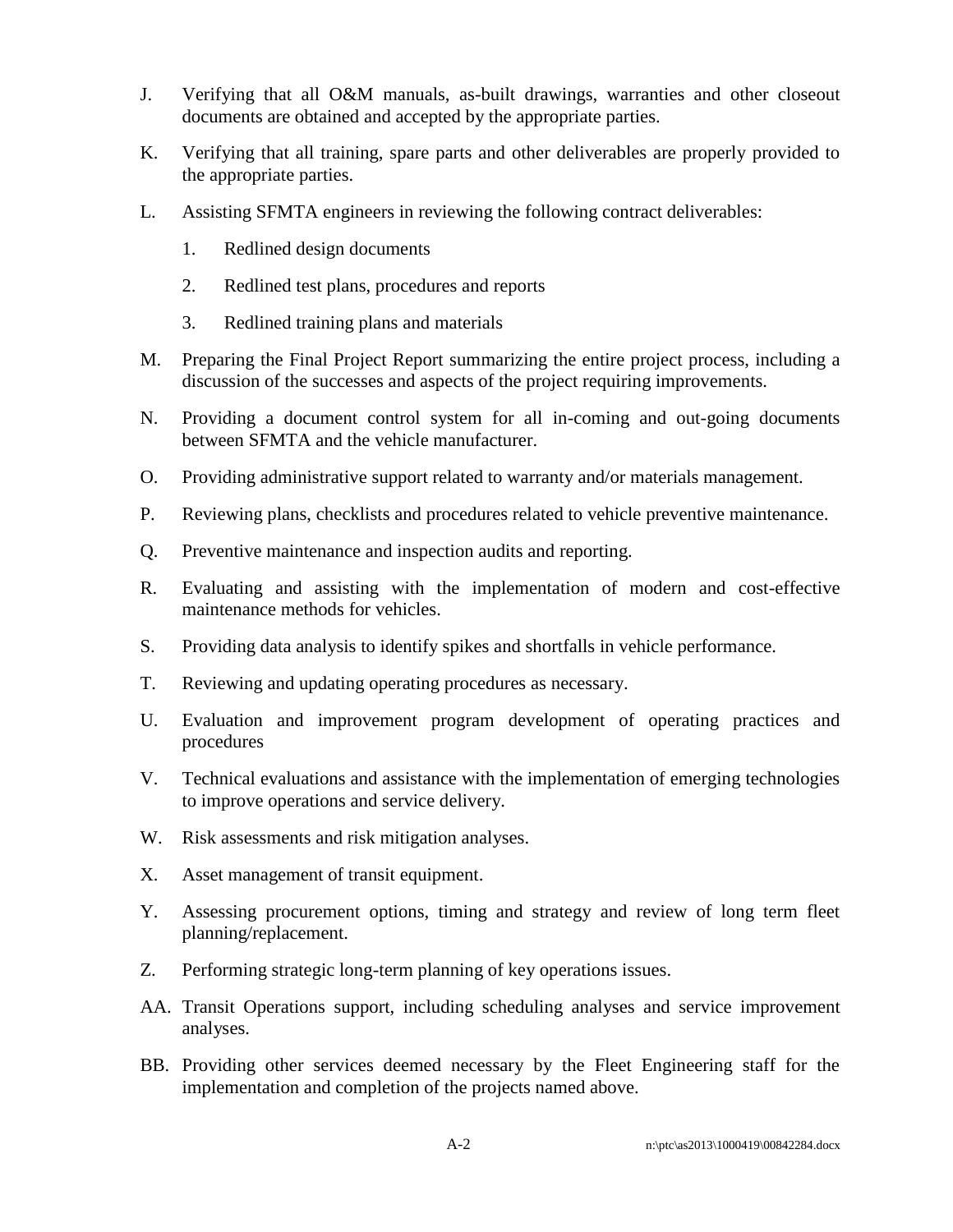# **2. Reports**

Consultant shall submit written reports as requested by the SFMTA. Format for the content of such reports shall be determined by the SFMTA. The timely submission of all reports is a necessary and material term and condition of this Agreement. The reports, including any copies, shall be submitted on recycled paper and printed on double-sided pages to the maximum extent possible.

# **3. SFMTA Liaison**

In performing the services provided for in this Agreement, Consultant's liaison with the SFMTA will be: Trinh Nguyen.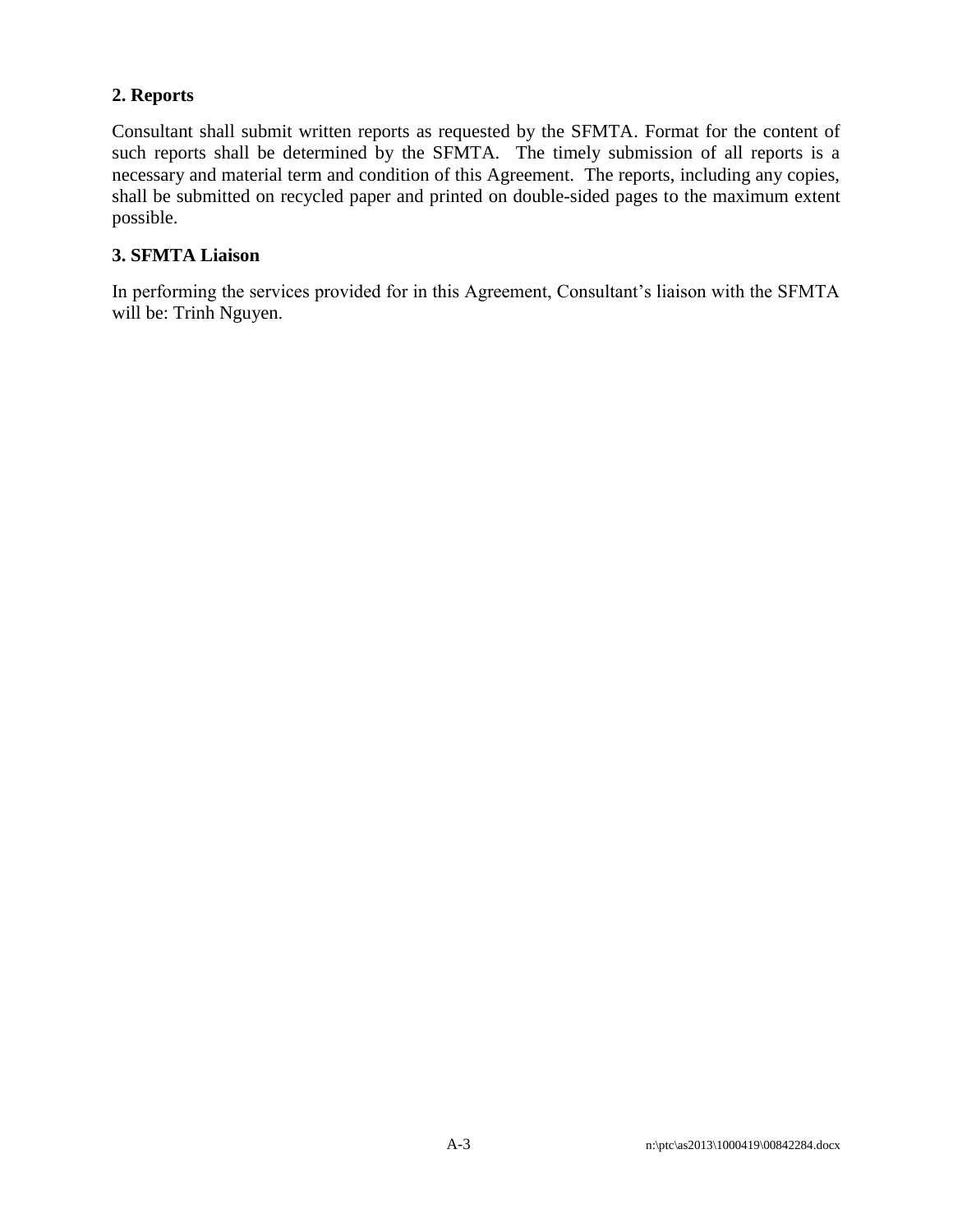# **EXHIBIT B**

# **TASK ORDER REQUEST FORM**

| Task Title: FLEET PLANNING SUPPORT<br>Date Initiated: 03/27/12                                                                                              |
|-------------------------------------------------------------------------------------------------------------------------------------------------------------|
| <b>Type of Request:</b>                                                                                                                                     |
| New Task Order- No. XX                                                                                                                                      |
| Modification - No. _____ (attach approved original and all modifications to date)                                                                           |
| <b>Total Amount Being Requested: \$XXXX</b>                                                                                                                 |
| Task Start Date: _______________ Modification Start Date: _____________                                                                                     |
| <b>Estimated Completion Date:</b>                                                                                                                           |
| <b>Proposed Task SBE Goal: XX%</b>                                                                                                                          |
| <b>Project Title:</b> As-Needed Specialized Engineering Services for SFMTA Transit Operations Support<br>and Rubber Tire Fleet Engineering Support Projects |
| <b>Work to be Performed:</b>                                                                                                                                |
| <b>Brief Description</b>                                                                                                                                    |
|                                                                                                                                                             |
|                                                                                                                                                             |
|                                                                                                                                                             |
|                                                                                                                                                             |
|                                                                                                                                                             |
|                                                                                                                                                             |
|                                                                                                                                                             |
|                                                                                                                                                             |
|                                                                                                                                                             |
|                                                                                                                                                             |
|                                                                                                                                                             |
|                                                                                                                                                             |
|                                                                                                                                                             |
|                                                                                                                                                             |
|                                                                                                                                                             |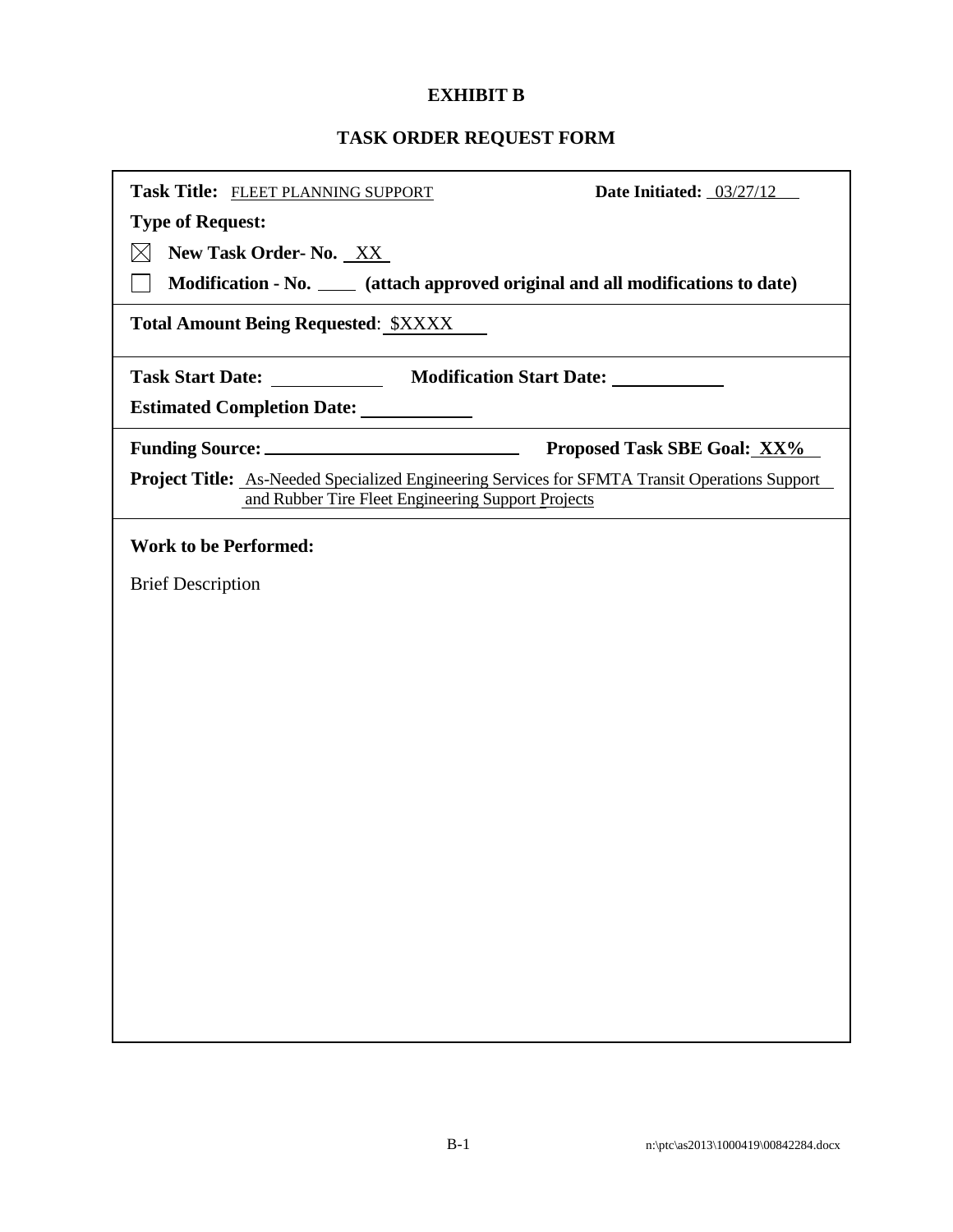| <b>APPROVALS</b> |                                                           |                                                                                                                                                                                                                                      |
|------------------|-----------------------------------------------------------|--------------------------------------------------------------------------------------------------------------------------------------------------------------------------------------------------------------------------------------|
|                  | <b>Provide Name Task Manager</b>                          | Date $\qquad \qquad \qquad$                                                                                                                                                                                                          |
|                  | Virginia Harmon, Senior Manager, Equal Opportunity Office | Date $\qquad \qquad$                                                                                                                                                                                                                 |
| Approved:        | <b>Trinh Nguyen, Senior Program Manager, Operations</b>   | Date <u>and the set of the set of the set of the set of the set of the set of the set of the set of the set of the set of the set of the set of the set of the set of the set of the set of the set of the set of the set of the</u> |
| Approved:        | <b>John Haley, Director of Transit</b>                    | <b>Date</b>                                                                                                                                                                                                                          |

| <b>Name</b>                    | <b>Hours</b> | <b>Loaded</b><br>Rate | <b>Labor Cost</b>                       | <b>ODCs</b> | <b>Totals</b> |
|--------------------------------|--------------|-----------------------|-----------------------------------------|-------------|---------------|
| Prime                          |              |                       |                                         |             |               |
| <b>Prime Total:</b>            |              |                       |                                         |             |               |
| Subconsultant                  |              |                       |                                         |             |               |
| Subconsultant<br><b>Total:</b> |              |                       |                                         |             |               |
| Notes:                         |              |                       | <b>GRAND TOTAL THIS TASK: \$XXXX.XX</b> |             |               |
| Approved:                      |              |                       |                                         |             |               |
|                                |              |                       |                                         | Date:       |               |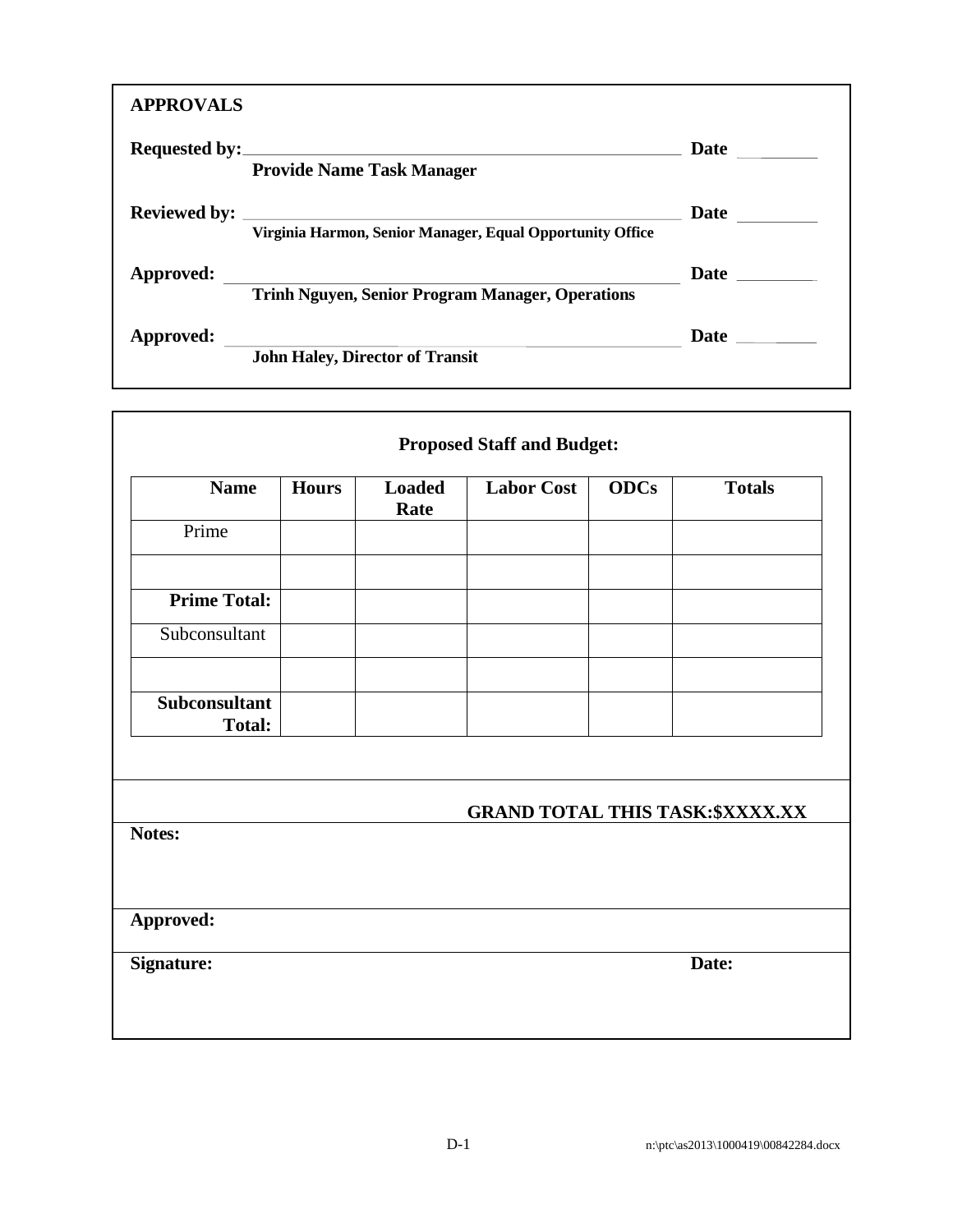# **EXHIBIT C Direct Salary Rates By Position or Class for Consultant and all Subconsultants**

|                              |                    |                                       | <b>Hourly</b>        | Home                 | <b>Field</b>  |
|------------------------------|--------------------|---------------------------------------|----------------------|----------------------|---------------|
| <b>Name</b>                  | Firm               | <b>Title</b>                          | Rate                 | Rate $(1)$           | Rate $^{(1)}$ |
| Bob Highfill                 | Jacobs             | Project Manger                        | \$103.67             | \$217.71             | \$206.39      |
| Glen Cross                   | Jacobs             | Deputy PM                             | \$98.75              | $\overline{$}207.38$ | \$196.59      |
| Charlie Hahn ****            | Jacobs             | <b>Trolley Manager</b>                | $\overline{$}109.25$ | \$109.25             | \$109.25      |
| Deleise Stewart              | Jacobs             | <b>Document Control Specialist</b>    | \$26.65              | \$55.97              | \$53.05       |
| Greg Crocombe                | Jacobs             | <b>Engineering Manager</b>            | \$82.69              | \$173.65             | \$164.62      |
| Jeremiah Johnson             | Jacobs             | <b>Technical Writer</b>               | \$38.58              | \$81.02              | \$76.81       |
| Joseph Deery                 | Jacobs             | Principal in Charge                   | \$126.27             | \$265.17             | \$251.38      |
| Michael Voris ****           | Jacobs             | <b>Trolley Engineer</b>               | \$109.25             | \$109.25             | \$109.25      |
| Rob Edgcumbe <sup>****</sup> | Jacobs             | QA/QC                                 | \$225.00             | \$225.00             | \$225.00      |
| <b>Robert Craig</b>          | Jacobs             | Safety/Security                       | \$71.23              | \$149.58             | \$141.80      |
| <b>Scott Hutton</b>          | Jacobs             | Prolog                                | \$46.32              | \$97.27              | \$92.21       |
| <b>Scott Witt</b>            | Jacobs             | Procurement/O&M Manager               | \$89.19              | \$187.30             | \$177.56      |
| Sharon Wang                  | Jacobs             | <b>Project Controls</b>               | \$44.94              | \$94.37              | \$89.47       |
| Tom Brush ****               | Jacobs             | Inspection/Testing manager            | \$109.25             | \$109.25             | \$109.25      |
| Victoria Jensen              | Jacobs             | <b>Project Administration Manager</b> | \$40.15              | \$84.32              | \$79.93       |
| Wayne Meissner               | Jacobs             | Vehicle Engineer                      | \$74.64              | $\overline{$}156.74$ | \$148.59      |
| <b>Holly Burles</b>          | Jacobs             | <b>Mechanical Engineer</b>            | \$58.64              | \$123.14             | \$116.74      |
| TBD <sub>1</sub>             | Jacobs             | Sr. Project Controls                  | \$80.00              | $\overline{$}168.00$ | \$159.26      |
| TBD <sub>2</sub>             | <b>Jacobs</b>      | Document Controls III                 | \$46.50              | \$97.65              | \$92.57       |
| TBD <sub>3</sub>             | Jacobs             | <b>CADD</b> Engineering III           | \$36.00              | \$75.60              | \$71.67       |
| TBD <sub>4</sub>             | Jacobs             | Civil Engineering III                 | \$45.00              | \$94.50              | \$89.59       |
| TBD 5                        | Jacobs             | Program Management                    | \$102.50             | \$215.25             | \$204.06      |
| TBD 6                        | Jacobs             | Cost Engineering III                  | \$42.00              | \$88.20              | \$83.61       |
| TBD <sub>7</sub>             | Jacobs             | Data Base Administrator II            | \$55.70              | \$116.97             | \$110.89      |
| TBD <sub>8</sub>             | Jacobs             | <b>Electrical Engineering III</b>     | $\overline{$}50.00$  | \$105.00             | \$99.54       |
| TBD <sub>9</sub>             | Jacobs             | Mechanical Engineering III            | \$45.00              | \$94.50              | \$89.59       |
| <b>TBD 10</b>                | Jacobs             | Mechanical Engineering V              | \$67.00              | \$140.70             | \$133.38      |
| TBD 11                       | Jacobs             | Project Admin Assistant III           | \$20.00              | \$42.00              | \$39.82       |
| TBD <sub>12</sub>            | Jacobs             | <b>Security Engineer IV</b>           | \$75.00              | \$157.50             | \$149.31      |
| TBD <sub>13</sub>            | <b>Jacobs</b>      | Quality II                            | \$40.00              | \$84.00              | \$79.63       |
| Sarah Wineman ****           | A Train Ent        | Vehicle Structures Engineer           | \$150.19             | \$150.19             | \$150.19      |
| <b>Bill DeRycke</b>          | All Transit        | Inspection/Testing                    | \$100.00             | $\overline{$}130.00$ | \$120.00      |
| Mike McCoy                   | <b>All Transit</b> | Inspection/Testing                    | \$100.00             | \$130.00             | \$120.00      |
| Obe Schrader                 | All Transit        | <b>Inspection/Testing Manager</b>     | \$125.00             | \$162.50             | \$150.00      |
| David Coury                  | B & C              | <b>Systems Engineer</b>               | \$77.04              | \$155.86             | \$155.86      |
| Tom Tolentino                | B & C              | Inspection/Testing                    | \$94.08              | \$190.33             | \$190.33      |
| Casey Skinner                | Cambria            | <b>Lead Procurement</b>               | \$49.52              | \$128.17             | \$128.17      |
| Jessica Isom                 | Cambria            | Procurement                           | \$38.46              | \$99.55              | \$99.55       |
| Arlene Chavez                | Chavez             | <b>Document Control Specialist</b>    | \$65.00              | \$150.38             | \$150.38      |
| Kristen Jones                | Chavez             | <b>Document Control Specialist</b>    | \$45.76              | \$105.87             | \$105.87      |
| Angelo Figone ****           | <b>CHS</b>         | Operation & Maintenance               | \$150.00             | \$150.00             | \$150.00      |
| John Pappas ****             | <b>CHS</b>         | Operation & Maintenance               | \$125.00             | \$125.00             | \$125.00      |
| Robert Fauvelle              | Interfleet         | Inspection/Testing                    | \$56.01              | \$150.78             | \$150.78      |
| <b>Steven Finegan</b>        | Interfleet         | Inspection/Testing                    | \$56.01              | \$150.78             | \$150.78      |
| Tom Peacock                  | Interfleet         | Vehicle Engineer                      | \$91.61              | \$246.62             | \$246.62      |
| <b>Kathy Larson</b>          | Lansor             | Admin Assistant                       | \$45.01              | \$79.99              | \$79.99       |
| Frank Wilson ****            | One Vision         | Operation & Maintenance               | \$175.00             | \$175.00             | \$175.00      |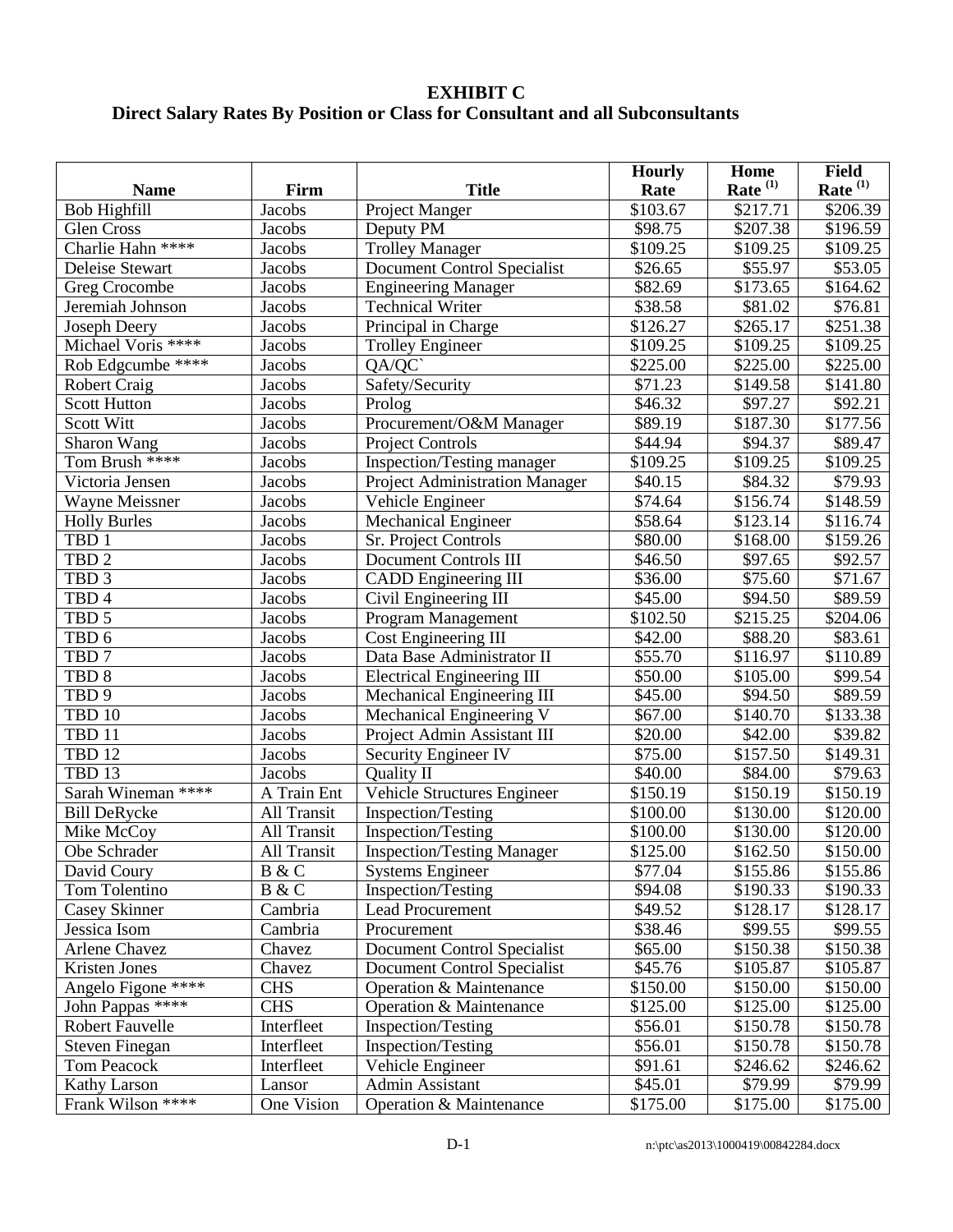| Firm<br><b>Name</b>     |            | Title                            | <b>Hourly</b> | Home       | Field      |  |
|-------------------------|------------|----------------------------------|---------------|------------|------------|--|
|                         |            |                                  | Rate          | Rate $(1)$ | Rate $(1)$ |  |
| Cameron Cordell ****    | <b>ROS</b> | <b>Technical Writer</b>          | \$90.56       | \$90.56    | \$90.56    |  |
| David Perry ****        | <b>ROS</b> | <b>Vehicle Quality Inspector</b> | \$60.33       | \$60.33    | \$60.33    |  |
| Frederick Gonzalez **** | <b>ROS</b> | Vehicle Engineer                 | \$90.72       | \$90.72    | \$90.72    |  |
| Jesse Cruz ****         | <b>ROS</b> | <b>Vehicle Quality Inspector</b> | \$69.82       | \$69.82    | \$69.82    |  |
| Lain Lee ****           | <b>ROS</b> | Lead Inspection/Testing          | \$116.86      | \$116.86   | \$116.86   |  |
| Scott Osterhoudt ****   | <b>RQS</b> | Vehicle Quality Inspector        | \$69.82       | \$69.82    | \$69.82    |  |
| Russ Chisholm           | <b>TMD</b> | Operation & Maintenance          | \$73.47       | \$182.21   | \$182.21   |  |

### $(1)$  Home and Field Rates are Unburdened Rates with Applicable Ohs applied (110% and 99.08%, for Jacobs respectively).

\*\*\*\* Fully burdened rate - No overhead applies to these employees.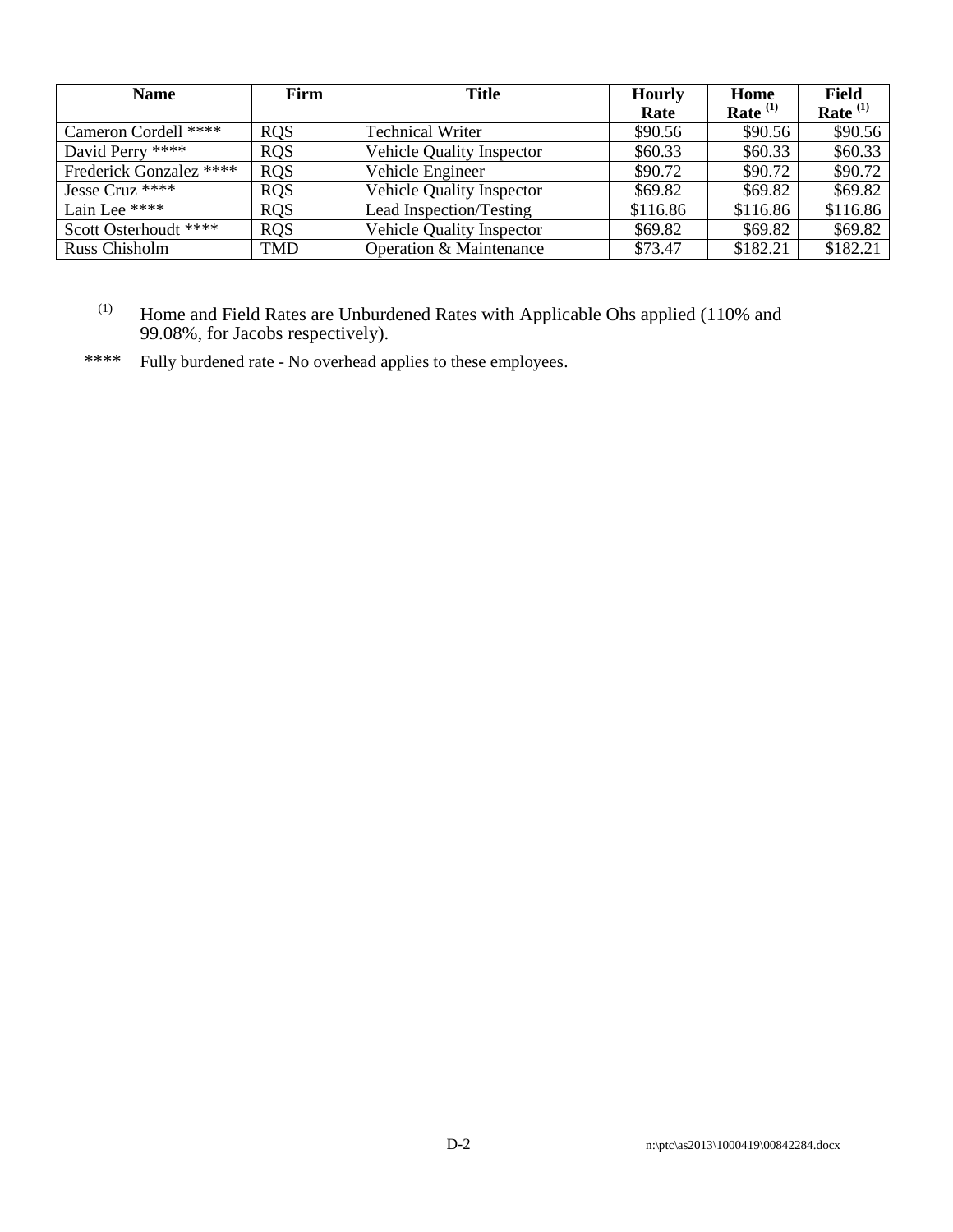# **EXHIBIT D**

# **Schedule of Overhead Rates for Consultants and all Subconsultants**

| Company                         | Home      | <b>Field</b> | Home<br><b>Multiplier</b> | Field<br><b>Multiplier</b> |
|---------------------------------|-----------|--------------|---------------------------|----------------------------|
| Jacobs                          | 110.00%   | 99.08%       | 2.100                     | 1.991                      |
| A Train Enterprises             | NA.       | NA.          | <b>NA</b>                 | <b>NA</b>                  |
| All Transit                     | 30.00%    | 20.00%       | 1.300                     | 1.200                      |
| B & C Transit                   | 102.31%   | 102.31%      | 2.023                     | 2.023                      |
| <b>Cambria Solutions</b>        | 158.83%   | 158.83%      | 2.588                     | 2.588                      |
| Chaves                          | 131.36%   | 131.36%      | 2.314                     | 2.314                      |
| <b>CHS</b>                      | NA.       | NA.          | <b>NA</b>                 | <b>NA</b>                  |
| Interfleet, Inc.                | 169.21%   | 169.21%      | 2.692                     | 2.692                      |
| <b>Lansor Associates</b>        | 77.70%    | 77.70%       | 1.777                     | 1.777                      |
| One Vision                      | <b>NA</b> | <b>NA</b>    | <b>NA</b>                 | <b>NA</b>                  |
| <b>Railcar Quality Services</b> | <b>NA</b> | <b>NA</b>    | <b>NA</b>                 | <b>NA</b>                  |
| <b>TMD</b>                      | 148.00%   | 148.00%      | 2.480                     | 2.480                      |

#### **NEGOTIATED RATES**

Field Rates to be used for work assignments of a duration of at least 90 days and over 50% of the time at SFMTA site.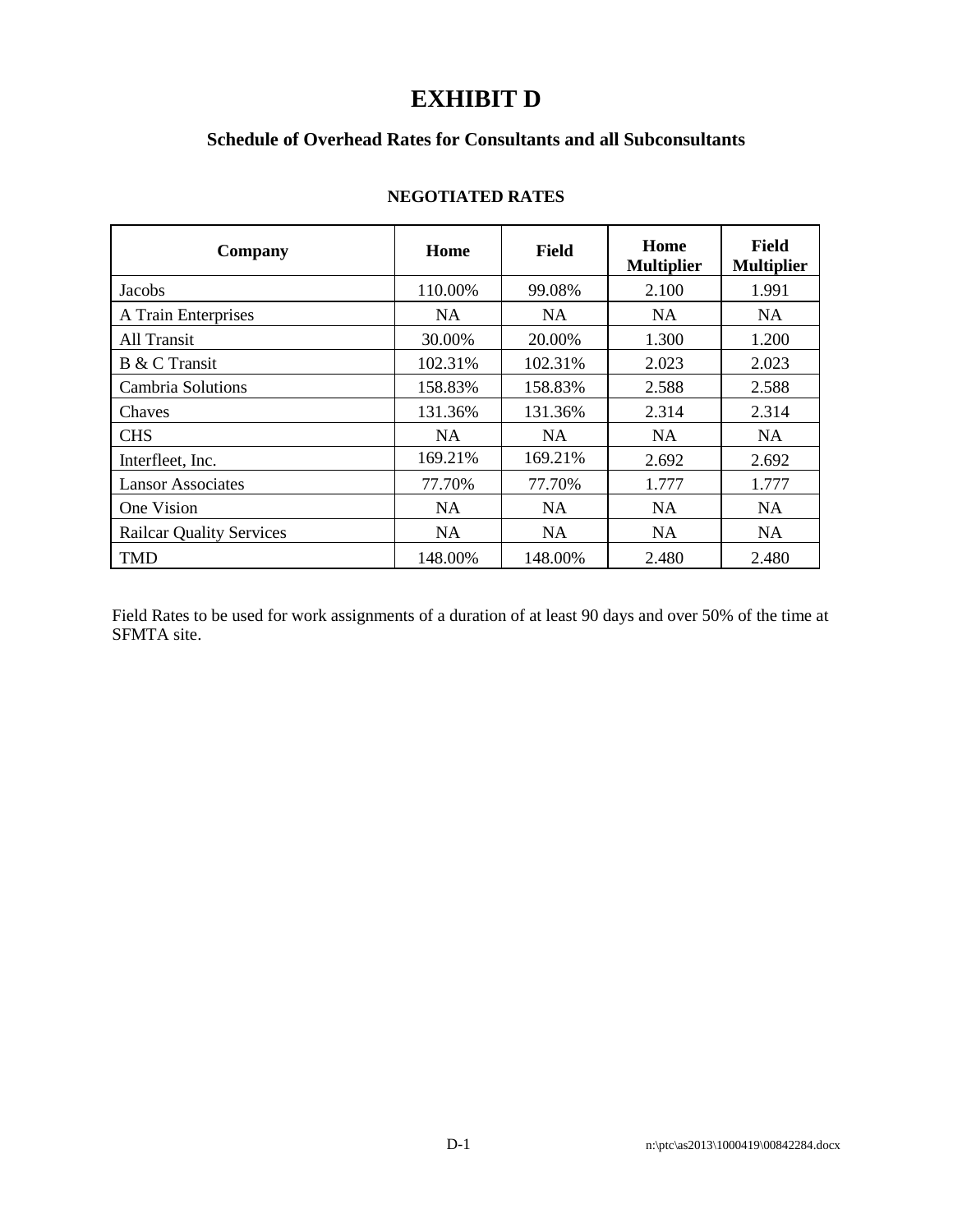# **EXHIBIT E**

# **FTA REQUIREMENTS FOR PERSONAL SERVICES CONTRACTS**

## **I. DEFINITIONS**

- A. **Approved Project Budget** means the most recent statement, approved by the FTA, of the costs of the Project, the maximum amount of Federal assistance for which the City is currently eligible, the specific tasks (including specified contingencies) covered, and the estimated cost of each task.
- B. **Contractor** means the individual or entity awarded a third party contract financed in whole or in part with Federal assistance originally derived from FTA.
- C. **Cooperative** Agreement means the instrument by which FTA awards Federal assistance to a specific Recipient to support a particular Project or Program, and in which FTA takes an active role or retains substantial control.
- D. **Federal Transit Administration (FTA)** is an operating administration of the U.S. DOT.
- E. **FTA Directive** includes any FTA circular, notice, order or guidance providing information about FTA's programs, application processing procedures, and Project management guidelines. In addition to FTA directives, certain U.S. DOT directives also apply to the Project.
- F. **Grant Agreement** means the instrument by which FTA awards Federal assistance to a specific Recipient to support a particular Project, and in which FTA does not take an active role or retain substantial control, in accordance with 31 U.S.C. § 6304.
- G. **Government** means the United States of America and any executive department or agency thereof.
- H. **Project** means the task or set of tasks listed in the Approved Project Budget, and any modifications stated in the Conditions to the Grant Agreement or Cooperative Agreement applicable to the Project. In the case of the formula assistance program for urbanized areas, for elderly and persons with disabilities, and non-urbanized areas, 49 U.S.C. §§ 5307, 5310, and 5311, respectively, the term "Project" encompasses both "Program" and "each Project within the Program," as the context may require, to effectuate the requirements of the Grant Agreement or Cooperative Agreement.
- I. **Recipient** means any entity that receives Federal assistance directly from FTA to accomplish the Project. The term "Recipient" includes each FTA "Grantee" as well as each FTA Recipient of a Cooperative Agreement. For the purpose of this Agreement, Recipient is the City.
- J. **Secretary** means the U.S. DOT Secretary, including his or her duly authorized designee.
- K. **Third Party Contract** means a contract or purchase order awarded by the Recipient to a vendor or contractor, financed in whole or in part with Federal assistance awarded by FTA.
- L. **Third Party Subcontract** means a subcontract at any tier entered into by Contractor or third party subcontractor, financed in whole or in part with Federal assistance originally derived from FTA.
- M. **U.S. DOT** is the acronym for the U.S. Department of Transportation, including its operating administrations.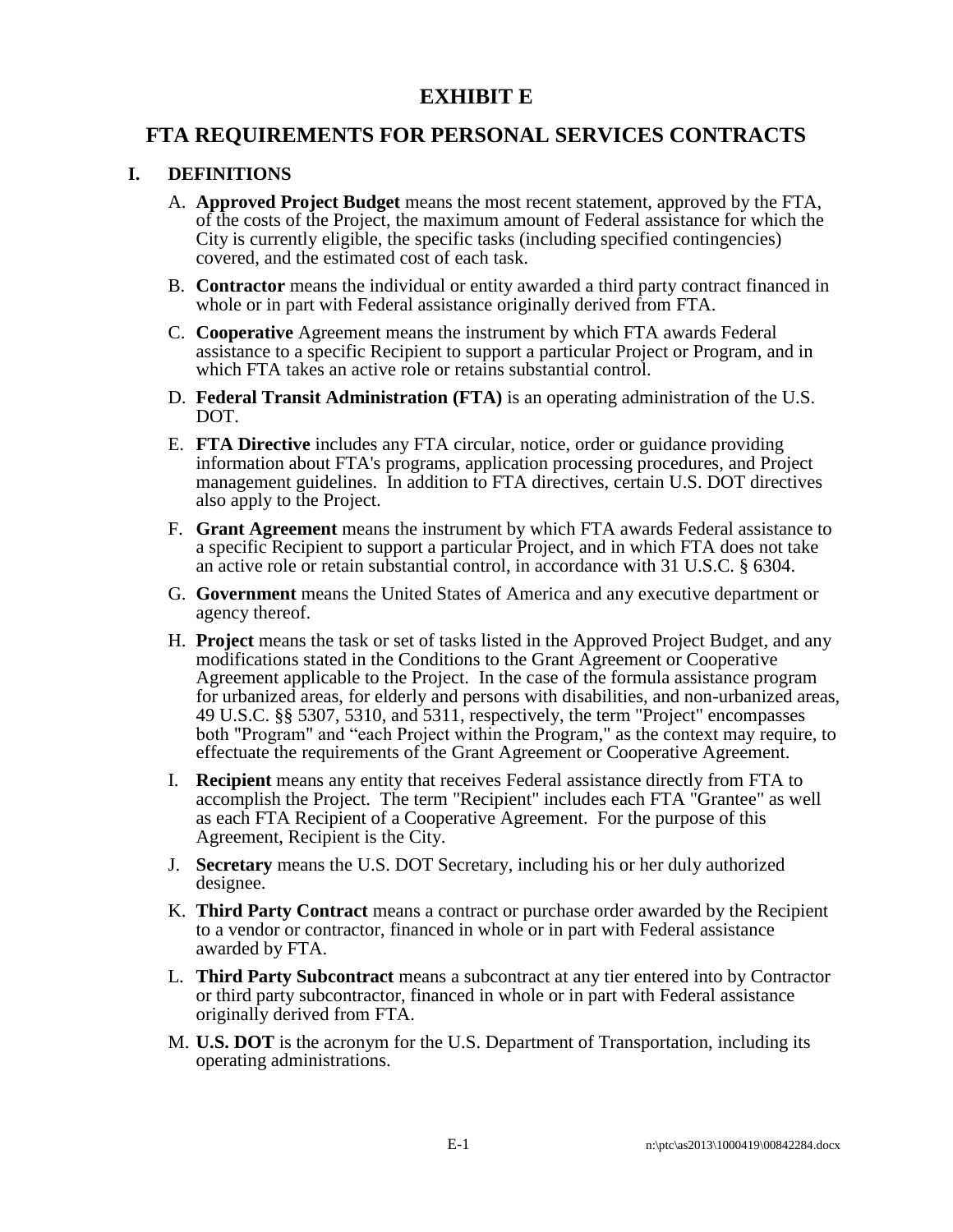# **II. FEDERAL CHANGES**

Contractor shall at all times comply with all applicable FTA regulations, policies, procedures and directives, including without limitation those listed directly or by reference in the Master Agreement between the City and FTA, as they may be amended or promulgated from time to time during the term of this contract. Contractor's failure to so comply shall constitute a material breach of this contract.

## **III. ACCESS TO RECORDS**

- A. The Contractor agrees to provide the City and County of San Francisco, the FTA Administrator, the Comptroller General of the United States or any of their authorized representatives access to any books, documents, papers and records of the Contractor which are directly pertinent to this Agreement for the purposes of making audits, examinations, excerpts and transcriptions.
- B. The Contractor agrees to permit any of the foregoing parties to reproduce by any means whatsoever or to copy excerpts and transcriptions as reasonably needed.
- C. The Contractor agrees to maintain all books, records, accounts and reports required under this Agreement for a period of not less than three years after the date of termination or expiration of this Agreement, except in the event of litigation or settlement of claims arising from the performance of this Agreement, in which case Contractor agrees to maintain same until the City, the FTA Administrator, the Comptroller General, or any of their duly authorized representatives, have disposed of all such litigation, appeals, claims or exceptions related thereto.  $49$  CFR  $18.36(i)(11)$ .

## **IV. DEBARMENT AND SUSPENSION**

See Certification Regarding Debarment, Suspension, and Other Responsibility Matters.

## **V. NO FEDERAL GOVERNMENT OBLIGATIONS TO CONTRACTOR**

- A. The City and Contractor acknowledge and agree that, notwithstanding any concurrence by the Federal Government in or approval of the solicitation or award of the underlying contract, absent the express written consent by the Federal Government, the Federal Government is not a party to this contract and shall not be subject to any obligations or liabilities to the City, Contractor, or any other party (whether or not a party to that contract) pertaining to any matter resulting from the underlying contract.
- B. The Contractor agrees to include the above clause in each subcontract financed in whole or in part with Federal assistance provided by FTA. It is further agreed that the clause shall not be modified, except to identify the subcontractor who will be subject to its provisions.

# **VI. CIVIL RIGHTS**

- A. **Nondiscrimination** In accordance with Title VI of the Civil Rights Act, as amended, 42 U.S.C. § 2000d, section 303 of the Age Discrimination Act of 1975, as amended, 42 U.S.C. § 6102, section 202 of the Americans with Disabilities Act of 1990, 41 U.S.C. § 12132, and Federal transit law at 49 U.S.C. § 5332, the Contractor agrees that it will not discriminate against any employee or applicant for employment because of race, color, creed, national origin, sex, age, or disability. In addition, the Contractor agrees to comply with applicable Federal implementing regulations and other implementing requirements FTA may issue.
- B. **Equal Employment Opportunity** The following equal employment opportunity requirements apply to the underlying contract:
	- 1. **Race, Color, Creed, National Origin, Sex** In accordance with Title VII of the Civil Rights Act, as amended, 42 U.S.C. § 2000e, and Federal transit laws at 49 U.S.C. § 5332, the Contractor agrees to comply with all applicable equal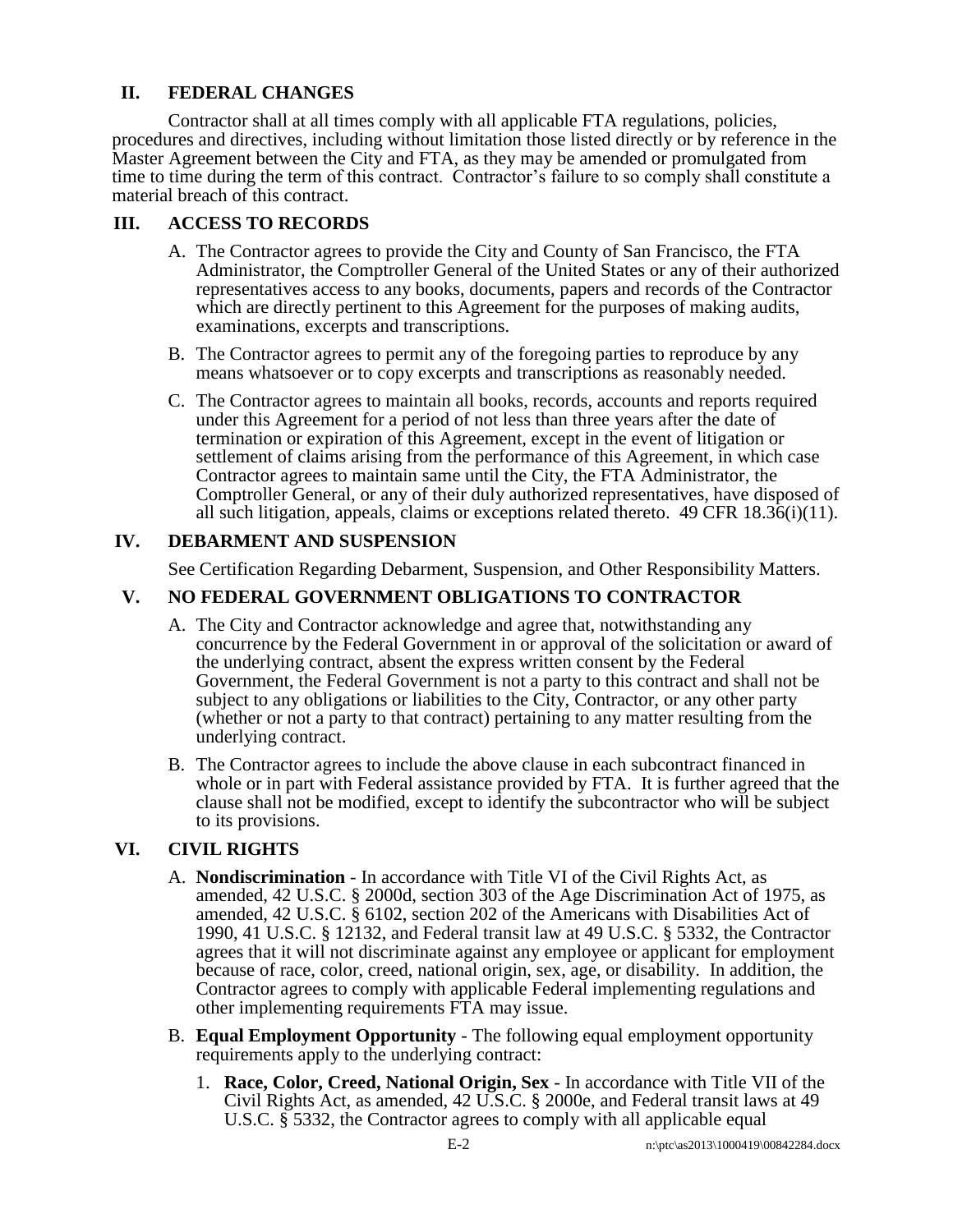employment opportunity requirements of U.S. Department of Labor (U.S. DOT) regulations, "Office of Federal Contract Compliance Programs, Equal Employment Opportunity, Department of Labor," 41 CFR Parts 60 et seq., (which implement Executive Order No. 11246, "Equal Employment Opportunity," as amended by Executive Order No. 11375, "Amending Executive Order 11246 Relating to Equal Employment Opportunity," 42 U.S.C. § 2000e note), and with any applicable Federal statutes, executive orders, regulations, and Federal policies that may in the future affect construction activities undertaken in the course of the Project. The Contractor agrees to take affirmative action to ensure that applicants are employed, and that employees are treated during employment, without regard to their race, color, creed, national origin, sex, or age. Such action shall include, but not be limited to, the following: employment, upgrading, demotion or transfer, recruitment or recruitment advertising, layoff or termination; rates of pay or other forms of compensation; and selection for training, including apprenticeship. In addition, the Contractor agrees to comply with any implementing requirements FTA may issue.

- 2. **Age** In accordance with section 4 of the Age Discrimination in Employment Act of 1967, as amended, 29 U.S.C. § 623 and Federal transit law at 49 U.S.C. § 5332, the Contractor agrees to refrain from discrimination against present and prospective employees for reason of age. In addition, the Contractor agrees to comply with any implementing requirements FTA may issue.
- 3. **Disabilities** In accordance with section 102 of the Americans with Disabilities Act, as amended, 42 U.S.C. § 12112, the Contractor agrees that it will comply with the requirements of U.S. Equal Employment Opportunity Commission, "Regulations to Implement the Equal Employment Provisions of the Americans with Disabilities Act," 29 CFR Part 1630, pertaining to employment of persons with disabilities. In addition, the Contractor agrees to comply with any implementing requirements FTA may issue.
- C. The Contractor also agrees to include these requirements in each subcontract financed in whole or in part with Federal assistance provided by FTA, modified only if necessary to identify the affected parties.

#### **VII. DBE/SBE ASSURANCES**

Pursuant to 49 C.F.R. Section 26.13, the Contractor is required to make the following assurance in its agreement with SFMTA and to include this assurance in any agreements it makes with subcontractors in the performance of this contract:

The Contractor or subcontractor shall not discriminate on the basis of race, color, national origin, or sex in the performance of this contract. The Contractor shall carry out applicable requirements of 49 C.F.R. Part 26 in the award and administration of DOT-assisted contracts. Failure by the Contractor or Subcontractor to carry out these requirements is a material breach of this contract, which may result in the termination of this contract or such other remedy as SFMTA deems appropriate.

#### **VIII. PATENT RIGHTS** *(applicable to contracts for experimental, research, or development projects financed by FTA)*

- A. **General**. If any invention, improvement, or discovery is conceived or first actually reduced to practice in the course of or under this Agreement, and that invention, improvement, or discovery is patentable under the laws of the United States of America or any foreign country, the City and Contractor agree to take actions necessary to provide immediate notice and a detailed report to the FTA.
- B. Unless the Federal Government later makes a contrary determination in writing, irrespective of the Contractor's status (large business, small business, state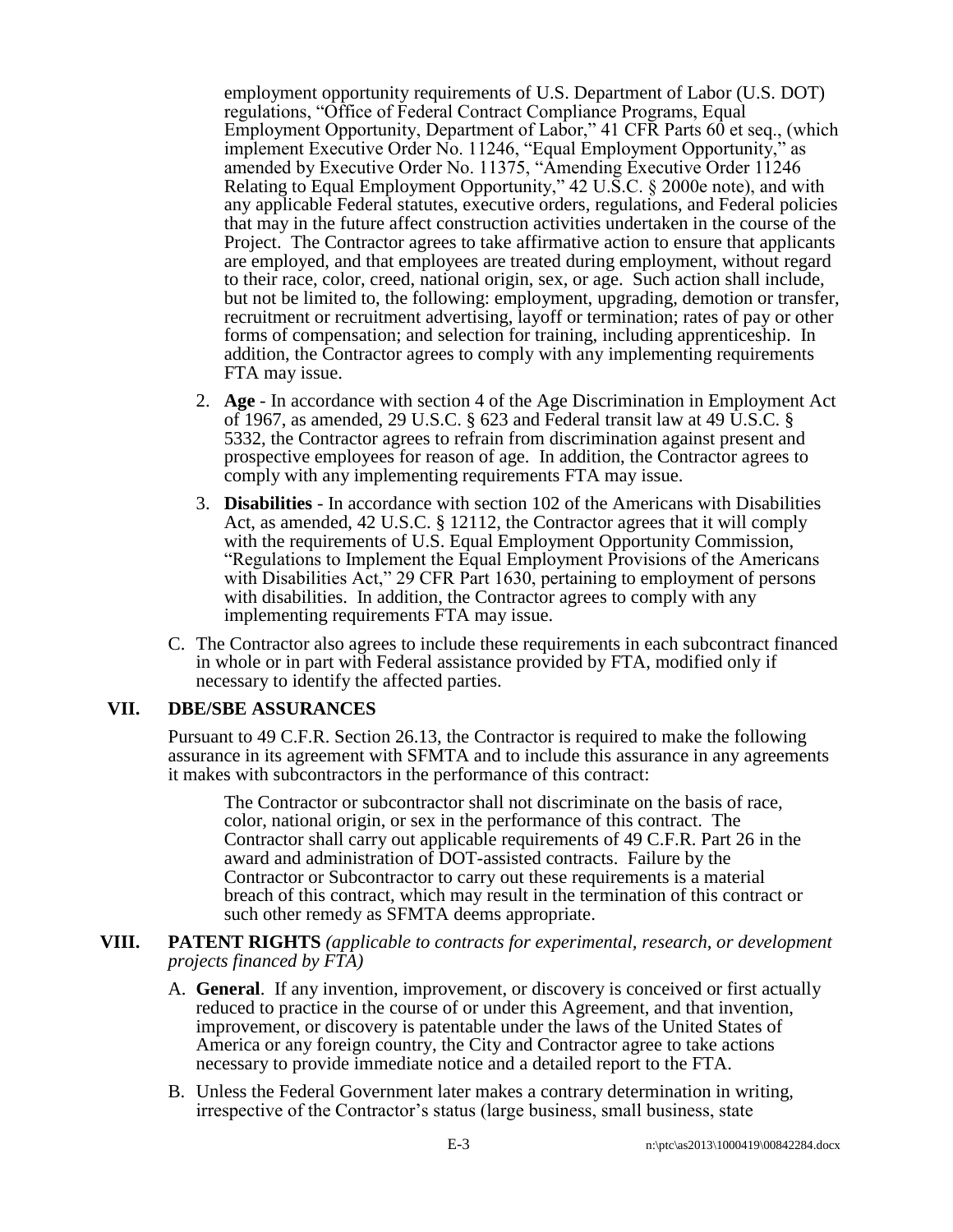government or instrumentality, local government, nonprofit organization, institution of higher education, individual), the City and Contractor agree to take the necessary actions to provide, through FTA, those rights in that invention due the Federal Government described in U.S. Department of Commerce regulations, "Rights to Inventions Made by Nonprofit Organizations and Small Business Firms Under Government Grants, Contracts and Cooperative Agreements," 37 CFR Part 401.

- C. The Contractor also agrees to include the requirements of this clause in each subcontract for experimental, developmental, or research work financed in whole or in part with Federal assistance provided by FTA.
- **IX. RIGHTS IN DATA AND COPYRIGHTS** *(Applicable to contracts for planning, research, or development financed by FTA)*
	- A. **Definition**. The term "subject data" used in this section means recorded information, whether or not copyrighted, that is delivered or specified to be delivered under this Agreement. The term includes graphic or pictorial delineation in media such as drawings or photographs; text in specifications or related performance or design-type documents; machine forms such as punched cards, magnetic tape, or computer memory printouts; and information retained in computer memory. Examples include, but are not limited to, computer software, engineering drawings and associated lists, specifications, standards, process sheets, manuals, technical reports, catalog item identifications, and related information. The term "subject data" does not include financial reports, cost analyses, and similar information incidental to contract administration.
	- B. **Federal Restrictions**. The following restrictions apply to all subject data first produced in the performance of this Agreement.
		- 1. **Publication of Data**. Except for its own internal use in conjunction with the Agreement, Contractor may not publish or reproduce subject data in whole or in part, or in any manner or form, nor may Contractor authorize others to do so, without the written consent of the Federal Government, until such time as the Federal Government may have either released or approved the release of such data to the public; this restriction on publication, however, does not apply to any contract with an academic institution.
		- 2. **Federal License**. In accordance with 49 CFR §§ 18.34 and 19.36, the Federal Government reserves a royalty-free, non-exclusive and irrevocable license to reproduce, publish or otherwise use, and to authorize others to use, "for Federal Government purposes," any subject data or copyright described below. As used in the previous sentence, "for Federal Government purposes" means use only for the direct purposes of the Federal Government. Without the copyright owner's consent, the Federal Government may not extend its Federal license to any other party:
			- a. Any subject data developed under this Agreement, whether or not a copyright has been obtained; and
			- b. Any rights of copyright purchased by City or Contractor using Federal assistance in whole or in part provided by FTA.
		- 3. **FTA Intention.** When FTA awards Federal assistance for a experimental, research or developmental work, it is FTA's general intention to increase transportation knowledge available to the public, rather than to restrict the benefits resulting from the work to participants in the work. Therefore, unless FTA determines otherwise, the Contractor performing experimental, research, or developmental work required by the underlying Agreement agrees to permit FTA to make available to the public, either FTA's license in the copyright to any subject data developed in the course of the Agreement, or a copy of the subject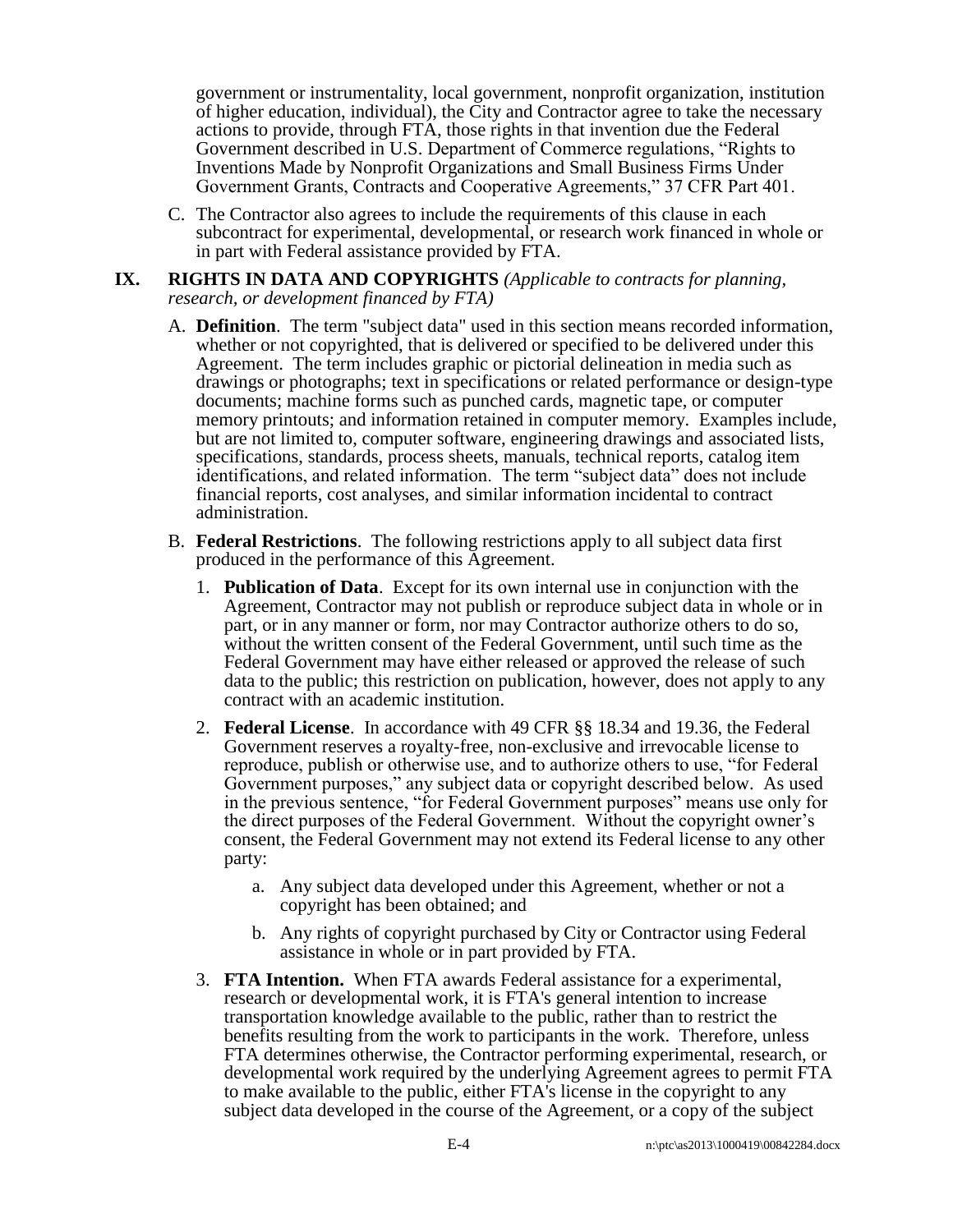data first produced under the Agreement for which a copyright has not been obtained. If the experimental, research, or developmental work which is the subject of this Agreement is not completed for any reason whatsoever, all data developed under this Agreement shall become subject data as defined in Subsection a. above and shall be delivered as the Federal Government may direct. This subsection does not apply to adaptations of automatic data processing equipment or programs for the City's use the costs of which are financed with Federal transportation funds for capital projects.

- 4. **Hold Harmless**. Unless prohibited by state law, upon request by the Federal Government, the Contractor agrees to indemnify, save, and hold harmless the Federal Government, its officers, agents, and employees acting within the scope of their official duties, against any liability, including costs and expenses, resulting from any willful or intentional violation by the Contractor of proprietary rights, copyrights, or right of privacy, arising out of the publication, translation, reproduction, delivery, use, or disposition of any data furnished under this Agreement. The Contractor shall not be required to indemnify the Federal Government for any such liability arising out of the wrongful acts of employees or agents of the Federal Government.
- 5. **Restrictions on Access to Patent Rights**. Nothing contained in this section on rights in data shall imply a license to the Federal Government under any patent or be construed as affecting the scope of any license or other right otherwise granted to the Federal Government under any patent.
- 6. **Application to Data Incorporated into Work**. The requirements of Subsections (2), (3) and (4) of this Section do not apply to data developed by the City or Contractor and incorporated into the work carried out under this Agreement, provided that the City or Contractor identifies the data in writing at the time of delivery of the work.
- 7. **Application to Subcontractors**. Unless FTA determines otherwise, the Contractor agrees to include these requirements in each subcontract for experimental, developmental, or research work financed in whole or in part with Federal assistance provided by FTA.
- C. **Flow Down**. The Contractor also agrees to include these requirements in each subcontract for experimental, developmental, or research work financed in whole or in part with Federal assistance provided by FTA.
- D. **Provision of Rights to Government**. Unless the Federal Government later makes a contrary determination in writing, irrespective of the Contractor's status (large business, small business, state government or instrumentality, local government, nonprofit organization, institution of higher education, individual, etc.), the City and Contractor agree to take the necessary actions to provide, through FTA, those rights in that invention due the Federal Government described in U.S. Department of Commerce regulations, "Rights to Inventions Made by Nonprofit Organizations and Small Business Firms Under Government Grants, Contracts and Cooperative Agreements," 37 CFR Part 401.
- **X. CONTRACT WORK HOURS AND SAFETY STANDARDS** *(applicable to nonconstruction contracts in excess of \$100,000 that employ laborers or mechanics on a public work)*
	- A. **Overtime requirements** No contractor or subcontractor contracting for any part of the contract work which may require or involve the employment of laborers or mechanics shall require or permit any such laborer or mechanic in any workweek in which he or she is employed on such work to work in excess of forty hours in such workweek unless such laborer or mechanic receives compensation at a rate not less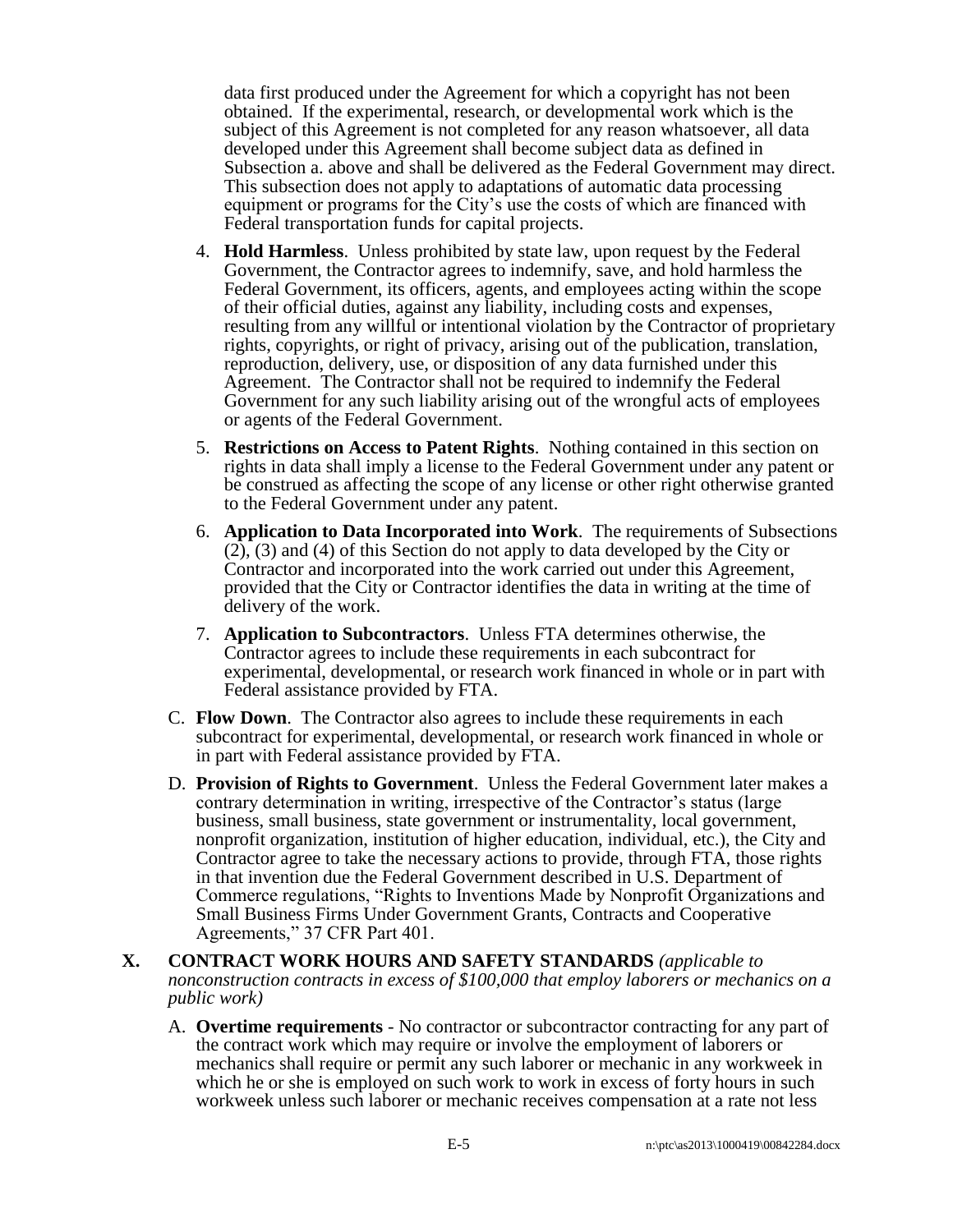than one and one-half times the basic rate of pay for all hours worked in excess of forty hours in such workweek.

- B. **Violation; liability for unpaid wages; liquidated damages**  In the event of any violation of the clause set forth in paragraph A of this section the contractor and any subcontractor responsible therefor shall be liable for the unpaid wages. In addition, such contractor and subcontractor shall be liable to the United States for liquidated damages. Such liquidated damages shall be computed with respect to each individual laborer or mechanic, including watchmen and guards, employed in violation of the clause set forth in paragraph A of this section, in the sum of \$10 for each calendar day on which such individual was required or permitted to work in excess of the standard workweek of forty hours without payment of the overtime wages required by the clause set forth in paragraph A of this section.
- C. **Withholding for unpaid wages and liquidated damages** The City and County of San Francisco shall upon its own action or upon written request of an authorized representative of the Department of Labor withhold or cause to be withheld, from any moneys payable on account of work performed by the contractor or subcontractor under any such contract or any other Federal contract with the same prime contractor, or any other federally-assisted contract subject to the Contract Work Hours and Safety Standards Act, which is held by the same prime contractor, such sums as may be determined to be necessary to satisfy any liabilities of such contractor or subcontractor for unpaid wages and liquidated damages as provided in the clause set forth in paragraph (2) of this section.
- D. **Subcontracts** The contractor or subcontractor shall insert in any subcontracts the clauses set forth in paragraphs A through D of this section and also a clause requiring the subcontractors to include these clauses in any lower tier subcontracts. The prime contractor shall be responsible for compliance by any subcontractor or lower tier subcontractor with the clauses set forth in paragraphs A through D of this section.

#### **XI. ENERGY CONSERVATION REQUIREMENTS**

The Contractor agrees to comply with mandatory standards and policies relating to energy efficiency which are contained in the state energy conservation plan issued in compliance with the Energy Policy and Conservation Act.

#### **XII. CLEAN WATER REQUIREMENTS** *(applicable to all contracts in excess of \$100,000)*

- A. The Contractor agrees to comply with all applicable standards, orders, or regulations issued pursuant to the Federal Water Pollution Control Act, as amended, 33 U.S.C. §§ 1251 et seq. Contractor agrees to report each violation of these requirements to the City and understands and agrees that the City will, in turn, report each violation as required to assure notification to FTA and the appropriate EPA regional office.
- B. The Contractor also agrees to include these requirements in each subcontract exceeding \$100,000 financed in whole or in part with Federal assistance provided by FTA.

#### **XIII. CLEAN AIR** *(applicable to all contracts and subcontracts in excess of \$100,000, including indefinite quantities where the amount is expected to exceed \$100,000 in any yea.)*

A. Contractor agrees to comply with applicable standards, orders, or regulations issued pursuant to the Clean Air Act, as amended, 42 U.S.C. §§ 7401 et seq. The Contractor agrees to report each violation to the City and understands and agrees that the City will, in turn, report each violation as required to assure notification to FTA and the appropriate EPA Regional Office.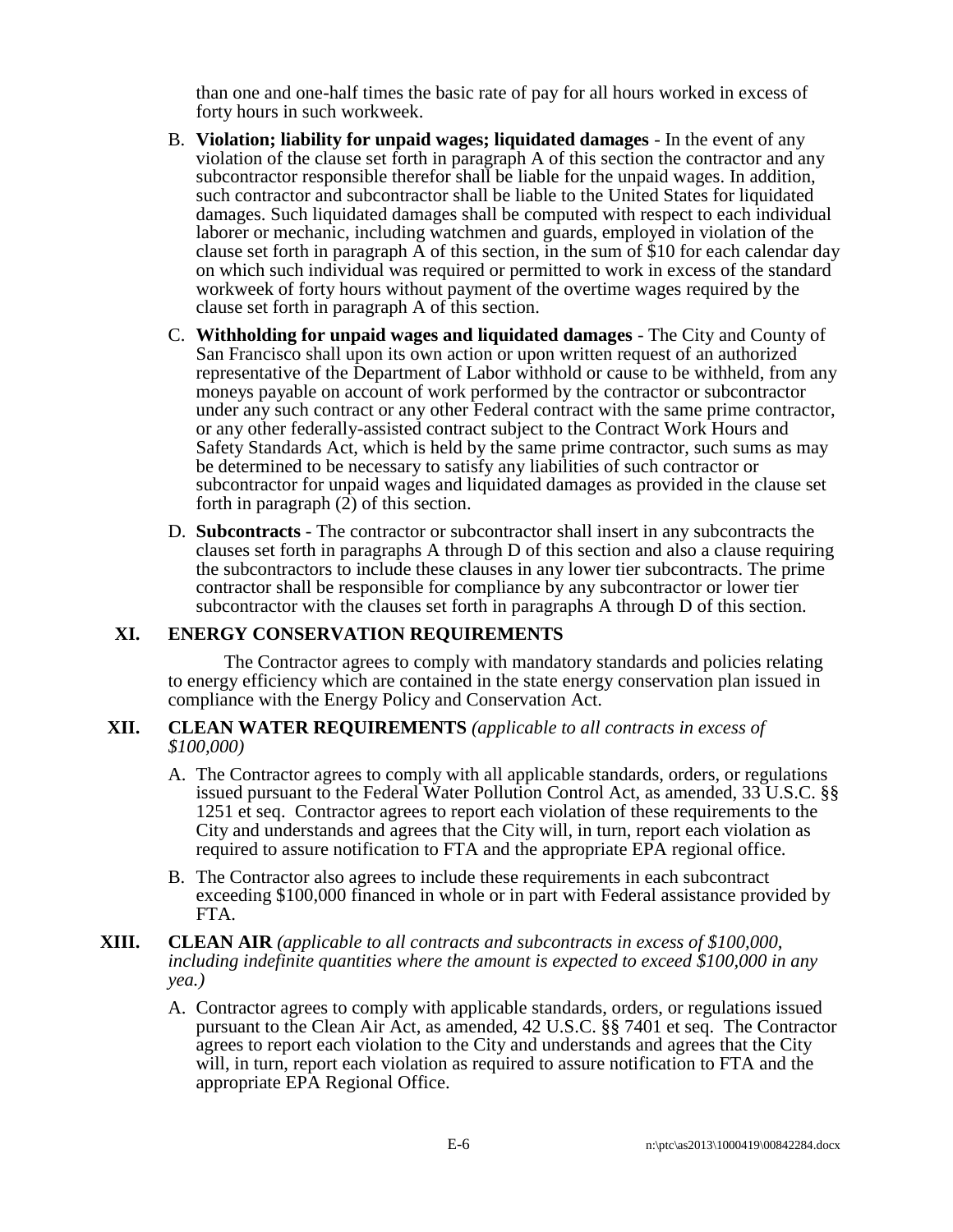B. The Contractor also agrees to include these requirements in each subcontract exceeding \$100,000 financed in whole or in part with Federal assistance provided by FTA.

# **XIV. PRIVACY**

If Contractor or its employees administer any system of records on behalf of the Federal Government, Contractor and its employees agree to comply with the information restrictions and other applicable requirements of the Privacy Act of 1974, 5 U.S.C. § 552a (the Privacy Act). Specifically, Contractor agrees to obtain the express consent of the Federal Government before the Contractor or its employees operate a system of records on behalf of the Government. Contractor acknowledges that the requirements of the Privacy Act, including the civil and criminal penalties for violations of the Privacy Act, apply to those individuals involved, and that failure to comply with the terms of the Privacy Act may result in termination of this Agreement. The Contractor also agrees to include these requirements in each subcontract to administer any system of records on behalf of the Federal Government financed in whole or in part with Federal assistance provided by FTA.

## **XV. DRUG AND ALCOHOL TESTING**

To the extent Contractor, its subcontractors or their employees perform a safety-sensitive function under the Agreement, Contractor agrees to comply with, and assure compliance of its subcontractors, and their employees, with  $4\overline{9}$  U.S.C. § 5331, and FTA regulations, "Prevention of Alcohol Misuse and Prohibited Drug Use in Transit Operations," 49 CFR Part 655.

#### **XVI. TERMINATION FOR CONVENIENCE OF** CITY *(required for all contracts in excess of \$10,000)*

See Agreement Terms and Conditions.

#### **XVII. TERMINATION FOR DEFAULT** *(required for all contracts in excess of \$10,000)*

See Agreement Terms and Conditions.

#### **XVIII. FALSE OR FRAUDULENT STATEMENTS AND CLAIMS**

- A. The Contractor acknowledges that the provisions of the Program Fraud Civil Remedies Act of 1986, as amended, 31 U.S.C. §§ 3801 et seq. and U.S. DOT regulations, "Program Fraud Civil Remedies," 49 CFR Part 31, apply to its actions pertaining to this Project. Upon execution of the underlying Agreement, the Contractor certifies or affirms the truthfulness and accuracy of any statement it has made, it makes, it may make, or causes to be made, pertaining to the underlying contract or the FTA-assisted project for which this contract work is being performed. In addition to other penalties that may be applicable, the Contractor further acknowledges that if it makes, or causes to be made, a false, fictitious, or fraudulent claim, statement, submission, or certification, the Federal Government reserves the right to impose the penalties of the Program Fraud Civil Remedies Act of 1986 on the Contractor to the extent the Federal Government deems appropriate.
- B. The Contractor also acknowledges that if it makes, or causes to be made, a false, fictitious, or fraudulent claim, statement, submission, or certification to the Federal Government under a contract connected with a project that is financed in whole or in part with Federal assistance originally awarded by FTA under the authority of 49 U.S.C. § 5307, the Government reserves the right to impose the penalties of 18 U.S.C. § 1001 and 49 U.S.C. § 5307(n)(1) on the Contractor, to the extent the Federal Government deems appropriate.
- C. The Contractor agrees to include the above two clauses in each subcontract financed in whole or in part with Federal assistance provided by FTA. It is further agreed that the clauses shall not be modified, except to identify the subcontractor who will be subject to the provisions.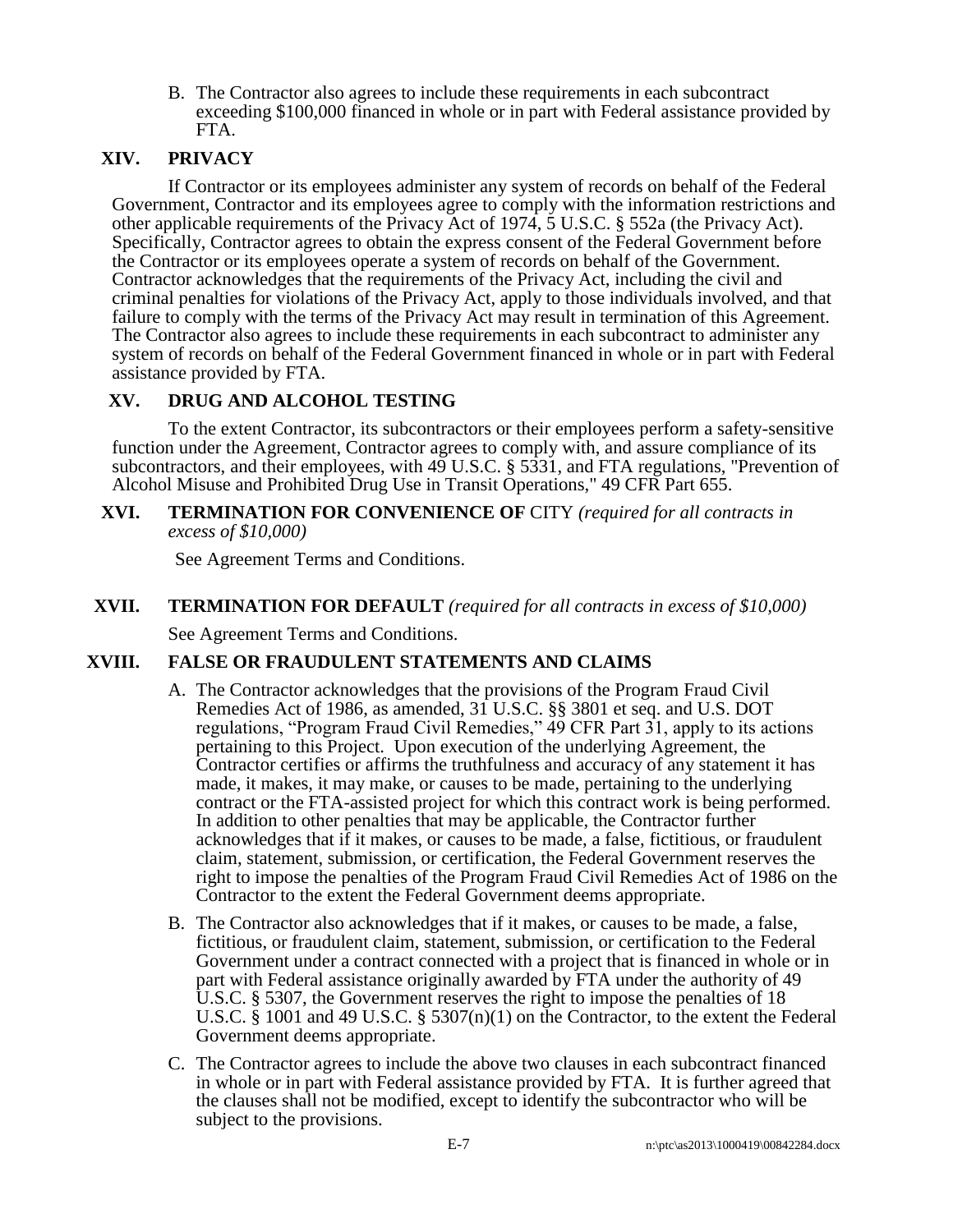# **XIX. FLY AMERICA**

The Contractor agrees to comply with 49 U.S.C. 40118 (the "Fly America" Act) in accordance with the General Services Administration's regulations at 41 CFR Part 301-10, which provide that recipients and subrecipients of Federal funds and their contractors are required to use U.S. Flag air carriers for U.S Government-financed international air travel and transportation of their personal effects or property, to the extent such service is available, unless travel by foreign air carrier is a matter of necessity, as defined by the Fly America Act. The Contractor shall submit, if a foreign air carrier was used, an appropriate certification or memorandum adequately explaining why service by a U.S. flag air carrier was not available or why it was necessary to use a foreign air carrier and shall, in any event, provide a certificate of compliance with the Fly America requirements. The Contractor agrees to include the requirements of this section in all subcontracts that may involve international air transportation.

### **XX. INCORPORATION OF FEDERAL TRANSIT ADMINISTRATION (FTA) TERMS**

The preceding provisions include, in part, certain Standard Terms and Conditions required by DOT, whether or not expressly set forth in the preceding contract provisions. All contractual provisions required by DOT, as set forth in FTA Circular 4220.1F, are hereby incorporated by reference. Anything to the contrary herein notwithstanding, all FTA mandated terms shall be deemed to control in the event of a conflict with other provisions contained in this Agreement. The Contractor shall not perform any act, fail to perform any act, or refuse to comply with any (name of grantee) requests which would cause (name of grantee) to be in violation of the FTA terms and conditions.

- **XXI. TRANSIT EMPLOYEE PROTECTIVE AGREEMENTS** *(applicable to each contract for transit operations performed by employees of a Contractor recognized by FTA to be a transit operator)*
	- A. The Contractor agrees to the comply with applicable transit employee protective requirements as follows:
		- 1. General Transit Employee Protective Requirements To the extent that FTA determines that transit operations are involved, the Contractor agrees to carry out the transit operations work on the underlying contract in compliance with terms and conditions determined by the U.S. Secretary of Labor to be fair and equitable to protect the interests of employees employed under this contract and to meet the employee protective requirements of 49 U.S.C. A 5333(b), and U.S. DOL guidelines at 29 C.F.R. Part 215, and any amendments thereto. These terms and conditions are identified in the letter of certification from the U.S. DOL to FTA applicable to the FTA Recipient's project from which Federal assistance is provided to support work on the underlying contract. The Contractor agrees to carry out that work in compliance with the conditions stated in that U.S. DOL letter. The requirements of this subsection A, however, do not apply to any contract financed with Federal assistance provided by FTA either for projects for elderly individuals and individuals with disabilities authorized by 49 U.S.C.  $\S$  5310(a)(2), or for projects for nonurbanized areas authorized by 49 U.S.C. § 5311. Alternate provisions for those projects are set forth in subsections (2) and (3) of this clause.
		- 2. Transit Employee Protective Requirements for Projects Authorized by 49 U.S.C. § 5310(a)(2) for Elderly Individuals and Individuals with Disabilities - If the contract involves transit operations financed in whole or in part with Federal assistance authorized by 49 U.S.C. § 5310(a)(2), and if the U.S. Secretary of Transportation has determined or determines in the future that the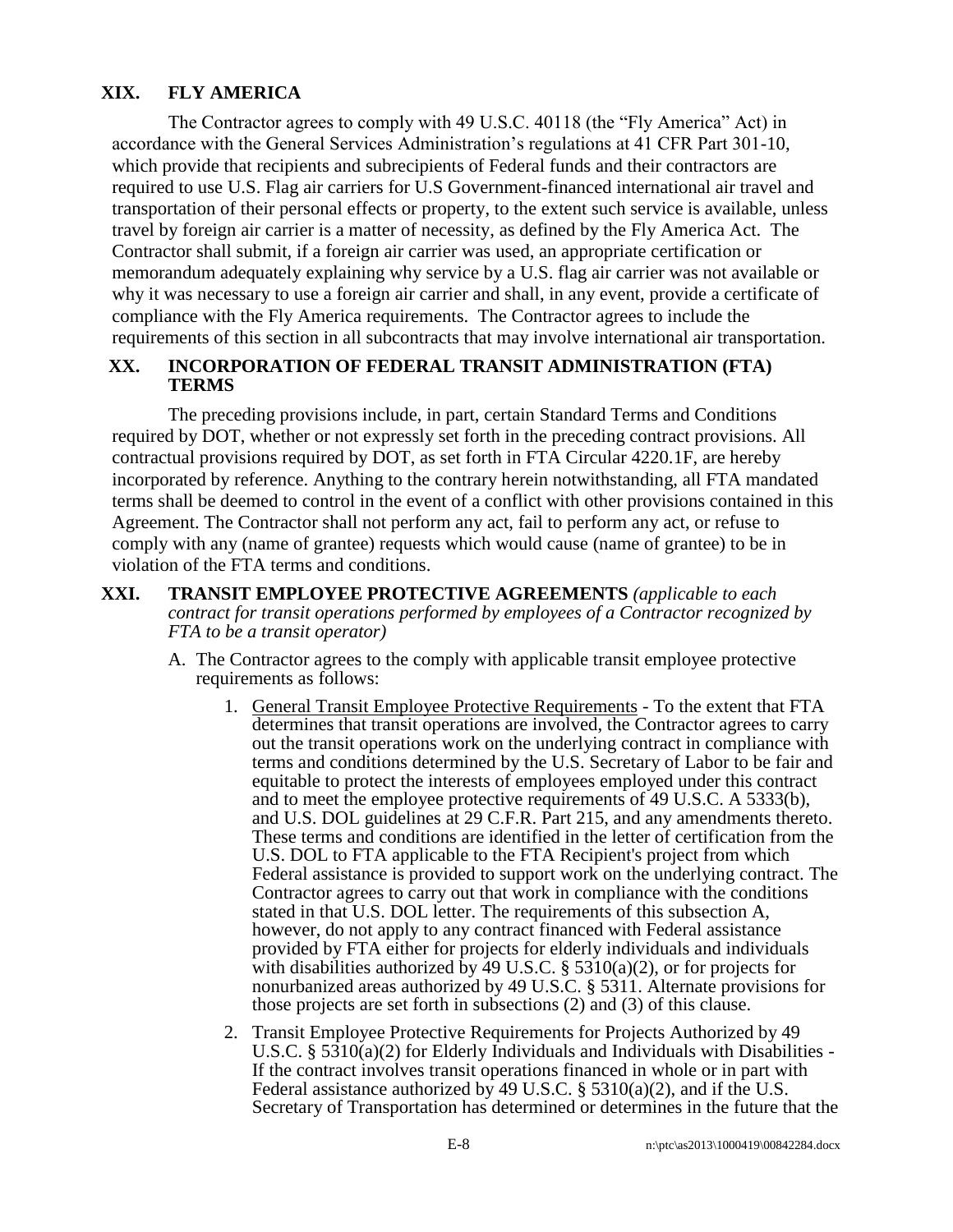employee protective requirements of 49 U.S.C. § 5333(b) are necessary or appropriate for the state and the public body subrecipient for which work is performed on the underlying contract, the Contractor agrees to carry out the Project in compliance with the terms and conditions determined by the U.S. Secretary of Labor to meet the requirements of 49 U.S.C. § 5333(b), U.S. DOL guidelines at 29 C.F.R. Part 215, and any amendments thereto. These terms and conditions are identified in the U.S. DOL's letter of certification to FTA, the date of which is set forth Grant Agreement or Cooperative Agreement with the state. The Contractor agrees to perform transit operations in connection with the underlying contract in compliance with the conditions stated in that U.S. DOL letter.

- 3. Transit Employee Protective Requirements for Projects Authorized by 49 U.S.C. § 5311 in Nonurbanized Areas - If the contract involves transit operations financed in whole or in part with Federal assistance authorized by 49 U.S.C. § 5311, the Contractor agrees to comply with the terms and conditions of the Special Warranty for the Nonurbanized Area Program agreed to by the U.S. Secretaries of Transportation and Labor, dated May 31, 1979, and the procedures implemented by U.S. DOL or any revision thereto.
- B. The Contractor also agrees to include the any applicable requirements in each subcontract involving transit operations financed in whole or in part with Federal assistance provided by FTA.

#### **XXII. NATIONAL ITS ARCHITECTURE POLICY** *(Applicable to contracts for ITS projects)*

If providing Intelligent Transportation Systems (ITS) property or services, Contactor shall comply with the National ITS Architecture and standards to the extent required by 23 U.S.C. § 512, FTA Notice, "FTA National ITS Architecture Policy on Transit Projects," 66 FR 1455, et seq., January 8, 2001, and later published policies or implementing directives FTA may issue.

## **XXIII. TEXTING WHILE DRIVING; DISTRACTED DRIVING**

Consistent with Executive Order 13513 "Federal Leadership on Reducing Text Messaging While Driving", Oct. 1, 2009 (available at [http://edocket.access.gpo.gov/2009/E9-](http://edocket.access.gpo.gov/2009/E9-24203.htm) [24203.htm](http://edocket.access.gpo.gov/2009/E9-24203.htm) ) and DOT Order 3902.10 "Text Messaging While Driving", Dec. 30, 2009, SFMTA encourages Contractor to promote policies and initiatives for employees and other personnel that adopt and promote safety policies to decrease crashes by distracted drivers, including policies to ban text messaging while driving, and to include this provision in each third party subcontract involving the project.

#### **XXIV. SEAT BELT USE**

In compliance with Executive Order 13043 "Increasing Seat Belt Use in the United States", April 16, 1997 23 U.S.C. Section 402 note, the SFMTA encourages Contractor to adopt and promote on-the-job seat belt use policies and programs for its employees and other personnel that operate company owned, rented, or personally operated vehicles, and to include this provision in each third party subcontract involving the project.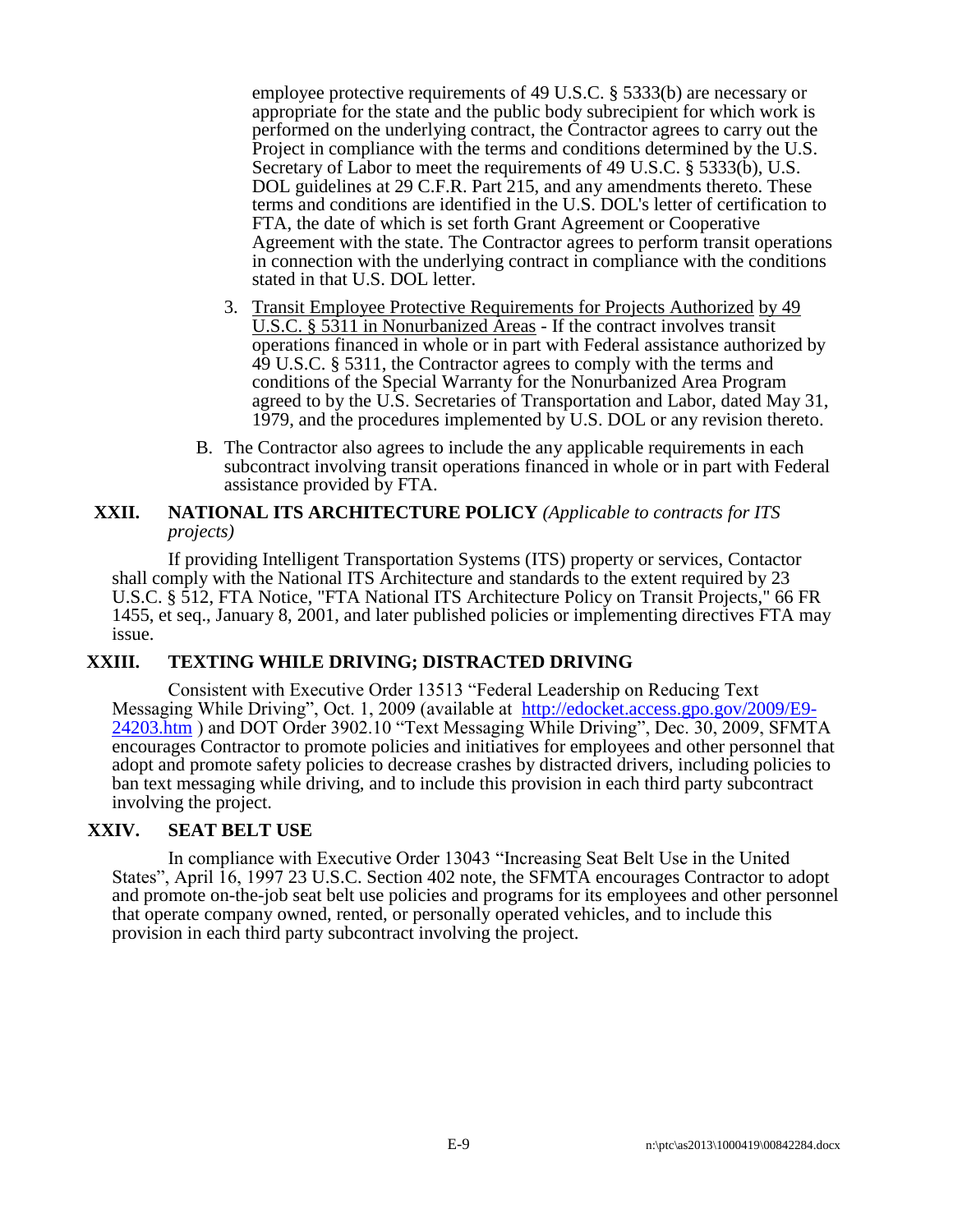#### **EXHIBIT F**

#### **SAN FRANCISCO MUNICIPAL TRANSPORTATION AGENCY**

#### **SBE REQUIREMENTS**

#### **Architects, Engineers, Planners, and Environmental Scientists and Other Professional Services**

#### **I. POLICY**

The San Francisco Municipal Transportation Agency (SFMTA), recipient of federal financial assistance from the Federal Transit Administration (FTA), is committed to and has adopted, a Small Business Enterprise (SBE) Program to implement the Disadvantaged Business Enterprise regulations in 49 C.F.R. Part 26 (the "Regulations"), issued by the Department of Transportation (DOT).

It is the policy of the SFMTA to ensure nondiscrimination in the award and administration of DOT-assisted contracts and to create a level playing field on which SBEs can compete fairly for contracts and subcontracts relating to SFMTA's construction, procurement and professional services activities. To this end, SFMTA has developed procedures to remove barriers to SBE participation in the bidding and award process and to assist SBEs to develop and compete successfully outside of the SBE program. In connection with the performance of this contract, the Contractor will cooperate with SFMTA in meeting these commitments and objectives.

Pursuant to 49 C.F.R. Section 26.13, the Contractor is required to make the following assurance in its agreement with SFMTA and to include this assurance in any agreements it makes with subcontractors in the performance of this contract:

The Contractor or Subcontractor shall not discriminate on the basis of race, color, national origin, or sex in the performance of this contract. The Contractor shall carry out applicable requirements of 49 C.F.R. Part 26 in the award and administration of DOTassisted contracts. Failure by the Contractor or Subcontractor to carry out these requirements is a material breach of this contract, which may result in the termination of this contract or such other remedy as SFMTA deems appropriate.

#### **A. Applicability**

Pursuant to 49 C.F.R. Sections 26.3 and 26.21, the SFMTA, a recipient of federal financial assistance from the FTA, is required to implement an SBE Program in accordance with the Regulations. The Regulations are incorporated into this Program as though fully set forth herein. This Program applies to all SFMTA contracts that are funded, in whole or in part, by DOT federal financial assistance.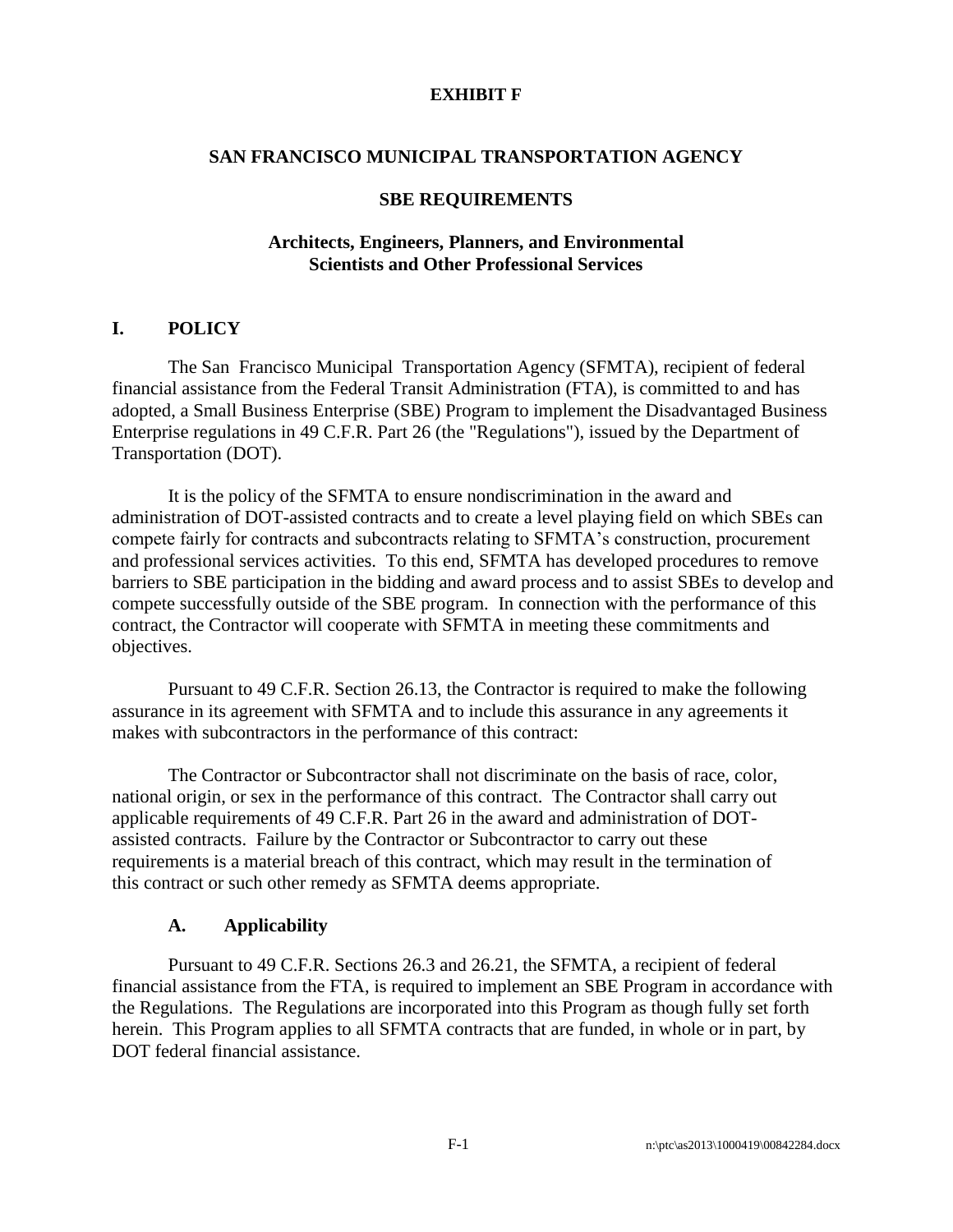# **B. Objectives**

The objectives of this program are to:

- 1. Remove barriers to SBE participation in the bidding, award and administration of SFMTA contracts;
- 2. Assist SBEs to develop and compete successfully outside of the Program;
- 3. Ensure that the Program is narrowly tailored in accordance with 49 C.F.R. Part 26;
- 4. Ensure that only SBEs meeting the eligibility requirements are allowed to participate as SBEs;
- 5. Identify business enterprises that are qualified as SBEs and are qualified to provide SFMTA with required materials, equipment, supplies and services; and to develop a good rapport with the owners, managers and sales representatives of those enterprises;
- 6. Develop communications programs and procedures which will acquaint prospective SBEs with SFMTA's contract procedures, activities and requirements and allow SBEs to provide SFMTA with feedback on existing barriers to participation and effective procedures to eliminate those barriers; and
- 7. Administer the Program in close coordination with the various divisions within SFMTA so as to facilitate the successful implementation of this Program.

# **C. Administration of Program**

The Director of Transportation is responsible for adherence to this policy. The Director of the SFMTA Contract Compliance Office (CCO) shall be responsible for the development, implementation and monitoring of this program. It is the expectation of the Municipal Transportation Board of Directors and the Director of Transportation that all SFMTA personnel shall adhere to the provisions and the spirit of this program.

# **D. Prohibited Discrimination**

SFMTA shall not exclude persons from participation in, deny benefits to, or otherwise discriminate against any persons in connection with the award and performance of any contract governed by the Regulations on the basis of race, color, sex or national origin. The City and County of San Francisco also prohibits discrimination on the basis of (the fact or perception of a person's) race, color, creed, religion, national origin, ancestry, age, sex, sexual orientation, gender identity, domestic partner status, marital status, disability or Acquired Immune Deficiency Syndrome or HIV status (AIDS/HIV status).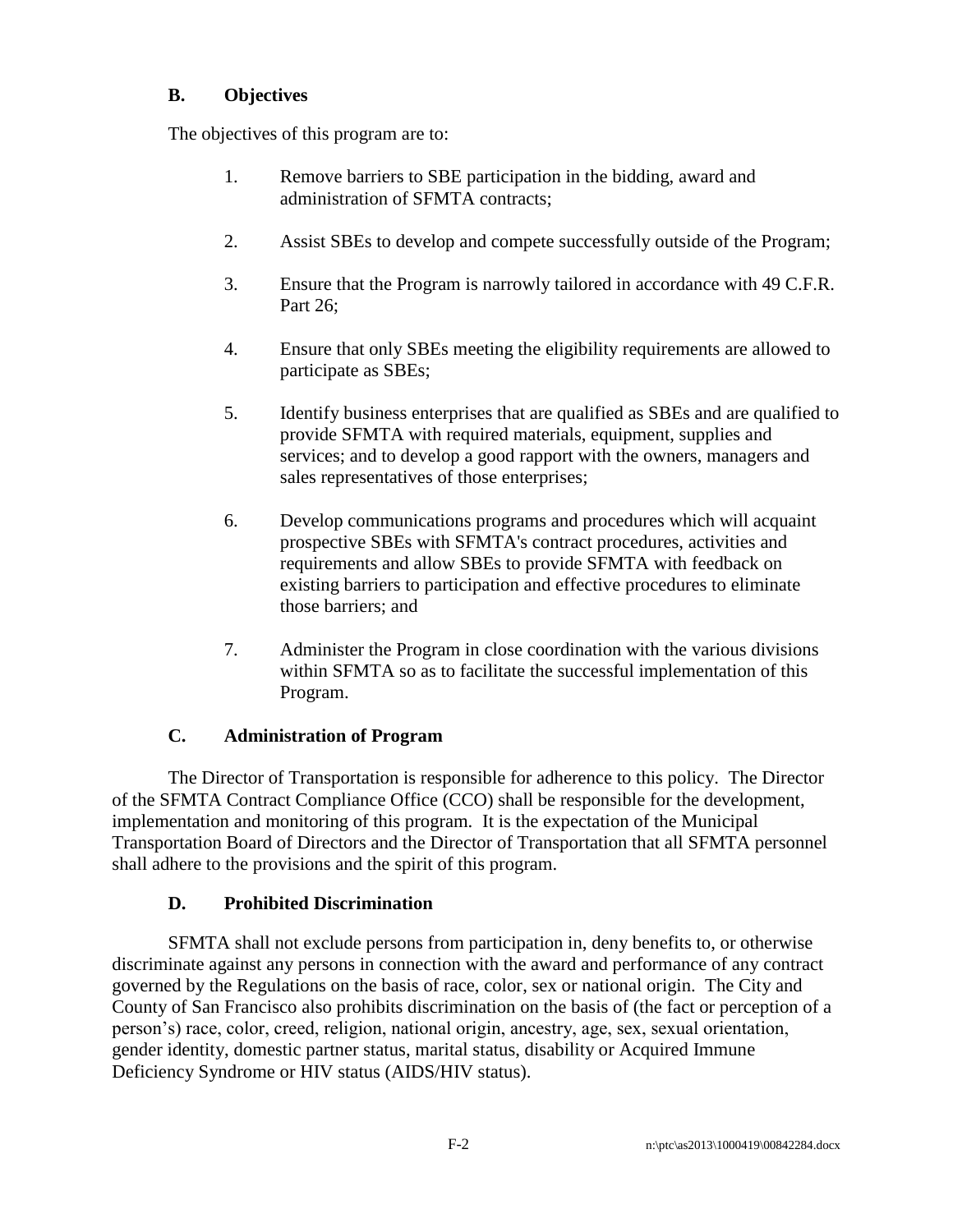SFMTA shall not directly or through contractual or other arrangements, use criteria or methods of administration that have the effect of defeating or substantially impairing accomplishment of the objectives of this program with respect to individuals in the groups or categories or having the characteristics listed above.

SFMTA has signed the federal assurances regarding non-discrimination required under 49 C.F.R. Section 26.13. See Exhibit E, Section VII (DBE Assurances) for requirements of Contractor and Subconsultants.

## **II. DEFINITIONS**

Any terms used in SFMTA's SBE Program that are defined in 49 C.F.R. Section 26.5 or elsewhere in the Regulations shall have the meaning set forth in the Regulations. An SBE is defined as follows:

**Small Business Enterprise (SBE):** An SBE is a for-profit, small business concern with a three- (3-) year average gross revenue not exceeding \$12 million and is certified under any of the following programs: the State of California's Small Business Program with the Department of General Services, the California Unified Certification Program with a U.S. Department of Transportation recipient, or the City and County of San Francisco's LBE program with the Human Rights Commission.

# **III. SBE PARTICIPATION AND SUBCONTRACTING REQUIREMENTS**

# **A. SBE Participation Goal**

A goal of 25 percent SBE participation has been established for this contract. This SBE goal will apply to the following types of contracts or scope of work in the contract: Construction – Building, Heavy; Construction-Dredging and Surface Cleanup; Construction (specialty trades); General Freight Trucking; Hazardous Waste Collection, Trucking; Remediation; Testing Labs; Computer Programming and Design; Architecture & Engineering services (to include professional and technical services); Surveying and Mapping; Drafting (Design Services); Landscape Architecture; Building Inspection; Machinery and Equipment Rental (Construction); Merchant Wholesalers, Durable Goods; Public Relations; and Telecommunications.

# **B. Determining the Amount of SBE Participation**

The SFMTA strongly encourages the prime contractor to make every good faith effort to include SBEs to perform meaningful work in all aspects of the projects. To accomplish this goal, the following guidance is provided:

# **1. SBE Participation**

SBE participation includes contracts (other than employee contracts) with SBEs for any goods or services specifically required for the completion of the work under the Agreement. An SBE may participate as a prime contractor/consultant, subcontractor/consultant, joint venture partner with a prime or consultant, vendor of material or supplies incorporated or expended in the work, or a supplier of other services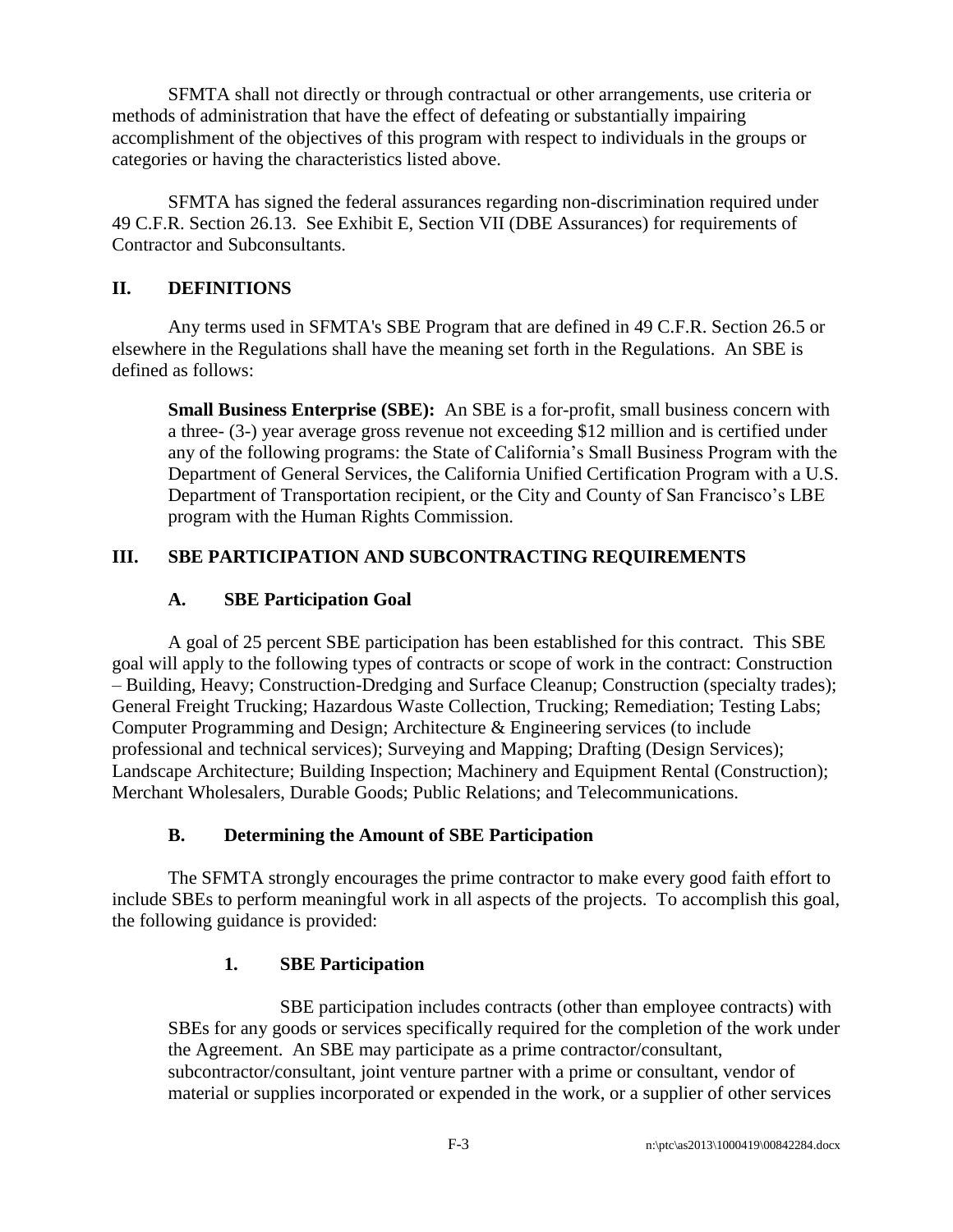such as shipping, transportation, testing, equipment rental, insurance services and other support services necessary to fulfill the requirements of the Agreement.

# **2. Function**

An SBE must perform a commercially useful function, i.e., must be responsible for the execution of a distinct element of work and must carry out its responsibility by actually performing, managing and supervising the work. However, an SBE may contract out a portion of the work if it is considered to be a normal industry practice. If an SBE contractor subcontracts a significantly greater portion of the work of the contract than would be expected on the basis of normal industry practices, the SBE shall be presumed not to be performing a commercially useful function.

# **3. Determining the amount of SBE Participation**

SBE participation includes that portion of the contract work actually performed by a certified SBE with its own forces. An SBE may participate as a prime contractor, subcontractor, joint venture partner, or vendor or supplier of materials or services required by the contract.

An SBE's participation can only be counted if it is performing a commercially useful function.. An SBE is performing a commercially useful function when it actually performs, manages and supervises a portion of the work involved. There is a rebuttable presumption that if the SBE is not responsible for at least 30% of the work with its own forces, or subcontracts a greater portion of the work than the normal industry standard, it is not performing a commercially useful function.

The Contractor shall determine the amount of SBE participation for each SBE performing work on the contract in terms of both the total value of the work in dollars and the percentage of the total contract bid price. The Contractor shall also determine the total amount of SBE participation for the entire contract. The Contractor shall count SBE participation according to the following guidelines:

# **a. SBE Prime Contractor**

Count the entire dollar amount of the work performed or services provided by the SBE's own forces, including the cost of materials and supplies obtained for the work and the reasonable fees and commissions charged for the services. Do not count any work subcontracted to another firm as SBE participation by the SBE Prime Contractor.

# **b. SBE Subcontractor**

Count the entire amount of the work performed or services provided by the SBE's own forces, including the cost of materials and supplies obtained for the work (except for materials and supplies purchased or leased from the Prime Contractor) and reasonable fees and commissions charged for the services. Do not count any work subcontracted by an SBE subcontractor to another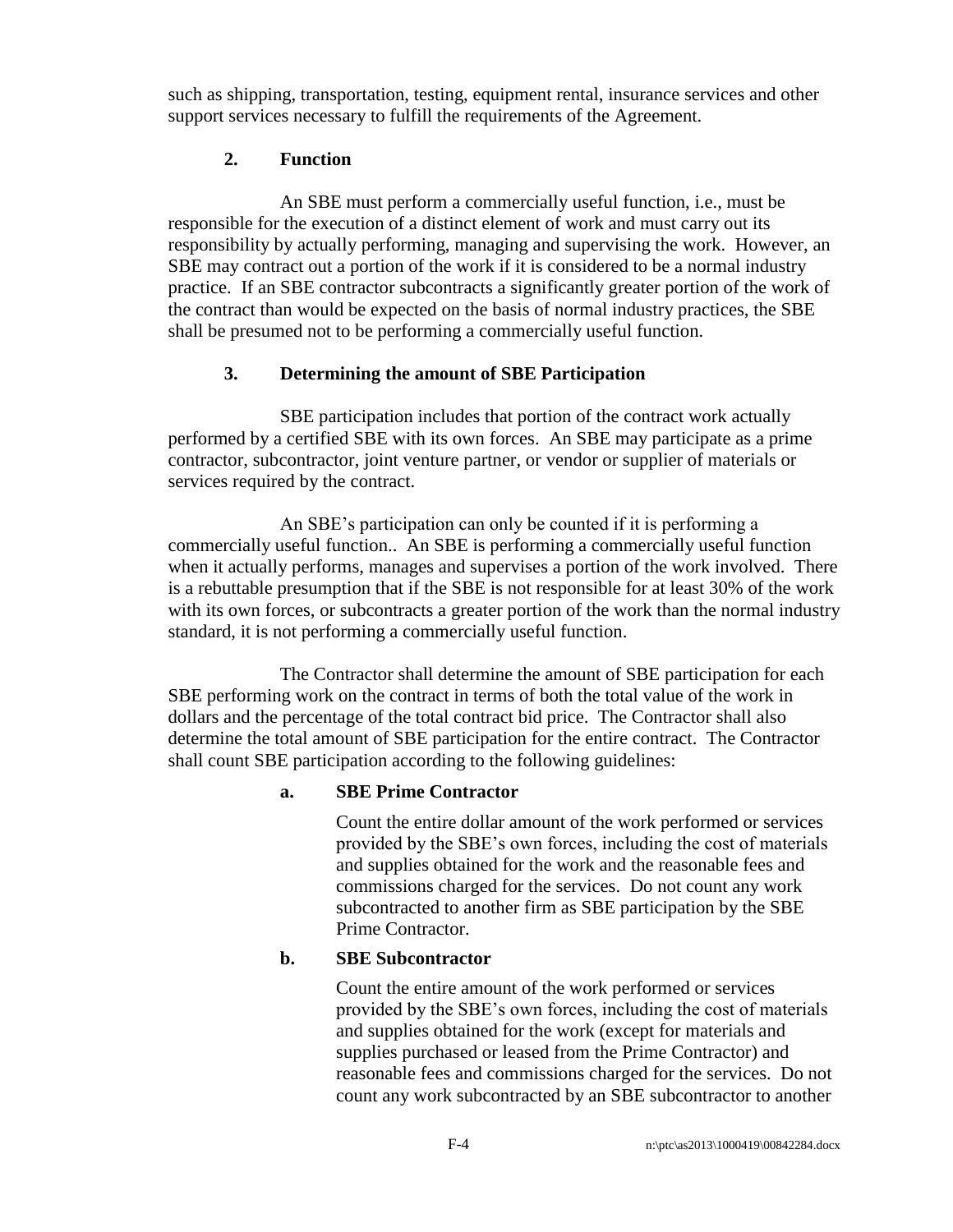firm as SBE participation by said SBE subcontractor. If the work has been subcontracted to another SBE, it will be counted as SBE participation by that other SBE.

# **c. SBE Joint Venture Partner**

Count the portion of the work that is performed solely by the SBE's forces or if the work is not clearly delineated between the SBE and the joint venture partner, count the portion of the work equal to the SBE's percentage of ownership interest in the joint venture.

# **d. SBE Regular Dealer**

Count 60% of the costs of materials and supplies obtained from an SBE regular dealer that owns, operates or maintains a store or warehouse in which the materials and supplies are regularly bought, kept in stock and sold or leased to the public in the usual course of business (except regular dealers of bulk items such as petroleum, cement and gravel who own and operate distribution equipment in lieu of maintaining a place of business). This applies whether an SBE is a prime contractor or subcontractor.

#### **e. Other SBEs**

Count the entire amount of fees or commissions charged for assistance in procuring or delivering materials and supplies when purchased from an SBE that is not a manufacturer or regular dealer. Do not count the cost of the materials and supplies.

#### **C. Submission of Certification for SBEs**

All firms wishing to work for the City and County of San Francisco must be certified as bona fide SBEs with the SFMTA. This requires submission of the completed certification applications for either SBEs, DBEs, or LBEs. For information where to obtain applications for these certifications, please contact the SFMTA Contract Compliance at:

> San Francisco Municipal Transportation Agency Contract Compliance Office One South Van Ness Avenue San Francisco, California 94103 (415) 701-4362

#### **D. Prompt Payment to Subcontractors**

In accordance with SFMTA's SBE Program, no later than three days from the date of Contractor's receipt of progress payments by SFMTA, the Contractor shall pay any subcontractors for work that has been satisfactorily performed by said subconsultants. Unless the prime consultant notifies the CCO Director in writing within 10 working days prior to receiving payment from the City that there is a bona fide dispute between the prime consultant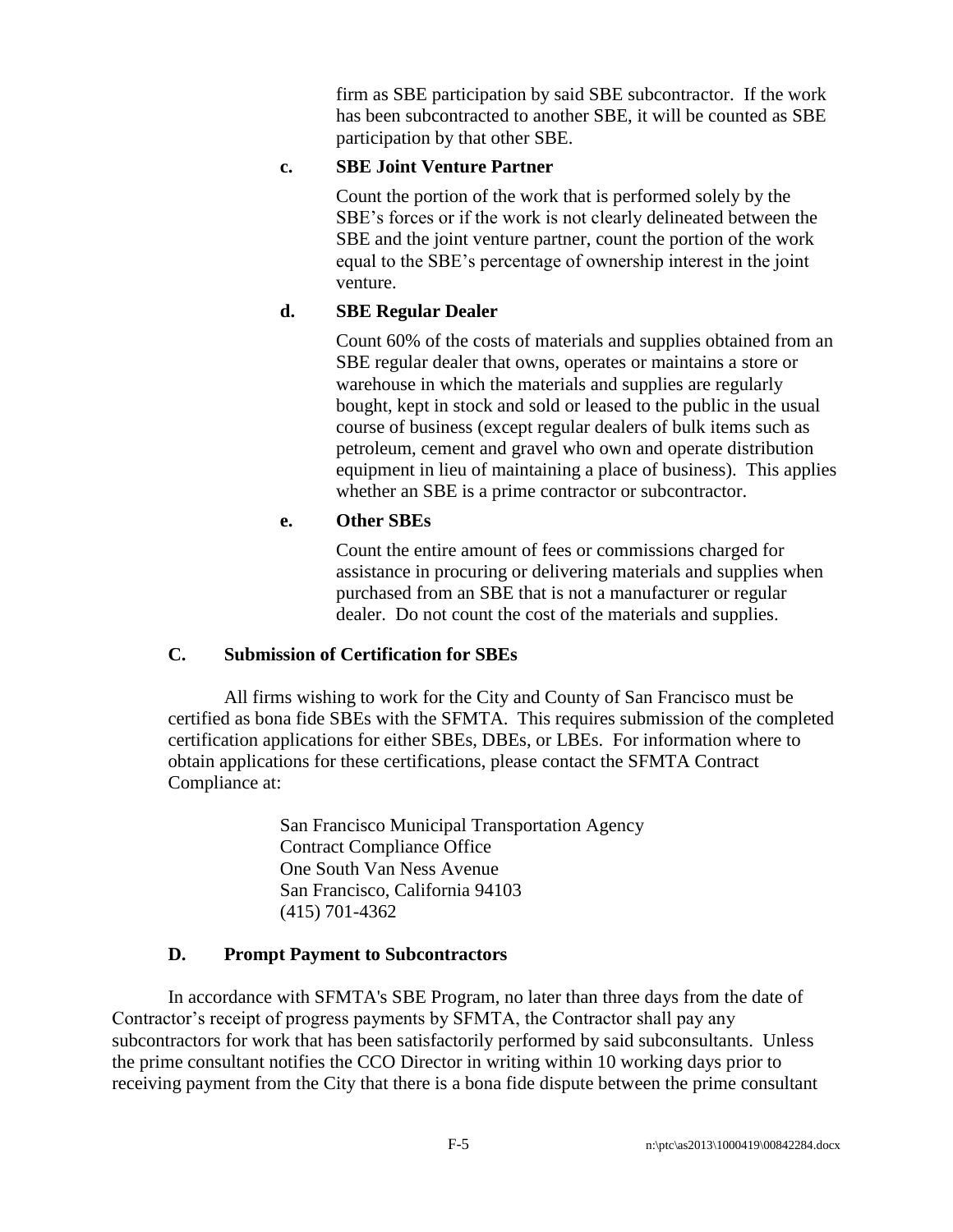and the subconsultant. Within five working days of such payment, Consultant shall provide City with a declaration under penalty of perjury that it has promptly paid such subconsultants for the work they have performed. Failure to provide such evidence shall be cause for City to suspend future progress payments to Consultants.

Consultant may withhold retention from subconsultants if City withholds retention from Consultant. Should retention be withheld from Consultant, within 30 days of City's payment of retention to Consultant for satisfactory completion of all work required of a subconsultant, Contractor shall release any retention withheld to the subconsultant. Satisfactory completion shall mean when all the tasks called for in the subcontract with subconsultant have been accomplished and documented as required by City.

If the Consultant does not pay its subconsultant as required under the above paragraph, it shall pay interest to the subconsultant at the legal rate set forth in subdivision (a) of Section 685.010 of the California Code of Civil Procedure.

# **IV. MONITORING AND COMPLIANCE**

#### **A. SBE Records; Reporting Requirements**

The Contractor shall maintain records of all SBE participation in the performance of the contract including subcontracts entered into with certified SBEs and all materials purchased from certified SBEs.

The Contractor shall submit SBE participation reports to SFMTA on a monthly basis, or as otherwise directed by the CCO. The reports shall identify the name and address of each SBE performing work on the project, and show the total dollar amount requested for payment and the total dollar amount actually paid to each SBE. Within thirty (30) days of completion of the contract, or as otherwise directed by the CCO, the Contractor shall submit a final summary SBE report to the CCO.

#### **B. Noncompliance; Administrative Remedies**

SFMTA will implement appropriate mechanisms to ensure that its prime contractors and subcontractors comply with SBE Program regulatory requirements. SFMTA will apply legal and contractual remedies available under federal, state and local law.

SFMTA will also include a monitoring and enforcement mechanism to verify that the work committed to SBEs at contract award is actually performed by the SBEs. This mechanism will provide for a running tally of actual SBE attainments and include a provision ensuring that SBE participation is credited toward overall or contract goals only when payments are actually made to SBE firms.